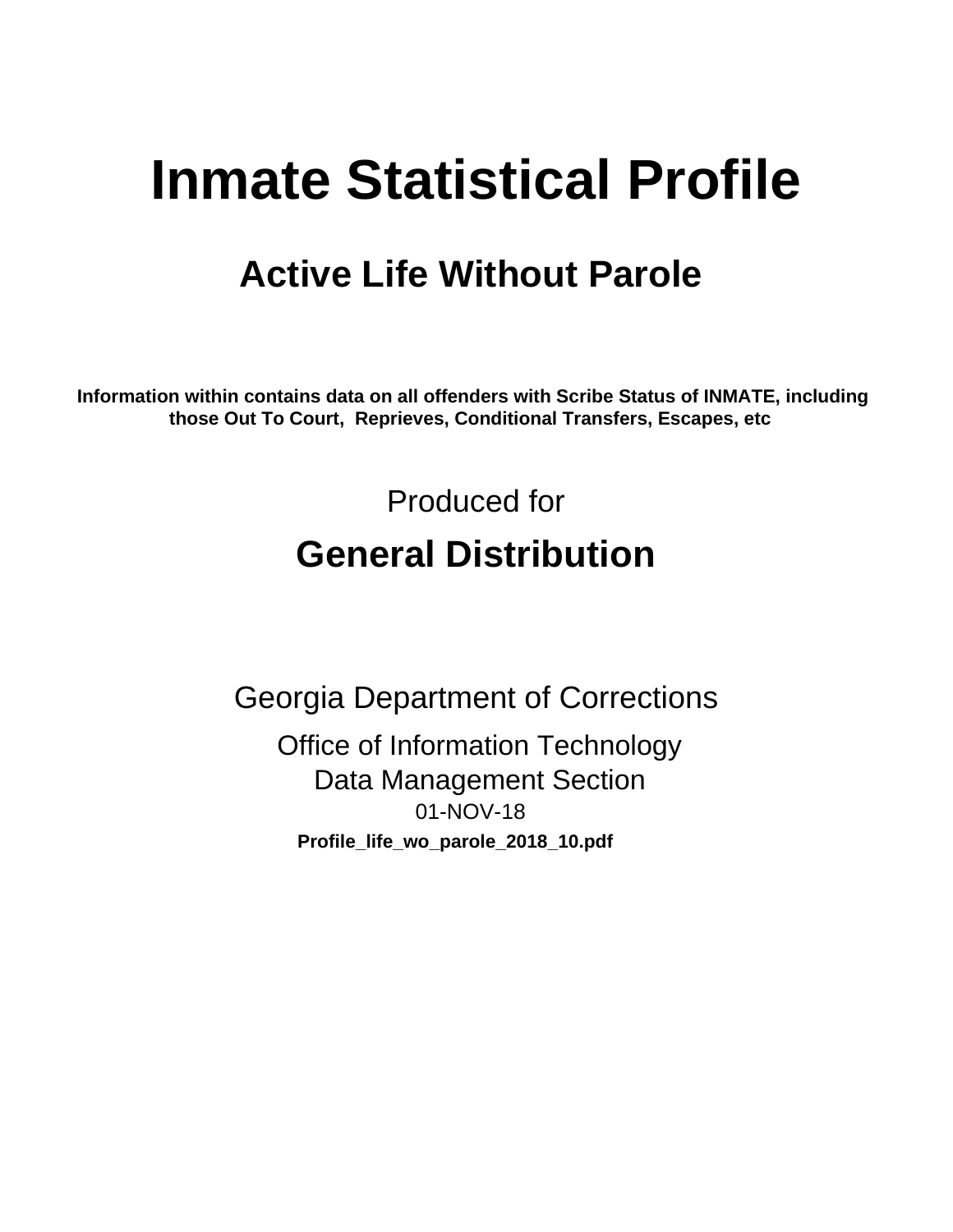#### Inmate Statistical Profile 01-NOV-18 Contents

**Active Life Without Parole** 

Produced for General Distribution

# **Table of Contents**

|    | <b>Demographic information</b>                                        |
|----|-----------------------------------------------------------------------|
|    | 4 Current age, broken out in ten year age groups                      |
|    | 5 Race group                                                          |
|    | 6 Marital status, self-reported at entry to prison                    |
|    | 7 Number of Inmates with Dependents, self-reported at entry to prison |
|    | 8 Religious affiliation, self-reported at entry to prison             |
|    | 9 Home county - self-reported at entry to prison                      |
|    | 13 Employment status before prison, self-reported at entry to prison  |
|    | 14 Age at admission                                                   |
|    | 16 Height, measured at entry to prison                                |
|    | 17 Weight, measured at entry to prison                                |
|    | 18 Military service                                                   |
|    | <b>Correctional information</b>                                       |
|    | 19 Type of admission to prison                                        |
|    | 20 Current / last supervision level                                   |
|    | 21 Current / last institution type                                    |
|    | 22 Institution type - transitional centers                            |
|    | 23 Institution type - county prisons                                  |
|    | 24 Institution type - state prisons                                   |
|    | 25 Institution type - private prisons                                 |
|    | 26 Institution type - inmate boot camp                                |
|    | 27 Number of disciplinary reports                                     |
|    | 28 Number of transfers                                                |
|    | 29 Number of escapes                                                  |
|    | 30 Time served in current (or last) institution                       |
|    | Educational, psychological and physical information                   |
| 31 | Highest grade level attained                                          |
|    | 32 Culture fair IQ scores                                             |
|    | 33 Wide Range Achievement Test (WRAT) reading score                   |
|    | 34 Wide Range Achievement Test (WRAT) math score                      |
|    | 35 Wide Range Achievement Test (WRAT) spelling score                  |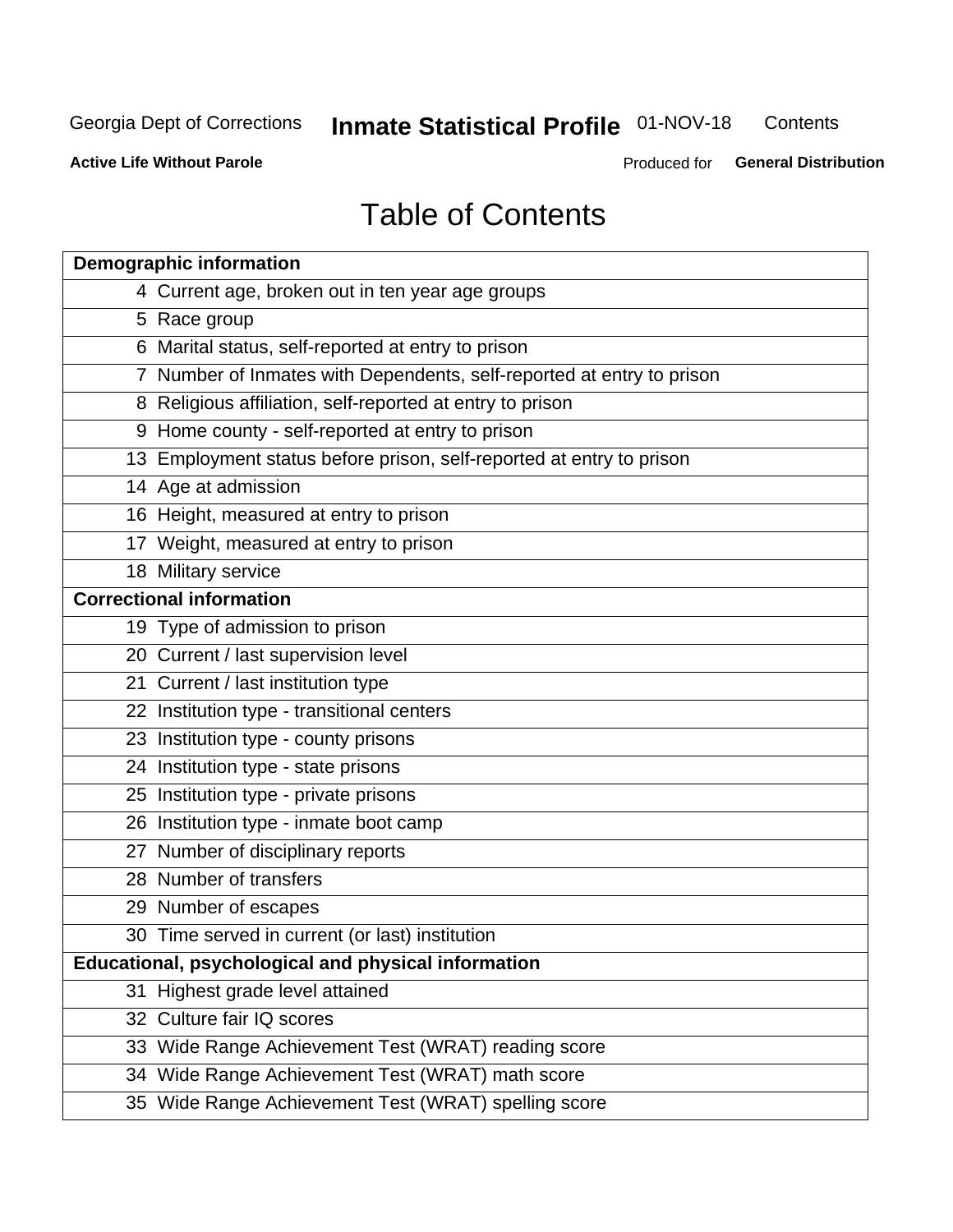# Inmate Statistical Profile 01-NOV-18

Contents

**Active Life Without Parole** 

Produced for General Distribution

# **Table of Contents**

| <b>Educational, psychological and physical information</b>       |
|------------------------------------------------------------------|
| 36 Current / last mental health treatment level                  |
| 37 PULHESDWIT medical scale - 'P' overall condition ('P'hysical) |
| 38 PULHESDWIT medical scale - 'U' upper body                     |
| 39 PULHESDWIT medical scale - 'L' lower body                     |
| 40 PULHESDWIT medical scale - 'H' hearing                        |
| 41 PULHESDWIT medical scale - 'E' vision                         |
| 42 PULHESDWIT medical scale -'S' psychiatric                     |
| 43 PULHESDWIT medical scale - 'D' dental                         |
| 44 PULHESDWIT medical scale - 'W' work ability                   |
| 45 PULHESDWIT medical scale - 'I' impairment                     |
| 46 PULHESDWIT medical scale - 'T' transportability               |
| <b>Crimes and criminal history information</b>                   |
| 47 Number of prior Georgia incarcerations                        |
| 48 Prison sentence in years                                      |
| 49 Primary offense, broken out into felonies vs misdemeanors     |
| 50 Primary offense, broken out into six broad crime categories   |
| 51 Primary offense, detailed offense code                        |
| 52 County of conviction of primary offense                       |
| 56 Circuit of conviction of primary offense                      |
| 58 Years served (jail + prison) in this incarceration            |
| <b>Medical information</b>                                       |
| 59 Results of most recent HIV test                               |
| 60 Results of most recent tuberculosis test                      |
| 61 Results of most recent syphilis test                          |
| 62 Results of most recent Hepatitis-C test                       |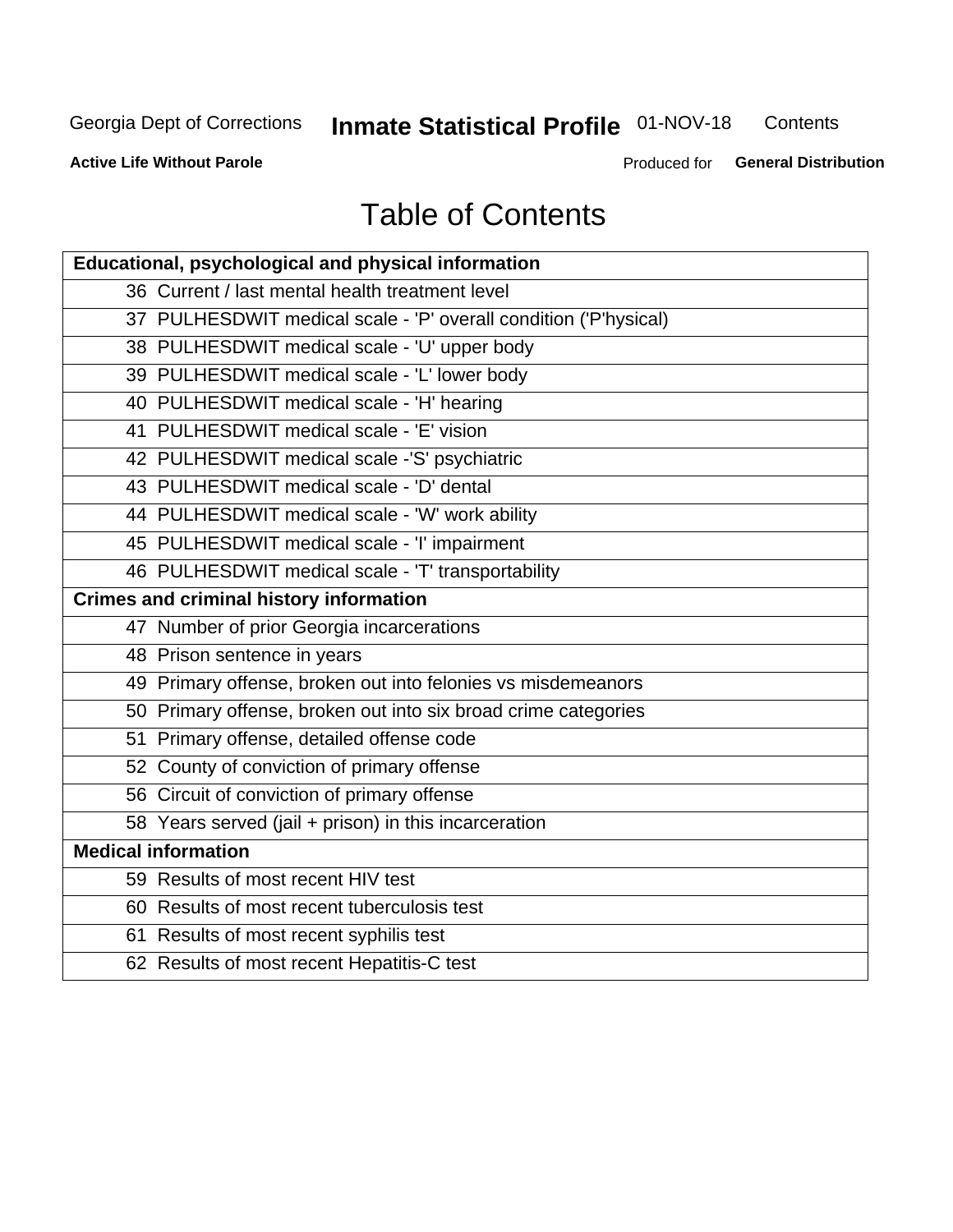## **Active Life Without Parole**

## Produced for General Distribution

# Current age, broken out in ten-year age groups

COL % - percent each COUNT is of its particular column

|                          | <b>Male</b>  |        |         | <b>Female</b>   |        |          | <b>Total</b> |        |
|--------------------------|--------------|--------|---------|-----------------|--------|----------|--------------|--------|
| <b>Current Age</b>       | <b>Count</b> | Col %  | Row %   | <b>Count</b>    | Col %  | Row %    | <b>Total</b> | Col %  |
| <b>Teens (1-19)</b>      | 3            | 0.21%  | 100.00% |                 |        |          | 3            | 0.20%  |
| <b>Twenties (20-29)</b>  | 230          | 16.10% | 95.83%  | 10 <sup>1</sup> | 18.87% | 4.17%    | 240          | 16.19% |
| Thirties (30-39)         | 386          | 27.01% | 95.54%  | 18              | 33.96% | 4.46%    | 404          | 27.26% |
| <b>Forties (40-49)</b>   | 380          | 26.59% | 96.45%  | 14              | 26.42% | 3.55%    | 394          | 26.59% |
| <b>Fifties (50-59)</b>   | 290          | 20.29% | 97.32%  | 8               | 15.09% | $2.68\%$ | 298          | 20.11% |
| <b>Sixties (60-69)</b>   | 113          | 7.91%  | 97.41%  | 3               | 5.66%  | 2.59%    | 116          | 7.83%  |
| Seventy + (70 and above) | 27           | 1.89%  | 100.00% |                 |        |          | 27           | 1.82%  |
| <b>Total Reported</b>    | 1,429        | 100%   | 96.42%  | 53              | 100%   | 3.58%    | 1,482        | 100%   |

| ted -<br>m.           |             |         |      |
|-----------------------|-------------|---------|------|
| $f \wedge f \wedge f$ | 00 מ<br>74J | --<br>v | ,482 |

| <b>Mean</b><br>(average) | 42.90    | 40.15 | 42.80      |
|--------------------------|----------|-------|------------|
| Median (middle)          |          | 39    |            |
| Mode<br>(most frequent)  | ^<br>ا پ | vu    | $-$<br>. پ |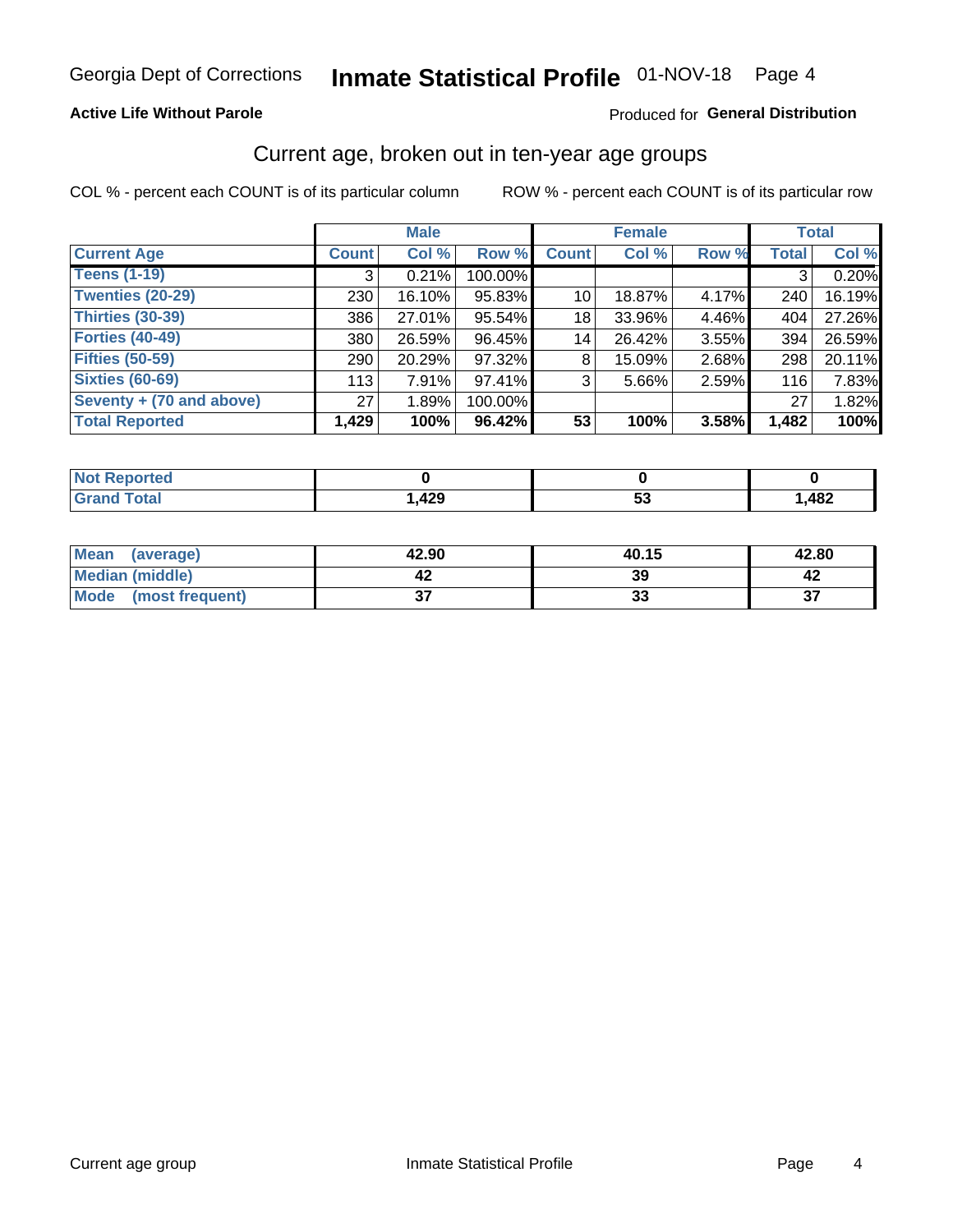# Inmate Statistical Profile 01-NOV-18 Page 5

## **Active Life Without Parole**

Produced for General Distribution

## Race group

COL % - percent each COUNT is of its particular column

|                              | <b>Male</b>  |          |                    | <b>Female</b> |        |          | <b>Total</b> |        |
|------------------------------|--------------|----------|--------------------|---------------|--------|----------|--------------|--------|
| <b>Race Group</b>            | <b>Count</b> | Col %    | <b>Row % Count</b> |               | Col %  | Row %    | <b>Total</b> | Col %  |
| <b>White</b>                 | 304          | 21.27%   | 94.41%             | 18            | 33.96% | 5.59%    | 322          | 21.73% |
| <b>Black</b><br>$\mathbf{2}$ | 1,090        | 76.28%   | 97.06%             | 33            | 62.26% | 2.94%    | 1,123        | 75.78% |
| <b>Other</b><br>5.           |              | $.14\%$  | 100.00%            |               |        |          | 2            | .13%   |
| <b>Asian</b><br>6            | 5            | .35%     | 100.00%            |               |        |          | 5            | .34%   |
| <b>Hispanic</b><br>10        | 28           | $1.96\%$ | 93.33%             | 2             | 3.77%  | $6.67\%$ | 30           | 2.02%  |
| <b>Total Reported</b>        | 1,429        | 100%     | 96.42%             | 53            | 100%   | 3.58%    | 1,482        | 100%   |

| ∩rteα<br>N   |            |     |                        |
|--------------|------------|-----|------------------------|
| <b>Total</b> | 120<br>44J | JJ. | $\overline{AB}$<br>40Z |

| M | - - - |  |
|---|-------|--|
|   |       |  |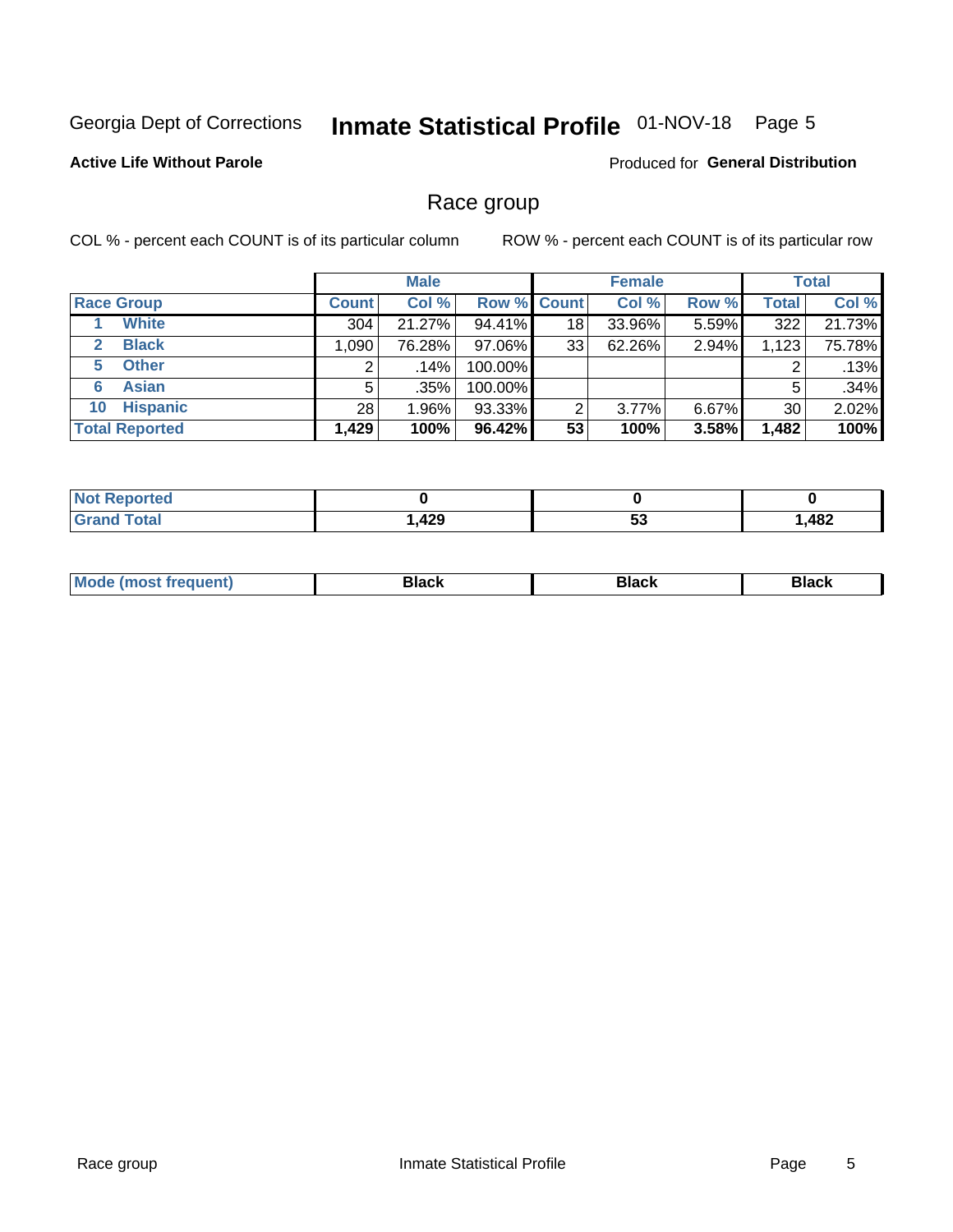# Inmate Statistical Profile 01-NOV-18 Page 6

### **Active Life Without Parole**

### Produced for General Distribution

# Marital status, self-reported at entry to prison

COL % - percent each COUNT is of its particular column

|                            | <b>Male</b>     |          |        | <b>Female</b>   |        |        | <b>Total</b> |        |
|----------------------------|-----------------|----------|--------|-----------------|--------|--------|--------------|--------|
| <b>Marital Status</b>      | <b>Count</b>    | Col %    | Row %  | <b>Count</b>    | Col %  | Row %  | <b>Total</b> | Col %  |
| <b>Unknown</b><br>$\bf{0}$ | 19              | 1.33%    | 95.00% |                 | 1.89%  | 5.00%  | 20           | 1.35%  |
| <b>Divorced</b><br>D       | 116             | 8.12%    | 96.67% | 4               | 7.55%  | 3.33%  | 120          | 8.10%  |
| <b>Married</b><br>М        | 202             | 14.14%   | 95.28% | 10 <sup>1</sup> | 18.87% | 4.72%  | 212          | 14.30% |
| <b>Separated</b><br>S.     | 43              | $3.01\%$ | 87.76% | 6               | 11.32% | 12.24% | 49           | 3.31%  |
| <b>Unmarried</b><br>U      | 1,013           | 70.89%   | 97.50% | 26              | 49.06% | 2.50%  | 1,039        | 70.11% |
| <b>Widow</b><br>W          | 36 <sub>1</sub> | 2.52%    | 85.71% | 6               | 11.32% | 14.29% | 42           | 2.83%  |
| <b>Total Reported</b>      | 1,429           | 100%     | 96.42% | 53              | 100%   | 3.58%  | 1,482        | 100%   |

| prted<br>NOT RADO |                  |   |      |
|-------------------|------------------|---|------|
| <b>Total</b>      | סכו<br>л<br>,42J | ູ | ,482 |

|  | M | . | Unmarried | າmarried<br>_____ |
|--|---|---|-----------|-------------------|
|--|---|---|-----------|-------------------|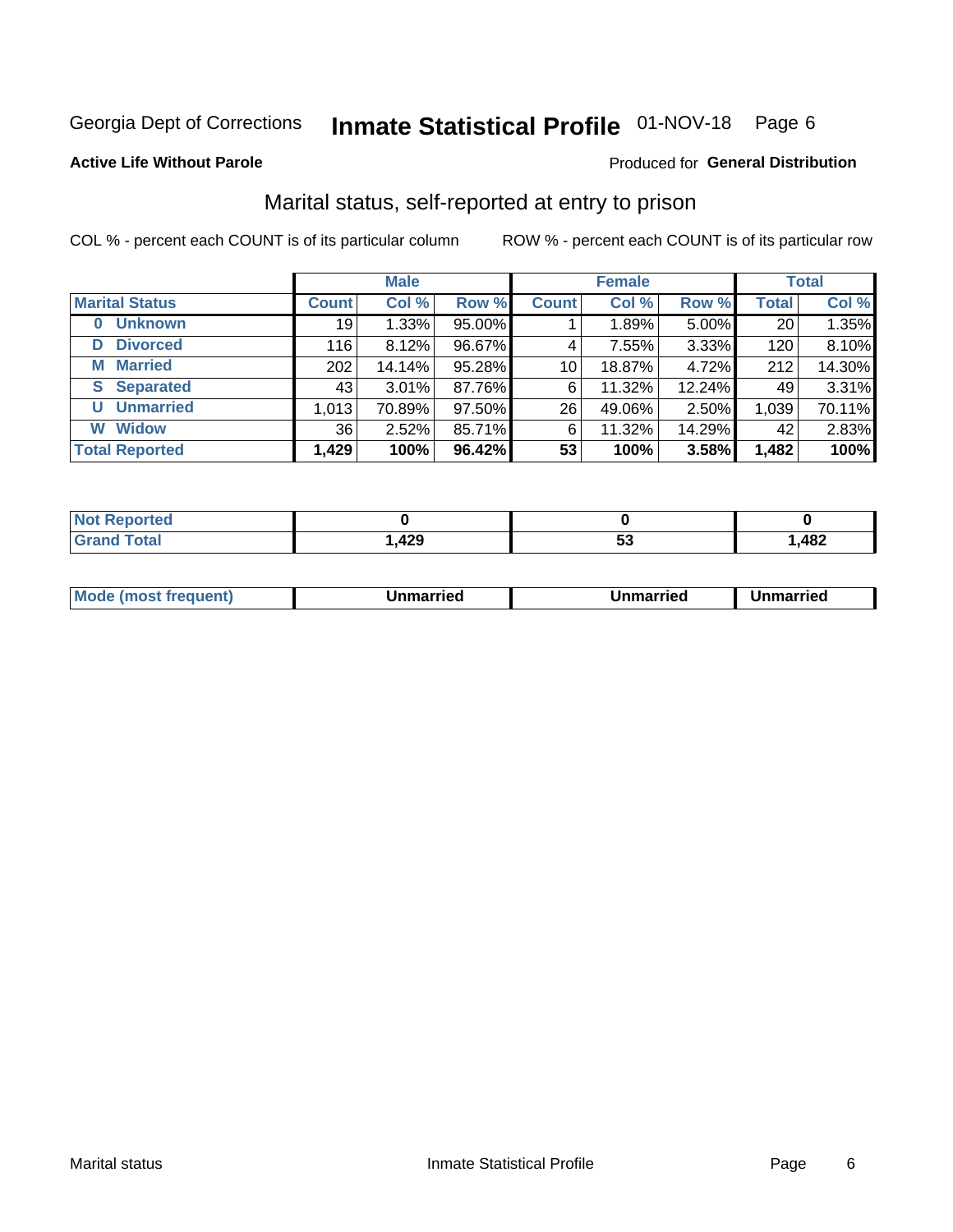#### Inmate Statistical Profile 01-NOV-18 Page 7

## **Active Life Without Parole**

## Produced for General Distribution

# Number of Inmates with Dependents, Self-Reported at Entry to Prison

COL % - percent each COUNT is of its particular column

|                             |              | <b>Male</b> |         |              | <b>Female</b> |       |              | <b>Total</b> |
|-----------------------------|--------------|-------------|---------|--------------|---------------|-------|--------------|--------------|
| <b>Number of dependents</b> | <b>Count</b> | Col %       | Row %   | <b>Count</b> | Col %         | Row % | <b>Total</b> | Col %        |
| l 0                         | 336          | 32.12%      | 94.92%  | 18           | 38.30%        | 5.08% | 354          | 32.39%       |
|                             | 243          | 23.23%      | 96.81%  | 8            | 17.02%        | 3.19% | 251          | 22.96%       |
| $\overline{2}$              | 188          | 17.97%      | 96.41%  | 7            | 14.89%        | 3.59% | 195          | 17.84%       |
| $\overline{3}$              | 118          | 11.28%      | 93.65%  | 8            | 17.02%        | 6.35% | 126          | 11.53%       |
| 4                           | 77           | 7.36%       | 96.25%  | 3            | 6.38%         | 3.75% | 80           | 7.32%        |
| 5                           | 35           | 3.35%       | 94.59%  | 2            | 4.26%         | 5.41% | 37           | 3.39%        |
| 6                           | 24           | 2.29%       | 96.00%  |              | 2.13%         | 4.00% | 25           | 2.29%        |
| 7                           | 13           | 1.24%       | 100.00% |              |               |       | 13           | 1.19%        |
| 8                           | 4            | 0.38%       | 100.00% |              |               |       | 4            | 0.37%        |
| 9                           | 2            | 0.19%       | 100.00% |              |               |       | 2            | 0.18%        |
| 10                          |              | 0.10%       | 100.00% |              |               |       | 1            | 0.09%        |
| Over 10                     | 5            | 0.48%       | 100.00% |              |               |       | 5            | 0.46%        |
| <b>Total Reported</b>       | 1,046        | 100%        | 95.70%  | 47           | 100%          | 4.30% | 1,093        | 100.0%       |

| на о | 383         |          | 389  |
|------|-------------|----------|------|
|      | 10 O<br>443 | --<br>JJ | ,482 |

| Mean (average)         | 70<br>. J | . .57 | 70<br>I . / J |
|------------------------|-----------|-------|---------------|
| <b>Median (middle)</b> |           |       |               |
| Mode (most frequent)   |           |       |               |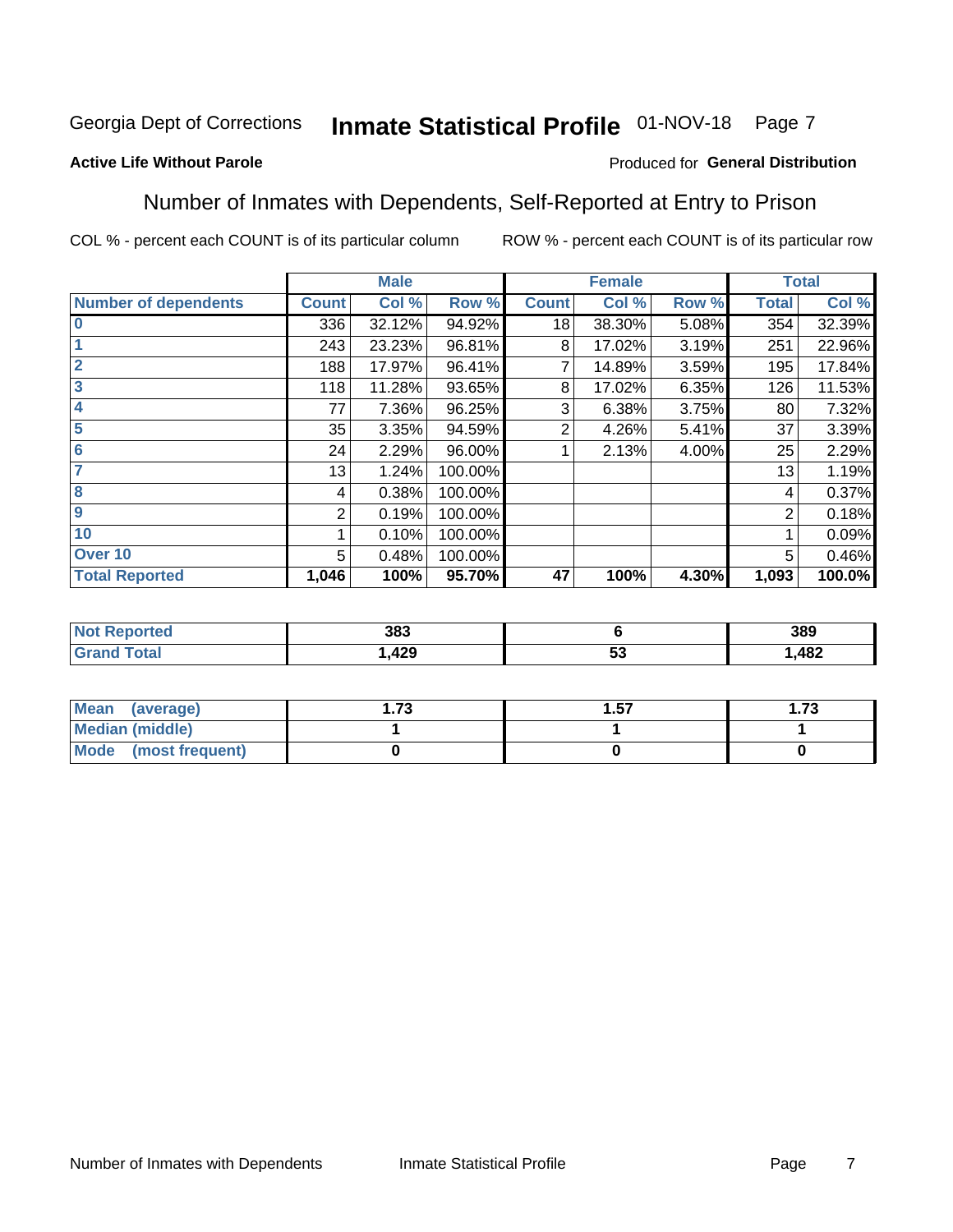# Inmate Statistical Profile 01-NOV-18 Page 8

### **Active Life Without Parole**

### Produced for General Distribution

# Religious affiliation, self-reported at entry to prison

COL % - percent each COUNT is of its particular column

|              |                              |              | <b>Male</b> |         |              | <b>Female</b> |        |                | <b>Total</b> |
|--------------|------------------------------|--------------|-------------|---------|--------------|---------------|--------|----------------|--------------|
|              | <b>Religious Affiliation</b> | <b>Count</b> | Col %       | Row %   | <b>Count</b> | Col %         | Row %  | <b>Total</b>   | Col %        |
|              | <b>Islam</b>                 | 66           | 9.55%       | 97.06%  | 2            | 5.56%         | 2.94%  | 68             | 9.35%        |
| $\mathbf{2}$ | <b>Catholic</b>              | 22           | 3.18%       | 88.00%  | 3            | 8.33%         | 12.00% | 25             | 3.44%        |
| 3            | <b>Baptist</b>               | 371          | 53.69%      | 93.45%  | 26           | 72.22%        | 6.55%  | 397            | 54.61%       |
| 4            | <b>Methodist</b>             | 12           | 1.74%       | 92.31%  |              | 2.78%         | 7.69%  | 13             | 1.79%        |
| 7            | <b>Chc Of God</b>            | 2            | .29%        | 100.00% |              |               |        | 2              | .28%         |
| 8            | <b>Holiness</b>              | 20           | 2.89%       | 90.91%  | 2            | 5.56%         | 9.09%  | 22             | 3.03%        |
| 9            | <b>Jewish</b>                | 2            | .29%        | 100.00% |              |               |        | $\overline{2}$ | .28%         |
| 10           | <b>Anglican</b>              |              | .14%        | 100.00% |              |               |        |                | .14%         |
| 12           | <b>Hindu</b>                 | 2            | .29%        | 100.00% |              |               |        | $\overline{2}$ | .28%         |
| 16           | <b>Seven D Ad</b>            | 4            | .58%        | 100.00% |              |               |        | 4              | .55%         |
| 17           | <b>Jehovah Wt</b>            | 10           | 1.45%       | 100.00% |              |               |        | 10             | 1.38%        |
| 18           | <b>Latr Day S</b>            |              | .14%        | 100.00% |              |               |        |                | .14%         |
| 20           | <b>Other Prot</b>            | 75           | 10.85%      | 97.40%  | 2            | 5.56%         | 2.60%  | 77             | 10.59%       |
| 96           | <b>None</b>                  | 103          | 14.91%      | 100.00% |              |               |        | 103            | 14.17%       |
|              | <b>Total Reported</b>        | 691          | 100%        | 95.05%  | 36           | 100%          | 4.95%  | 727            | 100%         |

| rteo<br> | 738          | $\overline{\phantom{a}}$ | ---<br>755 |
|----------|--------------|--------------------------|------------|
|          | 10c<br>3429, | v                        | 482        |

| <b>Mode (most frequent)</b> | 3aptist | 3aptist | Baptist |
|-----------------------------|---------|---------|---------|
|-----------------------------|---------|---------|---------|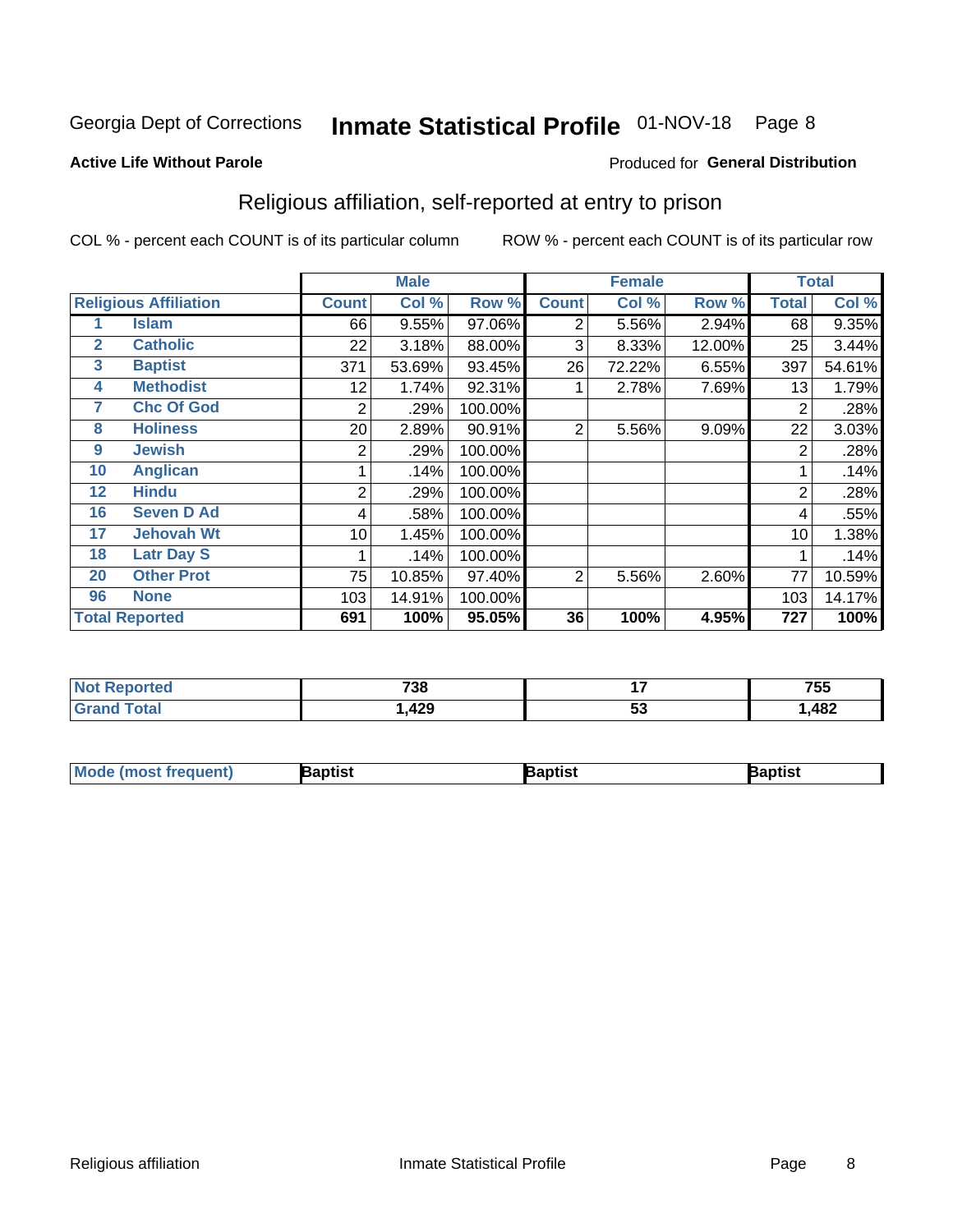# Inmate Statistical Profile 01-NOV-18 Page 9

### **Active Life Without Parole**

### Produced for General Distribution

# Home county, self-reported at entry to prison

COL % - percent each COUNT is of its particular column

|     |                             |                  | <b>Male</b> |         |                | <b>Female</b> |        | <b>Total</b>   |        |
|-----|-----------------------------|------------------|-------------|---------|----------------|---------------|--------|----------------|--------|
|     | <b>Home County</b>          | <b>Count</b>     | Col %       | Row %   | <b>Count</b>   | Col %         | Row %  | <b>Total</b>   | Col %  |
| 000 | <b>Unknown</b>              | 266              | 18.61%      | 93.01%  | 20             | 37.74%        | 6.99%  | 286            | 19.30% |
| 001 | <b>Appling County</b>       | 5                | .35%        | 100.00% |                |               |        | 5              | .34%   |
| 002 | <b>Atkinson County</b>      | $\overline{2}$   | .14%        | 100.00% |                |               |        | $\overline{2}$ | .13%   |
| 003 | <b>Bacon County</b>         | $\mathbf 1$      | .07%        | 100.00% |                |               |        | 1              | .07%   |
| 004 | <b>Baker County</b>         | $\mathbf{1}$     | .07%        | 100.00% |                |               |        | 1              | .07%   |
| 005 | <b>Baldwin County</b>       | 3                | .21%        | 100.00% |                |               |        | 3              | .20%   |
| 006 | <b>Banks County</b>         | $\mathbf{1}$     | .07%        | 100.00% |                |               |        | 1              | .07%   |
| 007 | <b>Barrow County</b>        | 10               | .70%        | 100.00% |                |               |        | 10             | .67%   |
| 008 | <b>Bartow County</b>        | $\boldsymbol{9}$ | .63%        | 100.00% |                |               |        | 9              | .61%   |
| 009 | <b>Ben Hill County</b>      | $\overline{7}$   | .49%        | 100.00% |                |               |        | 7              | .47%   |
| 010 | <b>Berrien County</b>       | 3                | .21%        | 100.00% |                |               |        | 3              | .20%   |
| 011 | <b>Bibb County</b>          | 42               | 2.94%       | 95.45%  | $\overline{2}$ | 3.77%         | 4.55%  | 44             | 2.97%  |
| 012 | <b>Bleckley County</b>      | 1                | .07%        | 100.00% |                |               |        | 1              | .07%   |
| 013 | <b>Brantley County</b>      | $\mathbf 1$      | .07%        | 100.00% |                |               |        | 1              | .07%   |
| 014 | <b>Brooks County</b>        | $\overline{2}$   | .14%        | 100.00% |                |               |        | $\overline{2}$ | .13%   |
| 015 | <b>Bryan County</b>         | $\mathbf{1}$     | .07%        | 100.00% |                |               |        | 1              | .07%   |
| 016 | <b>Bulloch County</b>       | 5                | .35%        | 100.00% |                |               |        | 5              | .34%   |
| 017 | <b>Burke County</b>         | 11               | .77%        | 100.00% |                |               |        | 11             | .74%   |
| 018 | <b>Butts County</b>         | 4                | .28%        | 100.00% |                |               |        | 4              | .27%   |
| 019 | <b>Calhoun County</b>       | $\overline{2}$   | .14%        | 100.00% |                |               |        | $\overline{2}$ | .13%   |
| 020 | <b>Camden County</b>        | 5                | .35%        | 100.00% |                |               |        | 5              | .34%   |
| 021 | <b>Candler County</b>       | 4                | .28%        | 100.00% |                |               |        | 4              | .27%   |
| 022 | <b>Carroll County</b>       | 5                | .35%        | 83.33%  | 1              | 1.89%         | 16.67% | 6              | .40%   |
| 023 | <b>Catoosa County</b>       | 3                | .21%        | 100.00% |                |               |        | $\overline{3}$ | .20%   |
| 025 | <b>Chatham County</b>       | 51               | 3.57%       | 100.00% |                |               |        | 51             | 3.44%  |
| 026 | <b>Chattahoochee County</b> | 1                | .07%        | 100.00% |                |               |        | 1              | .07%   |
| 027 | <b>Chattooga County</b>     | $\mathbf 1$      | .07%        | 100.00% |                |               |        | 1              | .07%   |
| 028 | <b>Cherokee County</b>      | 5                | .35%        | 100.00% |                |               |        | 5              | .34%   |
| 029 | <b>Clarke County</b>        | 21               | 1.47%       | 100.00% |                |               |        | 21             | 1.42%  |
| 030 | <b>Clay County</b>          | $\overline{2}$   | .14%        | 100.00% |                |               |        | $\overline{2}$ | .13%   |
| 031 | <b>Clayton County</b>       | 52               | 3.64%       | 98.11%  | 1              | 1.89%         | 1.89%  | 53             | 3.58%  |
| 033 | <b>Cobb County</b>          | 47               | 3.29%       | 97.92%  | 1              | 1.89%         | 2.08%  | 48             | 3.24%  |
| 034 | <b>Coffee County</b>        | 6                | .42%        | 100.00% |                |               |        | 6              | .40%   |
| 035 | <b>Colquitt County</b>      | $\overline{2}$   | .14%        | 100.00% |                |               |        | $\overline{2}$ | .13%   |
| 036 | <b>Columbia County</b>      | $\overline{9}$   | .63%        | 100.00% |                |               |        | $\mathsf g$    | .61%   |
| 037 | <b>Cook County</b>          | 3                | .21%        | 100.00% |                |               |        | 3              | .20%   |
| 038 | <b>Coweta County</b>        | 6                | .42%        | 100.00% |                |               |        | 6              | .40%   |
| 040 | <b>Crisp County</b>         | 5                | .35%        | 100.00% |                |               |        | 5              | .34%   |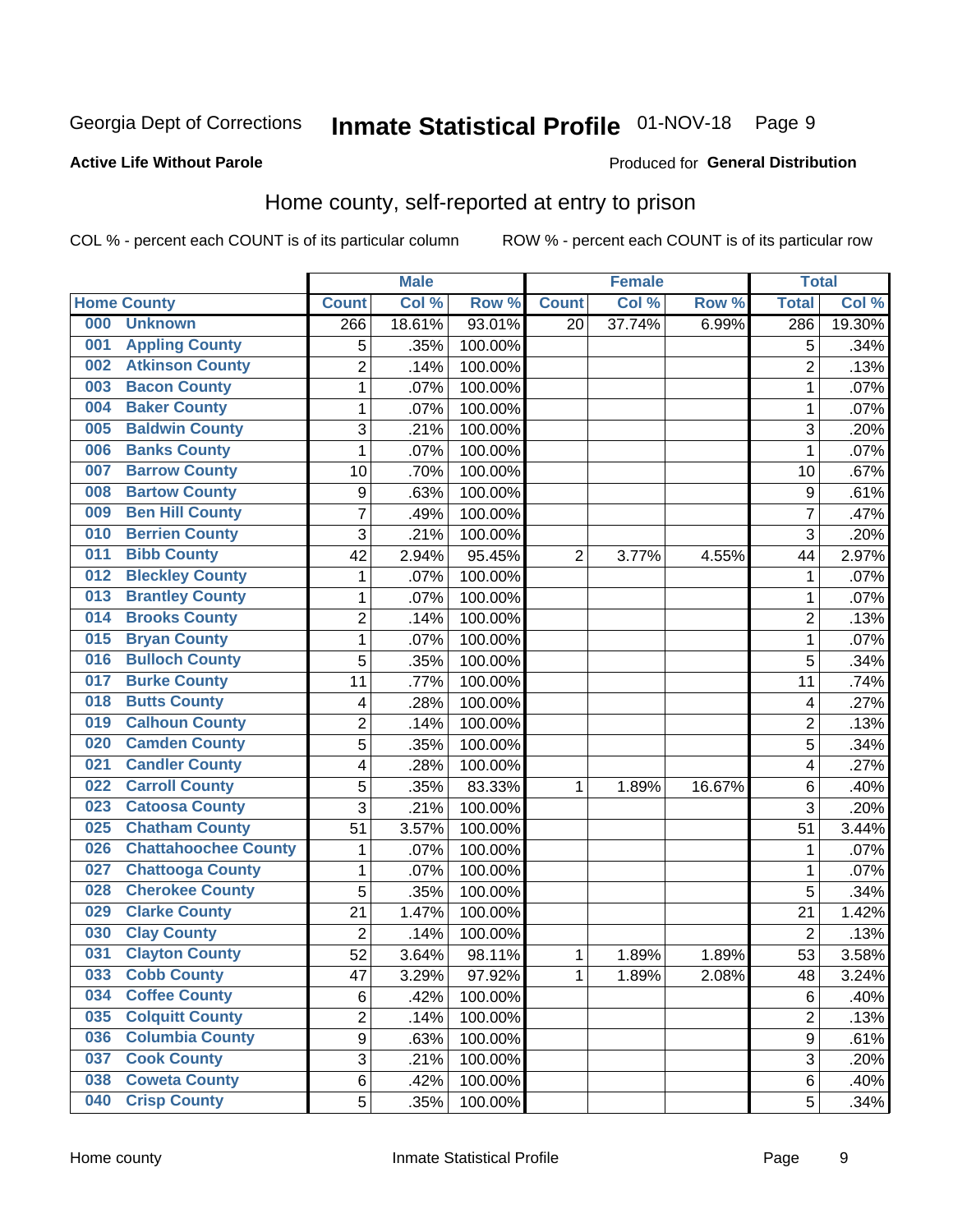# Inmate Statistical Profile 01-NOV-18 Page 10

## **Active Life Without Parole**

## Produced for General Distribution

# Home county, self-reported at entry to prison

COL % - percent each COUNT is of its particular column

|     |                          |                | <b>Male</b> |         |                | <b>Female</b> |        | <b>Total</b>   |         |
|-----|--------------------------|----------------|-------------|---------|----------------|---------------|--------|----------------|---------|
|     | <b>Home County</b>       | <b>Count</b>   | Col %       | Row %   | <b>Count</b>   | Col %         | Row %  | <b>Total</b>   | Col %   |
| 043 | <b>Decatur County</b>    | 5              | .35%        | 100.00% |                |               |        | 5              | .34%    |
| 044 | <b>Dekalb County</b>     | 105            | 7.35%       | 99.06%  | 1              | 1.89%         | .94%   | 106            | 7.15%   |
| 045 | <b>Dodge County</b>      | 1              | .07%        | 100.00% |                |               |        | 1              | .07%    |
| 046 | <b>Dooly County</b>      | 1              | .07%        | 100.00% |                |               |        | 1              | .07%    |
| 047 | <b>Dougherty County</b>  | 23             | 1.61%       | 92.00%  | $\overline{c}$ | 3.77%         | 8.00%  | 25             | 1.69%   |
| 048 | <b>Douglas County</b>    | 18             | 1.26%       | 94.74%  | 1              | 1.89%         | 5.26%  | 19             | 1.28%   |
| 049 | <b>Early County</b>      | $\overline{c}$ | .14%        | 100.00% |                |               |        | $\overline{2}$ | .13%    |
| 051 | <b>Effingham County</b>  | 3              | .21%        | 100.00% |                |               |        | 3              | .20%    |
| 052 | <b>Elbert County</b>     | $\overline{c}$ | .14%        | 100.00% |                |               |        | $\overline{2}$ | .13%    |
| 053 | <b>Emanuel County</b>    | 5              | .35%        | 100.00% |                |               |        | 5              | .34%    |
| 056 | <b>Fayette County</b>    | 4              | .28%        | 100.00% |                |               |        | 4              | .27%    |
| 057 | <b>Floyd County</b>      | 19             | 1.33%       | 90.48%  | $\overline{2}$ | 3.77%         | 9.52%  | 21             | 1.42%   |
| 058 | <b>Forsyth County</b>    | $\overline{c}$ | .14%        | 100.00% |                |               |        | $\overline{2}$ | .13%    |
| 059 | <b>Franklin County</b>   | 3              | .21%        | 75.00%  | 1              | 1.89%         | 25.00% | 4              | .27%    |
| 060 | <b>Fulton County</b>     | 169            | 11.83%      | 97.69%  | 4              | 7.55%         | 2.31%  | 173            | 11.67%  |
| 061 | <b>Gilmer County</b>     | 1              | .07%        | 100.00% |                |               |        | 1              | .07%    |
| 063 | <b>Glynn County</b>      | 13             | .91%        | 100.00% |                |               |        | 13             | .88%    |
| 064 | <b>Gordon County</b>     | $\overline{7}$ | .49%        | 100.00% |                |               |        | 7              | .47%    |
| 066 | <b>Greene County</b>     | 3              | .21%        | 100.00% |                |               |        | 3              | .20%    |
| 067 | <b>Gwinnett County</b>   | 41             | 2.87%       | 93.18%  | 3              | 5.66%         | 6.82%  | 44             | 2.97%   |
| 068 | <b>Habersham County</b>  | $\mathbf 1$    | .07%        | 100.00% |                |               |        | 1              | .07%    |
| 069 | <b>Hall County</b>       | 14             | .98%        | 93.33%  | 1              | 1.89%         | 6.67%  | 15             | 1.01%   |
| 070 | <b>Hancock County</b>    | $\overline{2}$ | .14%        | 100.00% |                |               |        | $\overline{2}$ | .13%    |
| 071 | <b>Haralson County</b>   | 3              | .21%        | 100.00% |                |               |        | 3              | .20%    |
| 072 | <b>Harris County</b>     | $\mathbf 1$    | .07%        | 100.00% |                |               |        | 1              | .07%    |
| 073 | <b>Hart County</b>       | 3              | .21%        | 100.00% |                |               |        | 3              | .20%    |
| 074 | <b>Heard County</b>      | $\mathbf 1$    | .07%        | 100.00% |                |               |        | 1              | .07%    |
| 075 | <b>Henry County</b>      | 13             | .91%        | 92.86%  | 1              | 1.89%         | 7.14%  | 14             | .94%    |
| 076 | <b>Houston County</b>    | 20             | 1.40%       | 95.24%  | 1              | 1.89%         | 4.76%  | 21             | 1.42%   |
| 078 | <b>Jackson County</b>    | 11             | .77%        | 100.00% |                |               |        | 11             | .74%    |
| 079 | <b>Jasper County</b>     | 1              | .07%        | 100.00% |                |               |        | 1              | .07%    |
| 080 | <b>Jeff Davis County</b> | 1              | .07%        | 100.00% |                |               |        | 1              | $.07\%$ |
| 081 | <b>Jefferson County</b>  | 6              | .42%        | 85.71%  | $\mathbf{1}$   | 1.89%         | 14.29% | 7              | .47%    |
| 082 | <b>Jenkins County</b>    | $\overline{2}$ | .14%        | 100.00% |                |               |        | 2              | .13%    |
| 084 | <b>Jones County</b>      | $\mathbf{1}$   | .07%        | 100.00% |                |               |        | $\mathbf 1$    | .07%    |
| 087 | <b>Laurens County</b>    | 4              | .28%        | 100.00% |                |               |        | 4              | .27%    |
| 088 | <b>Lee County</b>        | $\overline{c}$ | .14%        | 100.00% |                |               |        | $\overline{2}$ | .13%    |
| 089 | <b>Liberty County</b>    | 9              | .63%        | 90.00%  | $\mathbf 1$    | 1.89%         | 10.00% | 10             | .67%    |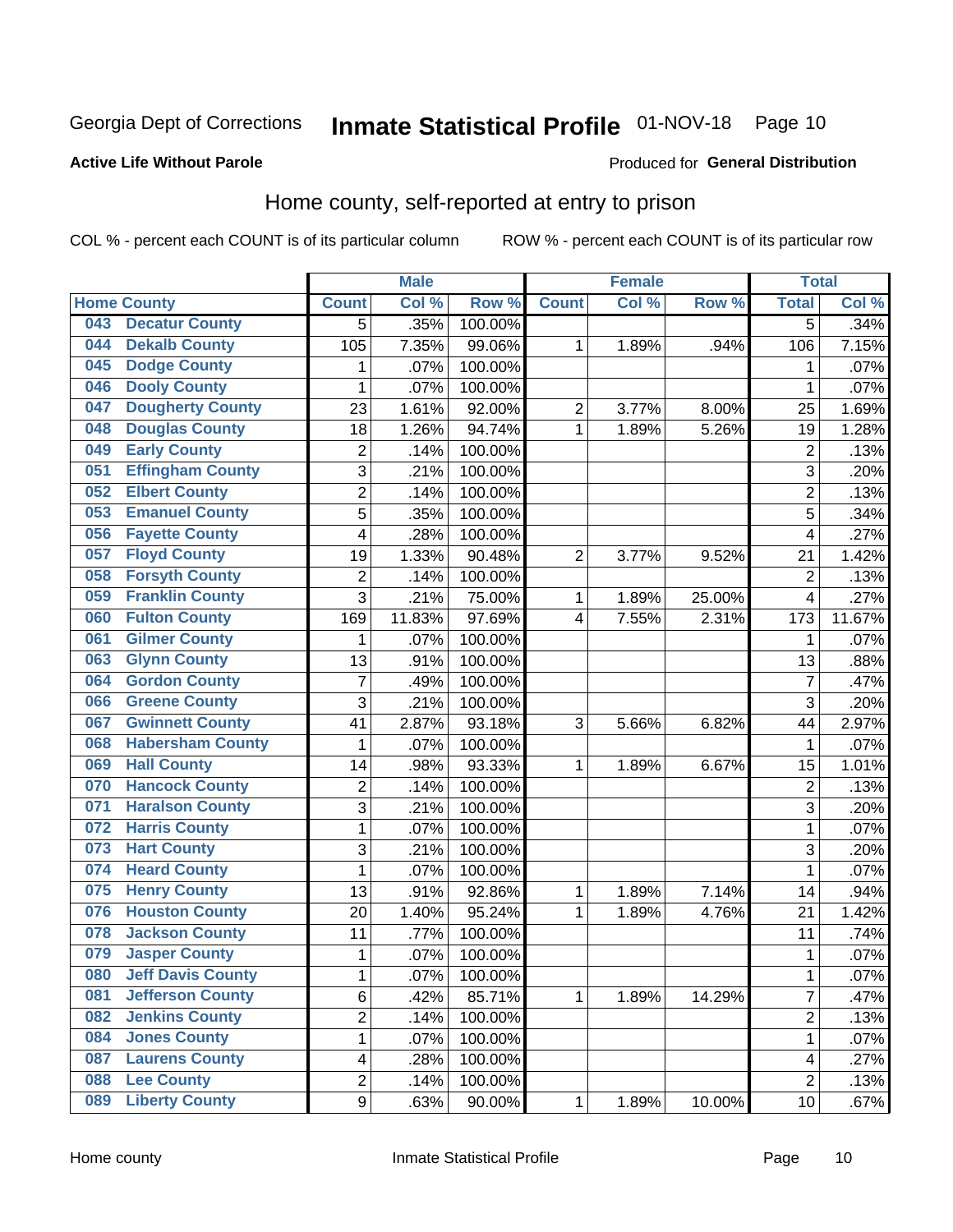# Inmate Statistical Profile 01-NOV-18 Page 11

### **Active Life Without Parole**

## Produced for General Distribution

# Home county, self-reported at entry to prison

COL % - percent each COUNT is of its particular column

|                  |                          |                | <b>Male</b> |         |              | <b>Female</b> |         | <b>Total</b>   |       |
|------------------|--------------------------|----------------|-------------|---------|--------------|---------------|---------|----------------|-------|
|                  | <b>Home County</b>       | <b>Count</b>   | Col %       | Row %   | <b>Count</b> | Col%          | Row %   | <b>Total</b>   | Col % |
| 090              | <b>Lincoln County</b>    | 1              | .07%        | 100.00% |              |               |         | 1              | .07%  |
| 091              | <b>Long County</b>       | 1              | .07%        | 100.00% |              |               |         | 1              | .07%  |
| 092              | <b>Lowndes County</b>    | 8              | .56%        | 100.00% |              |               |         | 8              | .54%  |
| 093              | <b>Lumpkin County</b>    | $\overline{2}$ | .14%        | 100.00% |              |               |         | $\overline{2}$ | .13%  |
| 094              | <b>Macon County</b>      | $\mathbf 1$    | .07%        | 100.00% |              |               |         | 1              | .07%  |
| 095              | <b>Madison County</b>    | $\overline{2}$ | .14%        | 100.00% |              |               |         | $\overline{2}$ | .13%  |
| 096              | <b>Marion County</b>     | $\mathbf 1$    | .07%        | 100.00% |              |               |         | 1              | .07%  |
| 097              | <b>Mcduffie County</b>   | 3              | .21%        | 100.00% |              |               |         | 3              | .20%  |
| 098              | <b>Mcintosh County</b>   | $\mathbf 1$    | .07%        | 100.00% |              |               |         | 1              | .07%  |
| 099              | <b>Meriwether County</b> | $\mathbf 1$    | .07%        | 100.00% |              |               |         | 1              | .07%  |
| 100              | <b>Miller County</b>     | $\overline{c}$ | .14%        | 100.00% |              |               |         | 2              | .13%  |
| 101              | <b>Mitchell County</b>   | 1              | .07%        | 100.00% |              |               |         | 1              | .07%  |
| 102              | <b>Monroe County</b>     | 7              | .49%        | 100.00% |              |               |         | 7              | .47%  |
| 103              | <b>Montgomery County</b> | $\overline{c}$ | .14%        | 100.00% |              |               |         | $\overline{2}$ | .13%  |
| 104              | <b>Morgan County</b>     | $\mathbf{1}$   | .07%        | 100.00% |              |               |         | 1              | .07%  |
| 106              | <b>Muscogee County</b>   | 29             | 2.03%       | 100.00% |              |               |         | 29             | 1.96% |
| 107              | <b>Newton County</b>     | 6              | .42%        | 85.71%  | 1            | 1.89%         | 14.29%  | 7              | .47%  |
| 108              | <b>Oconee County</b>     |                |             |         | 1            | 1.89%         | 100.00% | 1              | .07%  |
| 109              | <b>Oglethorpe County</b> | 3              | .21%        | 100.00% |              |               |         | 3              | .20%  |
| 110              | <b>Paulding County</b>   | 11             | .77%        | 100.00% |              |               |         | 11             | .74%  |
| 111              | <b>Peach County</b>      | $\mathbf 1$    | .07%        | 100.00% |              |               |         | 1              | .07%  |
| $\overline{112}$ | <b>Pickens County</b>    | $\mathbf 1$    | .07%        | 100.00% |              |               |         | 1              | .07%  |
| 113              | <b>Pierce County</b>     | 3              | .21%        | 100.00% |              |               |         | 3              | .20%  |
| 114              | <b>Pike County</b>       | 3              | .21%        | 100.00% |              |               |         | 3              | .20%  |
| $\overline{115}$ | <b>Polk County</b>       | 4              | .28%        | 100.00% |              |               |         | 4              | .27%  |
| 117              | <b>Putnam County</b>     | 4              | .28%        | 100.00% |              |               |         | 4              | .27%  |
| 119              | <b>Rabun County</b>      | $\overline{2}$ | .14%        | 100.00% |              |               |         | $\overline{2}$ | .13%  |
| 120              | <b>Randolph County</b>   | 3              | .21%        | 100.00% |              |               |         | 3              | .20%  |
| 121              | <b>Richmond County</b>   | 58             | 4.06%       | 95.08%  | 3            | 5.66%         | 4.92%   | 61             | 4.12% |
| 122              | <b>Rockdale County</b>   | 9              | .63%        | 100.00% |              |               |         | 9              | .61%  |
| 124              | <b>Screven County</b>    | $\mathbf 1$    | .07%        | 100.00% |              |               |         | 1              | .07%  |
| 125              | <b>Seminole County</b>   | 2              | .14%        | 100.00% |              |               |         | $\overline{c}$ | .13%  |
| 126              | <b>Spalding County</b>   | 12             | .84%        | 100.00% |              |               |         | 12             | .81%  |
| 127              | <b>Stephens County</b>   | $\overline{c}$ | .14%        | 66.67%  | 1            | 1.89%         | 33.33%  | $\mathfrak{B}$ | .20%  |
| 128              | <b>Stewart County</b>    | $\mathbf{1}$   | .07%        | 100.00% |              |               |         | $\mathbf 1$    | .07%  |
| 129              | <b>Sumter County</b>     | $\overline{c}$ | .14%        | 100.00% |              |               |         | 2              | .13%  |
| $\overline{132}$ | <b>Tattnall County</b>   | 6              | .42%        | 85.71%  | 1            | 1.89%         | 14.29%  | 7              | .47%  |
| $\overline{133}$ | <b>Taylor County</b>     | 1              | .07%        | 100.00% |              |               |         | 1              | .07%  |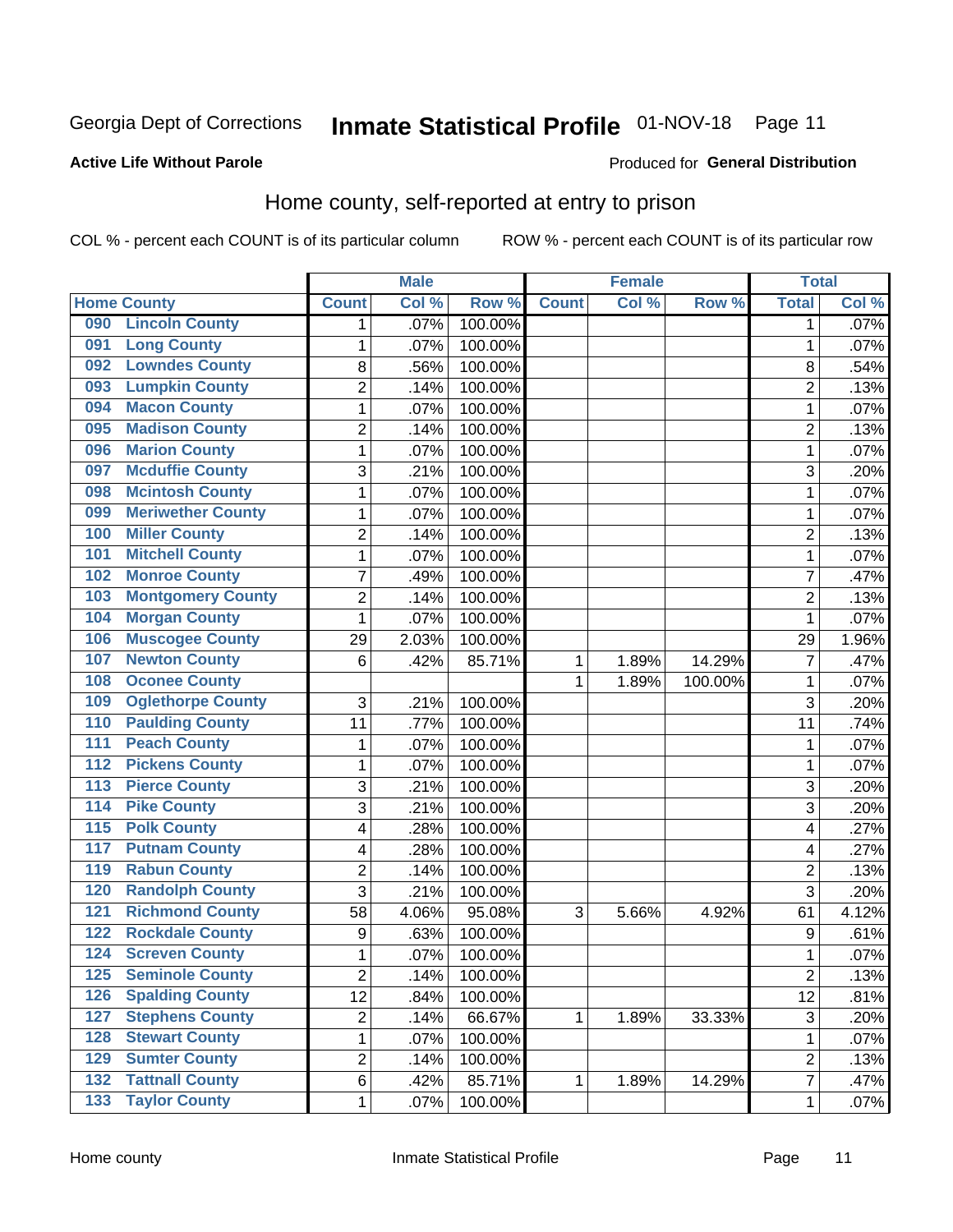# Inmate Statistical Profile 01-NOV-18 Page 12

### **Active Life Without Parole**

### Produced for General Distribution

# Home county, self-reported at entry to prison

COL % - percent each COUNT is of its particular column

|                                    |                | <b>Male</b> |         |              | <b>Female</b> |        | <b>Total</b>   |       |
|------------------------------------|----------------|-------------|---------|--------------|---------------|--------|----------------|-------|
| <b>Home County</b>                 | <b>Count</b>   | Col %       | Row %   | <b>Count</b> | Col %         | Row %  | <b>Total</b>   | Col % |
| <b>Telfair County</b><br>134       | 1              | .07%        | 100.00% |              |               |        | 1              | .07%  |
| <b>Thomas County</b><br>136        | 5              | .35%        | 100.00% |              |               |        | 5              | .34%  |
| <b>Tift County</b><br>137          | 9              | .63%        | 100.00% |              |               |        | 9              | .61%  |
| <b>Toombs County</b><br>138        | 10             | .70%        | 100.00% |              |               |        | 10             | .67%  |
| <b>Treutlen County</b><br>140      | 4              | .28%        | 100.00% |              |               |        | 4              | .27%  |
| <b>Troup County</b><br>141         | 6              | .42%        | 100.00% |              |               |        | 6              | .40%  |
| <b>Twiggs County</b><br>143        | $\overline{2}$ | .14%        | 100.00% |              |               |        | $\overline{2}$ | .13%  |
| <b>Union County</b><br>144         | 1              | .07%        | 100.00% |              |               |        | 1              | .07%  |
| <b>Upson County</b><br>145         | 5              | .35%        | 100.00% |              |               |        | 5              | .34%  |
| <b>Walker County</b><br>146        | 4              | .28%        | 80.00%  | 1            | 1.89%         | 20.00% | 5              | .34%  |
| <b>Walton County</b><br>147        | 14             | .98%        | 100.00% |              |               |        | 14             | .94%  |
| <b>Ware County</b><br>148          | 8              | .56%        | 100.00% |              |               |        | 8              | .54%  |
| <b>Warren County</b><br>149        | 1              | .07%        | 100.00% |              |               |        |                | .07%  |
| <b>Washington County</b><br>150    | $\overline{7}$ | .49%        | 100.00% |              |               |        | 7              | .47%  |
| <b>Wayne County</b><br>151         | 8              | .56%        | 100.00% |              |               |        | 8              | .54%  |
| <b>White County</b><br>154         | 1              | .07%        | 50.00%  | 1            | 1.89%         | 50.00% | $\overline{2}$ | .13%  |
| <b>Whitfield County</b><br>155     | 8              | .56%        | 100.00% |              |               |        | 8              | .54%  |
| <b>Wilcox County</b><br>156        | 1              | .07%        | 100.00% |              |               |        | 1              | .07%  |
| <b>Wilkes County</b><br>157        | 3              | .21%        | 100.00% |              |               |        | 3              | .20%  |
| <b>Wilkinson County</b><br>158     | $\overline{2}$ | .14%        | 100.00% |              |               |        | $\overline{2}$ | .13%  |
| <b>Worth County</b><br>159         | 1              | .07%        | 100.00% |              |               |        |                | .07%  |
| <b>Other Custody/Out Of</b><br>999 | 3              | .21%        | 100.00% |              |               |        | 3              | .20%  |
| <b>State</b>                       |                |             |         |              |               |        |                |       |
| <b>Total Rported</b>               | 1,429          | 100%        | 96.42%  | 53           | 100%          | 3.58%  | 1,482          | 100%  |

| rted<br><b>NO</b> |       |    |      |
|-------------------|-------|----|------|
| <b>c</b> otal     | 1,429 | vu | ,482 |

| Mode (most frequent)<br><b>Fulton County</b> | <b>Fulton County</b> | <b>Fulton County</b> |
|----------------------------------------------|----------------------|----------------------|
|----------------------------------------------|----------------------|----------------------|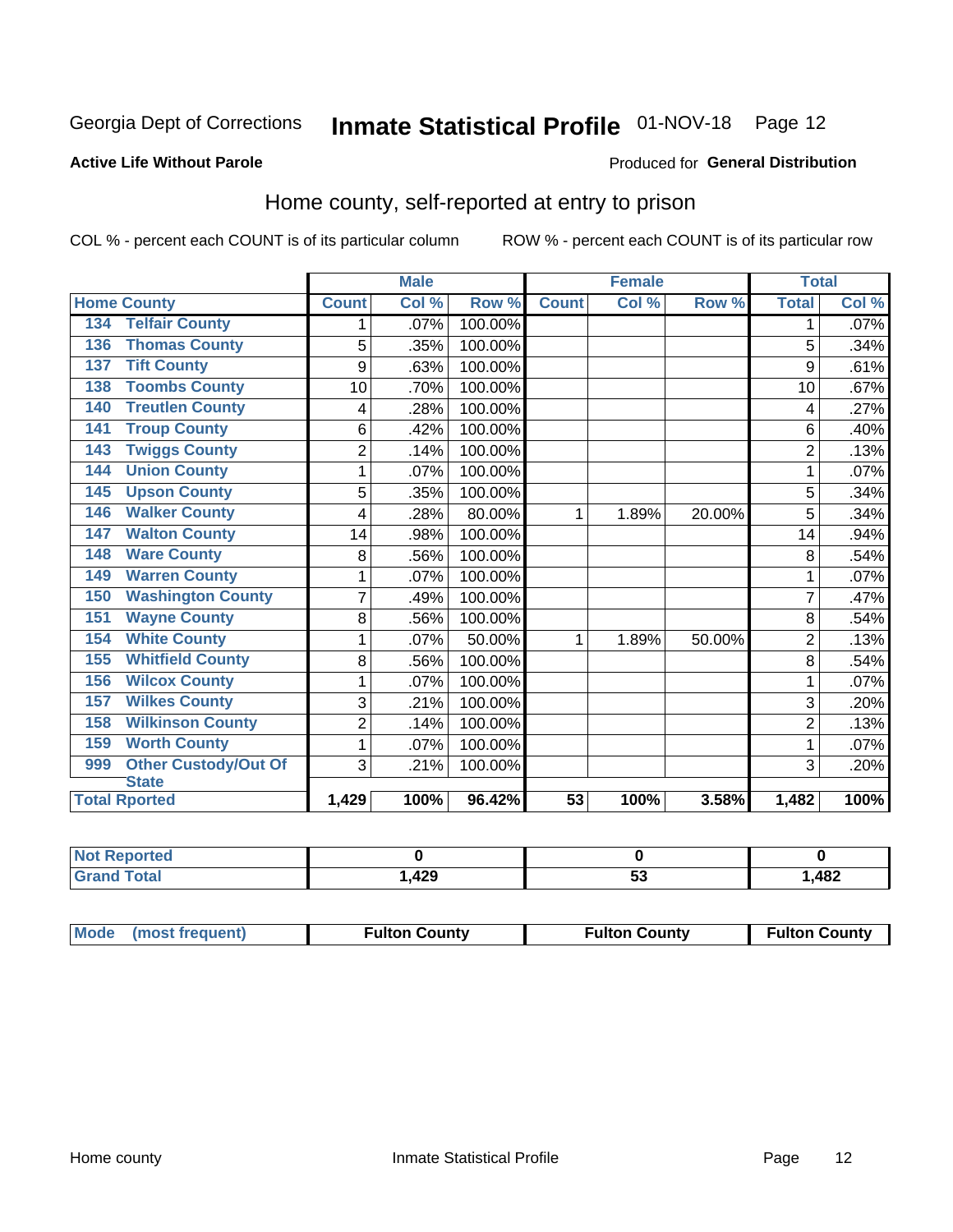# Inmate Statistical Profile 01-NOV-18 Page 13

### **Active Life Without Parole**

### Produced for General Distribution

# Employment status before prison, self-reported at entry to prison

COL % - percent each COUNT is of its particular column

|                           |              | <b>Male</b> |         |              | <b>Female</b> |       |       | <b>Total</b> |
|---------------------------|--------------|-------------|---------|--------------|---------------|-------|-------|--------------|
| <b>Employment Status</b>  | <b>Count</b> | Col %       | Row %   | <b>Count</b> | Col %         | Row % | Total | Col %        |
| <b>Full Time</b><br>01    | 504          | 46.37%      | 96.00%  | 21           | 47.73%        | 4.00% | 525   | 46.42%       |
| <b>Part Time</b><br>02    | 67           | 6.16%       | 100.00% |              |               |       | 67    | 5.92%        |
| Unempl $<$ 6M<br>03       | 69           | 6.35%       | 98.57%  |              | 2.27%         | 1.43% | 70    | 6.19%        |
| Unempl > 6M<br>04         | 268          | 24.66%      | 94.37%  | 16           | 36.36%        | 5.63% | 284   | 25.11%       |
| <b>Never Worked</b><br>05 | 91           | 8.37%       | 100.00% |              |               |       | 91    | 8.05%        |
| <b>Student</b><br>06      | 33           | 3.04%       | 100.00% |              |               |       | 33    | 2.92%        |
| <b>Incapable</b><br>07    | 55           | $5.06\%$    | 90.16%  | 6            | 13.64%        | 9.84% | 61    | 5.39%        |
| <b>Total Reported</b>     | 1,087        | 100%        | 96.11%  | 44           | 100%          | 3.89% | 1,131 | 100%         |

| 342<br>$\sim$                   |    | 25 <sub>4</sub><br>JJ. |
|---------------------------------|----|------------------------|
| 429<br>$\overline{\phantom{a}}$ | JJ | 482                    |

| Mc | ∴ull | ----<br>ıme<br>w |
|----|------|------------------|
|    |      |                  |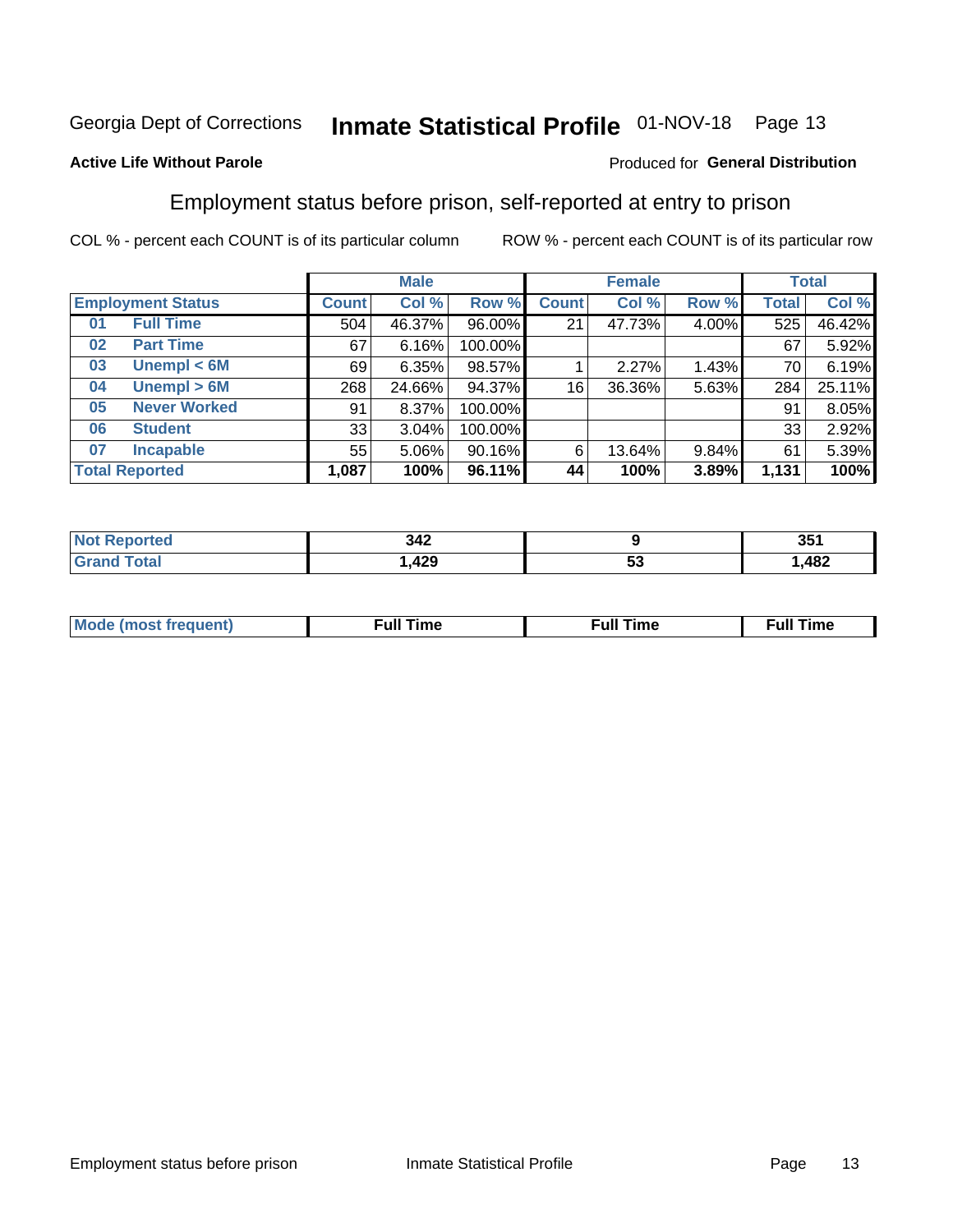## **Active Life Without Parole**

Produced for General Distribution

## Age at admission

COL % - percent each COUNT is of its particular column

|                         |              | <b>Male</b> |         |                | <b>Female</b> |        |              | <b>Total</b> |
|-------------------------|--------------|-------------|---------|----------------|---------------|--------|--------------|--------------|
| <b>Age At Admission</b> | <b>Count</b> | Col %       | Row %   | <b>Count</b>   | Col %         | Row %  | <b>Total</b> | Col %        |
| 15                      | 2            | 0.14%       | 100.00% |                |               |        | 2            | 0.13%        |
| 16                      | 1            | 0.07%       | 100.00% |                |               |        | 1            | 0.07%        |
| $\overline{17}$         | 8            | 0.56%       | 100.00% |                |               |        | 8            | 0.54%        |
| 18                      | 9            | 0.63%       | 100.00% |                |               |        | 9            | 0.61%        |
| 19                      | 18           | 1.26%       | 100.00% |                |               |        | 18           | 1.21%        |
| $\overline{20}$         | 32           | 2.24%       | 96.97%  | 1              | 1.89%         | 3.03%  | 33           | 2.23%        |
| $\overline{21}$         | 33           | 2.31%       | 97.06%  | 1              | 1.89%         | 2.94%  | 34           | 2.29%        |
| 22                      | 63           | 4.41%       | 96.92%  | $\overline{2}$ | 3.77%         | 3.08%  | 65           | 4.39%        |
| 23                      | 54           | 3.78%       | 98.18%  | 1              | 1.89%         | 1.82%  | 55           | 3.71%        |
| 24                      | 55           | 3.85%       | 96.49%  | $\overline{2}$ | 3.77%         | 3.51%  | 57           | 3.85%        |
| $\overline{25}$         | 59           | 4.13%       | 95.16%  | 3              | 5.66%         | 4.84%  | 62           | 4.18%        |
| 26                      | 65           | 4.55%       | 97.01%  | $\overline{2}$ | 3.77%         | 2.99%  | 67           | 4.52%        |
| $\overline{27}$         | 49           | 3.43%       | 92.45%  | 4              | 7.55%         | 7.55%  | 53           | 3.58%        |
| 28                      | 63           | 4.41%       | 96.92%  | $\overline{2}$ | 3.77%         | 3.08%  | 65           | 4.39%        |
| 29                      | 58           | 4.06%       | 98.31%  | 1              | 1.89%         | 1.69%  | 59           | 3.98%        |
| 30                      | 47           | 3.29%       | 100.00% |                |               |        | 47           | 3.17%        |
| 31                      | 62           | 4.34%       | 98.41%  | 1              | 1.89%         | 1.59%  | 63           | 4.25%        |
| 32                      | 60           | 4.20%       | 93.75%  | 4              | 7.55%         | 6.25%  | 64           | 4.32%        |
| 33                      | 50           | 3.50%       | 98.04%  | 1              | 1.89%         | 1.96%  | 51           | 3.44%        |
| 34                      | 31           | 2.17%       | 93.94%  | $\overline{2}$ | 3.77%         | 6.06%  | 33           | 2.23%        |
| 35                      | 38           | 2.66%       | 97.44%  | 1              | 1.89%         | 2.56%  | 39           | 2.63%        |
| 36                      | 47           | 3.29%       | 95.92%  | $\overline{2}$ | 3.77%         | 4.08%  | 49           | 3.31%        |
| $\overline{37}$         | 40           | 2.80%       | 97.56%  | 1              | 1.89%         | 2.44%  | 41           | 2.77%        |
| 38                      | 44           | 3.08%       | 100.00% |                |               |        | 44           | 2.97%        |
| 39                      | 34           | 2.38%       | 85.00%  | 6              | 11.32%        | 15.00% | 40           | 2.70%        |
| 40                      | 30           | 2.10%       | 93.75%  | $\overline{2}$ | 3.77%         | 6.25%  | 32           | 2.16%        |
| 41                      | 39           | 2.73%       | 95.12%  | $\overline{2}$ | 3.77%         | 4.88%  | 41           | 2.77%        |
| 42                      | 34           | 2.38%       | 100.00% |                |               |        | 34           | 2.29%        |
| 43                      | 29           | 2.03%       | 93.55%  | $\overline{2}$ | 3.77%         | 6.45%  | 31           | 2.09%        |
| 44                      | 23           | 1.61%       | 92.00%  | $\overline{2}$ | 3.77%         | 8.00%  | 25           | 1.69%        |
| 45                      | 30           | 2.10%       | 96.77%  | 1              | 1.89%         | 3.23%  | 31           | 2.09%        |
| 46                      | 25           | 1.75%       | 89.29%  | 3              | 5.66%         | 10.71% | 28           | 1.89%        |
| 47                      | 25           | 1.75%       | 100.00% |                |               |        | 25           | 1.69%        |
| 48                      | 26           | 1.82%       | 89.66%  | 3              | 5.66%         | 10.34% | 29           | 1.96%        |
| 49                      | 24           | 1.68%       | 100.00% |                |               |        | 24           | 1.62%        |
| 50                      | 23           | 1.61%       | 100.00% |                |               |        | 23           | 1.55%        |
| $\overline{51}$         | 11           | 0.77%       | 100.00% |                |               |        | 11           | 0.74%        |
| 52                      | 13           | 0.91%       | 100.00% |                |               |        | 13           | 0.88%        |
| 53                      | 13           | 0.91%       | 100.00% |                |               |        | 13           | 0.88%        |
| 54                      | 9            | 0.63%       | 100.00% |                |               |        | 9            | 0.61%        |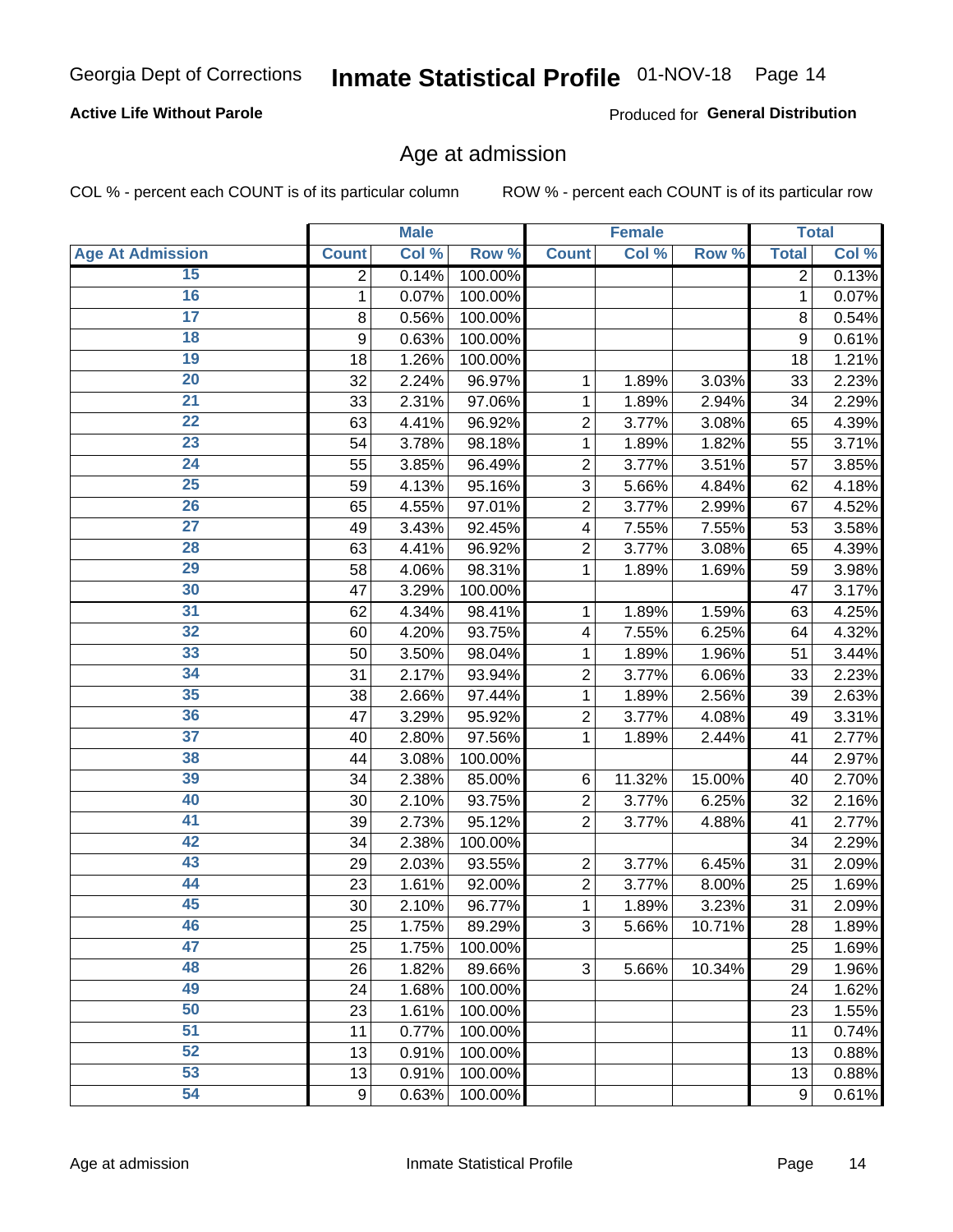## **Active Life Without Parole**

Produced for General Distribution

# Age at admission

COL % - percent each COUNT is of its particular column

|                         |              | <b>Male</b> |         |              | <b>Female</b> |       |       | <b>Total</b> |
|-------------------------|--------------|-------------|---------|--------------|---------------|-------|-------|--------------|
| <b>Age At Admission</b> | <b>Count</b> | Col %       | Row %   | <b>Count</b> | Col %         | Row % | Total | Col %        |
| 55                      | 10           | 0.70%       | 90.91%  |              | 1.89%         | 9.09% | 11    | 0.74%        |
| 56                      | 8            | 0.56%       | 100.00% |              |               |       | 8     | 0.54%        |
| 57                      |              | 0.49%       | 100.00% |              |               |       |       | 0.47%        |
| 58                      | 5            | 0.35%       | 100.00% |              |               |       | 5     | 0.34%        |
| 59                      | 4            | 0.28%       | 100.00% |              |               |       | 4     | 0.27%        |
| 60                      | 3            | 0.21%       | 100.00% |              |               |       | 3     | 0.20%        |
| 61                      |              | 0.07%       | 100.00% |              |               |       |       | 0.07%        |
| 62                      | 2            | 0.14%       | 100.00% |              |               |       | 2     | 0.13%        |
| 64                      | 3            | 0.21%       | 100.00% |              |               |       | 3     | 0.20%        |
| 65                      | 2            | 0.14%       | 100.00% |              |               |       | 2     | 0.13%        |
| 66                      |              | 0.07%       | 100.00% |              |               |       |       | 0.07%        |
| 67                      | 2            | 0.14%       | 100.00% |              |               |       | 2     | 0.13%        |
| 69                      | 3            | 0.21%       | 100.00% |              |               |       | 3     | 0.20%        |
| 73                      |              | 0.07%       | 100.00% |              |               |       |       | 0.07%        |
| 78                      |              | 0.07%       | 100.00% |              |               |       |       | 0.07%        |
| <b>Total Reported</b>   | 1,429        | 100%        | 96.42%  | 53           | 100%          | 3.58% | 1,482 | 100%         |

| <b>Not Reported</b> |      |    |      |
|---------------------|------|----|------|
| Total               | ,429 | Ju | ,482 |

| <b>Mean</b><br>(average) | 34.06 | 34.57 | 34.08    |
|--------------------------|-------|-------|----------|
| <b>Median (middle)</b>   | ◡▵    | 34    | າາ<br>34 |
| Mode<br>(most frequent)  | 26    | 39    | 26       |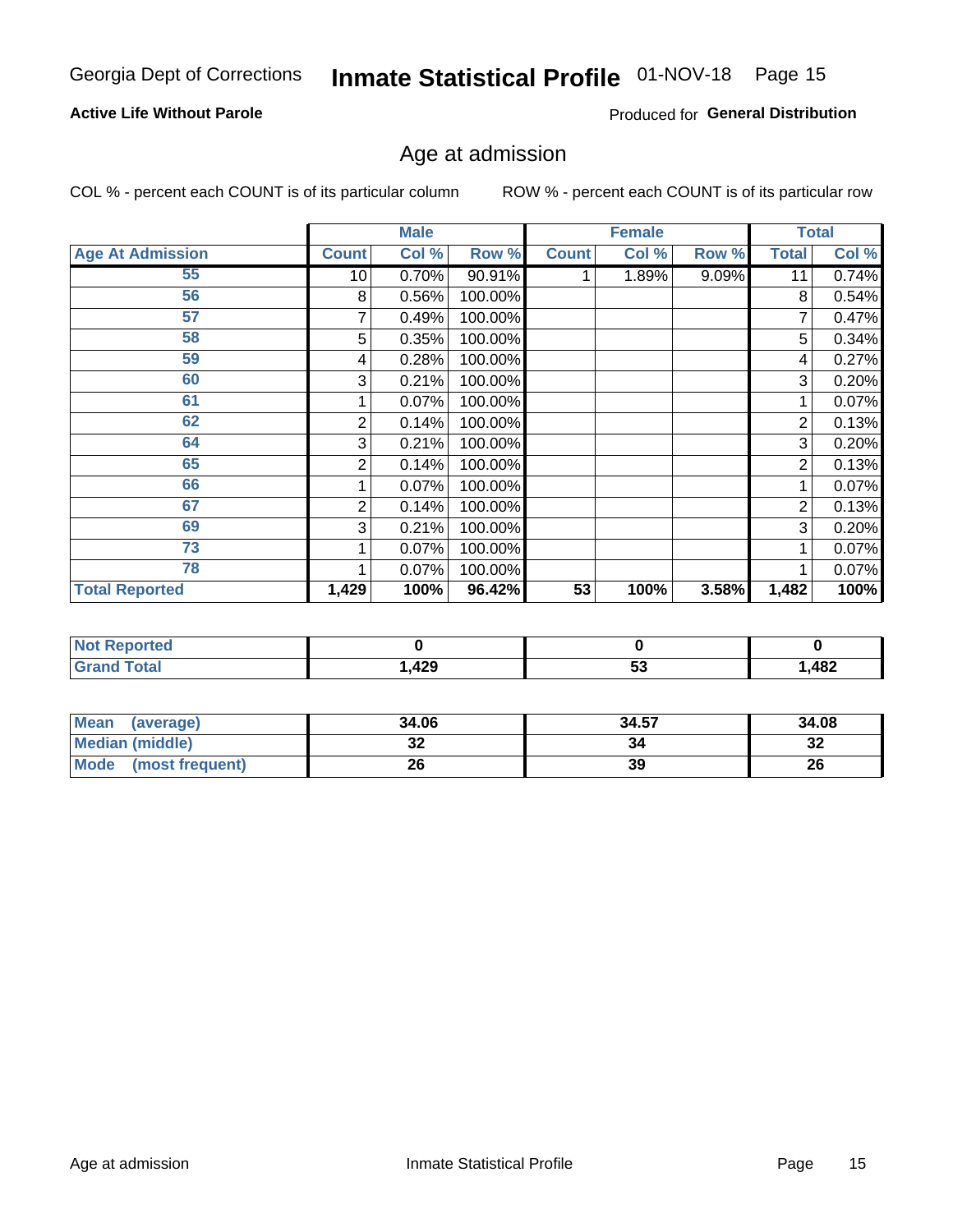## **Active Life Without Parole**

## Produced for General Distribution

## Height, measured at entry to prison

COL % - percent each COUNT is of its particular column

ROW % - percent each COUNT is of its particular row

|                       |                | <b>Male</b> |         |                 | <b>Female</b> |         |                | <b>Total</b> |
|-----------------------|----------------|-------------|---------|-----------------|---------------|---------|----------------|--------------|
| <b>Height</b>         | <b>Count</b>   | Col %       | Row %   | <b>Count</b>    | Col %         | Row %   | <b>Total</b>   | Col %        |
| $\bf{0}$              | $\overline{7}$ | 0.49%       | 100.00% |                 |               |         | 7              | 0.47%        |
| 4'10''                |                |             |         | $\mathbf{1}$    | 1.89%         | 100.00% | 1              | 0.07%        |
| 5'00''                | 3              | 0.21%       | 100.00% |                 |               |         | 3              | 0.20%        |
| 5'01"                 | 4              | 0.28%       | 66.67%  | $\overline{2}$  | 3.77%         | 33.33%  | 6              | 0.40%        |
| 5'02"                 | 5              | 0.35%       | 100.00% |                 |               |         | 5              | 0.34%        |
| 5'03''                | 13             | 0.91%       | 59.09%  | 9               | 16.98%        | 40.91%  | 22             | 1.48%        |
| 5'04"                 | 14             | 0.98%       | 48.28%  | 15              | 28.30%        | 51.72%  | 29             | 1.96%        |
| 5'05"                 | 39             | 2.73%       | 84.78%  | 7               | 13.21%        | 15.22%  | 46             | 3.10%        |
| 5'06''                | 99             | 6.93%       | 94.29%  | 6               | 11.32%        | 5.71%   | 105            | 7.09%        |
| 5'07''                | 98             | 6.86%       | 93.33%  | 7               | 13.21%        | 6.67%   | 105            | 7.09%        |
| 5'08''                | 143            | 10.01%      | 99.31%  | 1               | 1.89%         | 0.69%   | 144            | 9.72%        |
| 5'09''                | 181            | 12.67%      | 98.91%  | $\overline{2}$  | 3.77%         | 1.09%   | 183            | 12.35%       |
| 5'10''                | 167            | 11.69%      | 99.40%  | 1               | 1.89%         | 0.60%   | 168            | 11.34%       |
| 5'11"                 | 185            | 12.95%      | 100.00% |                 |               |         | 185            | 12.48%       |
| 6'00''                | 151            | 10.57%      | 99.34%  | 1               | 1.89%         | 0.66%   | 152            | 10.26%       |
| 6'01''                | 116            | 8.12%       | 100.00% |                 |               |         | 116            | 7.83%        |
| 6'02"                 | 102            | 7.14%       | 100.00% |                 |               |         | 102            | 6.88%        |
| 6'03''                | 50             | 3.50%       | 98.04%  | $\mathbf{1}$    | 1.89%         | 1.96%   | 51             | 3.44%        |
| 6'04"                 | 35             | 2.45%       | 100.00% |                 |               |         | 35             | 2.36%        |
| 6'05"                 | 9              | 0.63%       | 100.00% |                 |               |         | 9              | 0.61%        |
| 6'06''                | 5              | 0.35%       | 100.00% |                 |               |         | 5              | 0.34%        |
| 6'07''                | $\overline{2}$ | 0.14%       | 100.00% |                 |               |         | $\overline{2}$ | 0.13%        |
| 6'11''                |                | 0.07%       | 100.00% |                 |               |         |                | 0.07%        |
| <b>Total Reported</b> | 1,429          | 100%        | 96.42%  | $\overline{53}$ | 100%          | 3.58%   | 1,482          | 100%         |

| <b>rted</b> |      |    |       |
|-------------|------|----|-------|
|             | ,429 | Ju | 482,ا |

| <b>Mean</b> | (average)       | 5'10" | 5'05" | 5'10" |
|-------------|-----------------|-------|-------|-------|
|             |                 |       |       |       |
| <b>Mode</b> | (most frequent) | 544"  | 5'04" | 544"  |

**Inmate Statistical Profile**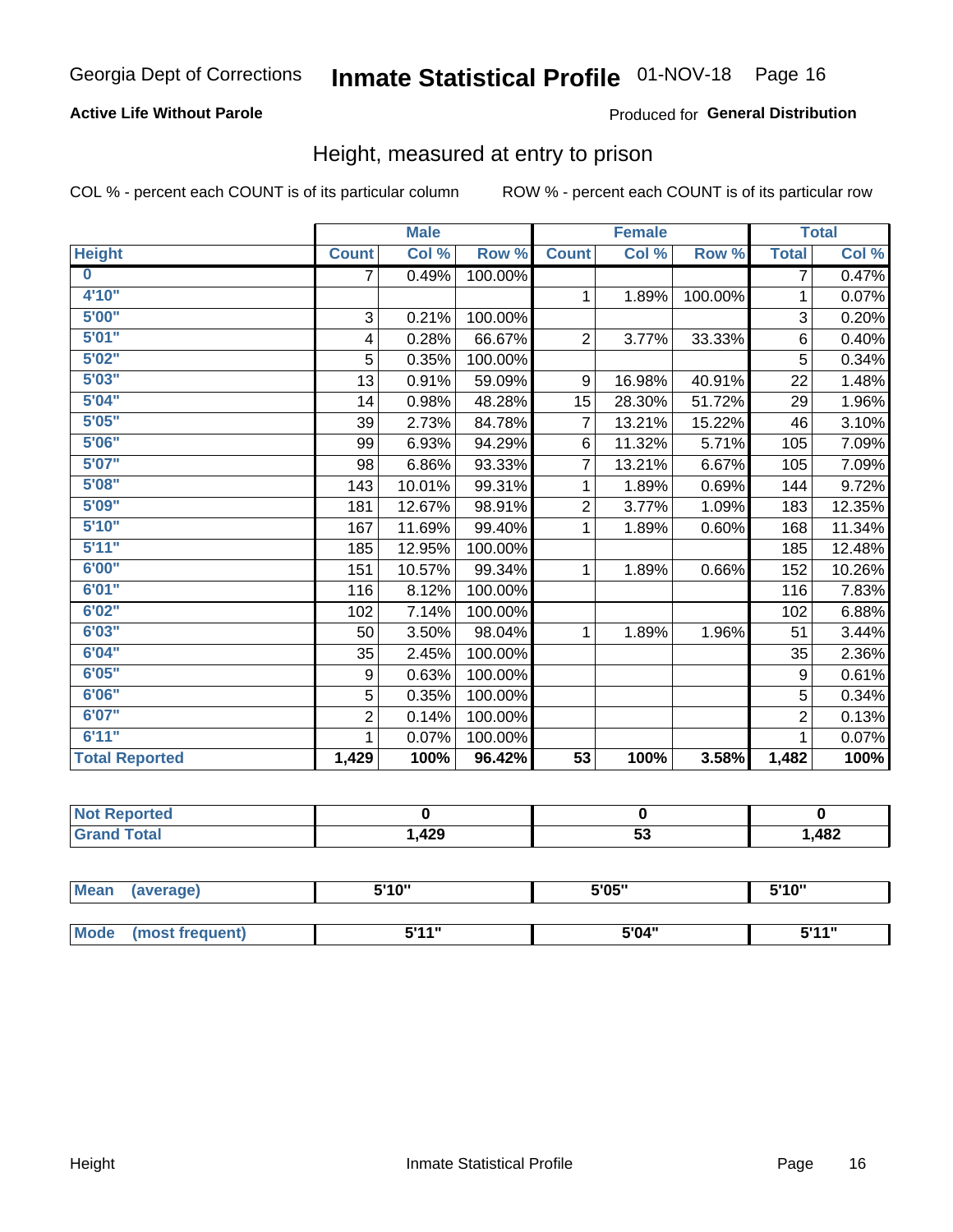## **Active Life Without Parole**

Produced for General Distribution

# Weight, measured at entry to prison

COL % - percent each COUNT is of its particular column

|                                |              | <b>Male</b> |         |                 | <b>Female</b>    |         |                | <b>Total</b> |  |
|--------------------------------|--------------|-------------|---------|-----------------|------------------|---------|----------------|--------------|--|
| <b>Weight</b>                  | <b>Count</b> | Col %       | Row %   | <b>Count</b>    | Col %            | Row %   | <b>Total</b>   | Col %        |  |
| 100 - 109 pounds               |              |             |         | 1               | 1.89%            | 100.00% | 1              | 0.07%        |  |
| 110 - 119 pounds               | 4            | 0.28%       | 66.67%  | $\overline{2}$  | 3.77%            | 33.33%  | 6              | 0.41%        |  |
| 120 - 129 pounds               | 6            | 0.42%       | 85.71%  | 1               | 1.89%            | 14.29%  | $\overline{7}$ | 0.47%        |  |
| 130 - 139 pounds               | 43           | 3.02%       | 91.49%  | 4               | 7.55%            | 8.51%   | 47             | 3.18%        |  |
| 140 - 149 pounds               | 91           | 6.38%       | 95.79%  | 4               | 7.55%            | 4.21%   | 95             | 6.42%        |  |
| 150 - 159 pounds               | 128          | 8.98%       | 95.52%  | 6               | 11.32%           | 4.48%   | 134            | $9.06\%$     |  |
| 160 - 169 pounds               | 168          | 11.78%      | 97.67%  | 4               | 7.55%            | 2.33%   | 172            | 11.63%       |  |
| 170 - 179 pounds               | 189          | 13.25%      | 97.93%  | 4               | 7.55%            | 2.07%   | 193            | 13.05%       |  |
| 180 - 189 pounds               | 190          | 13.32%      | 97.44%  | 5               | 9.43%            | 2.56%   | 195            | 13.18%       |  |
| 190 - 199 pounds               | 122          | 8.56%       | 94.57%  | 7               | 13.21%           | 5.43%   | 129            | 8.72%        |  |
| 200 - 209 pounds               | 123          | 8.63%       | 96.85%  | 4               | 7.55%            | 3.15%   | 127            | 8.59%        |  |
| 210 - 219 pounds               | 86           | 6.03%       | 94.51%  | 5               | 9.43%            | 5.49%   | 91             | 6.15%        |  |
| 220 - 229 pounds               | 85           | 5.96%       | 98.84%  | 1               | 1.89%            | 1.16%   | 86             | 5.81%        |  |
| 230 - 239 pounds               | 52           | 3.65%       | 98.11%  | 1               | 1.89%            | 1.89%   | 53             | 3.58%        |  |
| 240 - 249 pounds               | 46           | 3.23%       | 100.00% |                 |                  |         | 46             | 3.11%        |  |
| 250 - 259 pounds               | 29           | 2.03%       | 100.00% |                 |                  |         | 29             | 1.96%        |  |
| 260 - 269 pounds               | 16           | 1.12%       | 100.00% |                 |                  |         | 16             | 1.08%        |  |
| 270 - 279 pounds               | 14           | 0.98%       | 100.00% |                 |                  |         | 14             | 0.95%        |  |
| 280 - 289 pounds               | 10           | 0.70%       | 90.91%  | 1               | 1.89%            | 9.09%   | 11             | 0.74%        |  |
| 290 - 299 pounds               | $\,6$        | 0.42%       | 75.00%  | $\overline{2}$  | 3.77%            | 25.00%  | 8              | 0.54%        |  |
| 300 - 309 pounds               | 4            | 0.28%       | 100.00% |                 |                  |         | 4              | 0.27%        |  |
| 310 - 319 pounds               | 1            | 0.07%       | 100.00% |                 |                  |         | $\mathbf 1$    | 0.07%        |  |
| 320 - 329 pounds               | 4            | 0.28%       | 100.00% |                 |                  |         | 4              | 0.27%        |  |
| 330 - 339 pounds               | 4            | 0.28%       | 100.00% |                 |                  |         | 4              | 0.27%        |  |
| 350 - 359 pounds               | 2            | 0.14%       | 100.00% |                 |                  |         | $\overline{2}$ | 0.14%        |  |
| 360 - 369 pounds               | 1            | 0.07%       | 100.00% |                 |                  |         | $\mathbf{1}$   | 0.07%        |  |
| 370 - 379 pounds               | 1            | 0.07%       | 100.00% |                 |                  |         | $\mathbf 1$    | 0.07%        |  |
| 390 - 399 pounds               |              |             |         | 1               | 1.89%            | 100.00% | 1              | 0.07%        |  |
| 400 pounds and over            | $\mathbf{1}$ | 0.07%       | 100.00% |                 |                  |         | 1              | 0.07%        |  |
| <b>Total Reported</b>          | 1,426        | 100%        | 96.42%  | $\overline{53}$ | 100%             | 3.58%   | 1,479          | 100%         |  |
|                                |              |             |         |                 |                  |         |                |              |  |
| <b>Not Reported</b>            |              | 3           |         |                 | o                |         |                | 3            |  |
| <b>Grand Total</b>             |              | 1,429       |         | $\overline{53}$ |                  |         |                | 1,482        |  |
|                                |              |             |         |                 |                  |         |                |              |  |
| <b>Mean</b><br>(average)       |              | 189         |         |                 | $\overline{182}$ |         |                | 189          |  |
| <b>Median (middle)</b>         |              | 180         |         |                 | 180              |         |                | 180          |  |
| <b>Mode</b><br>(most frequent) |              | 180         |         | 180             |                  |         | <b>180</b>     |              |  |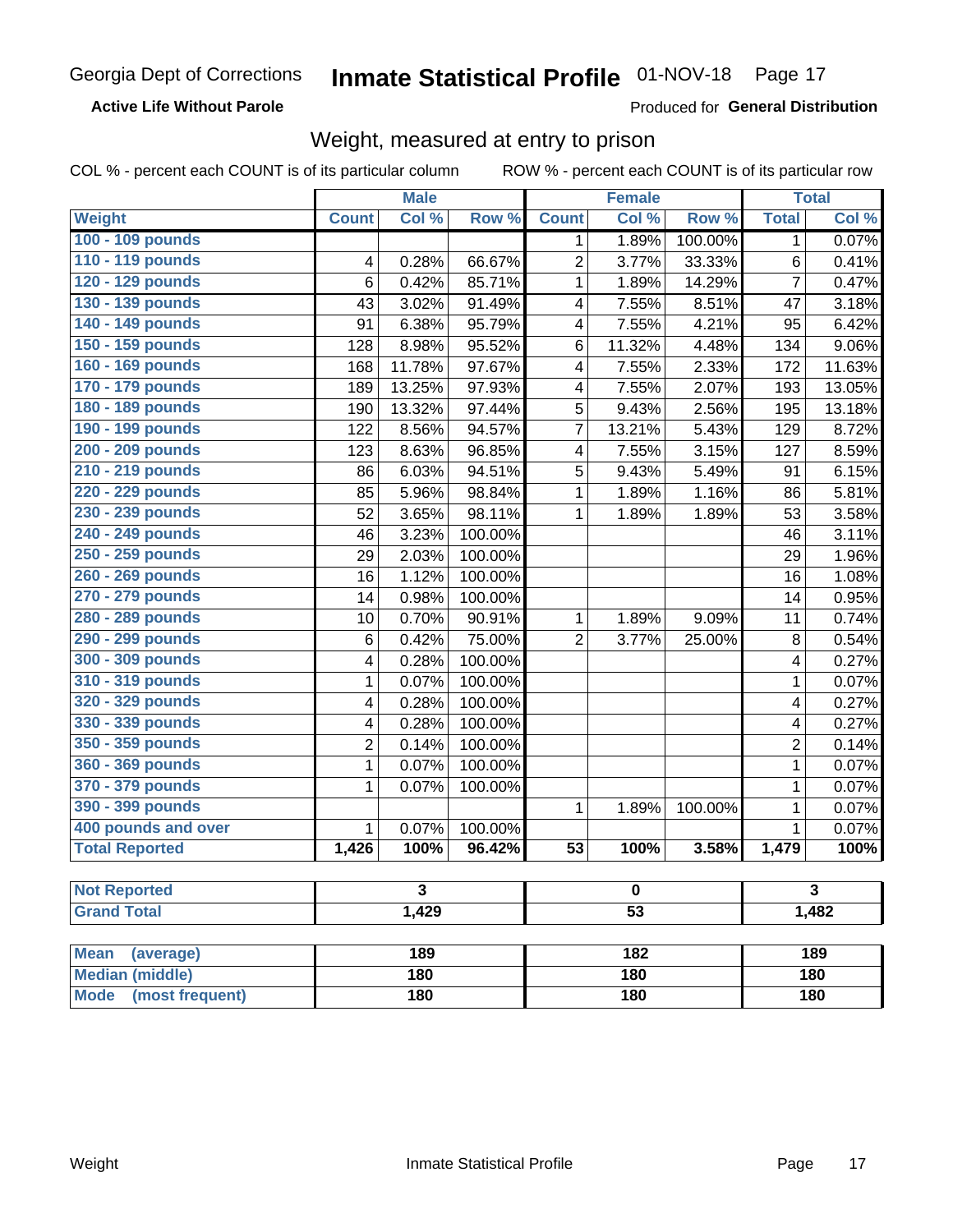# Inmate Statistical Profile 01-NOV-18 Page 18

### **Active Life Without Parole**

### Produced for General Distribution

# Veterans validated by Veteran's Administration

COL % - percent each COUNT is of its particular column

|                               |              | <b>Male</b> |                    | <b>Female</b> |       |              | <b>Total</b> |
|-------------------------------|--------------|-------------|--------------------|---------------|-------|--------------|--------------|
| <b>Military service</b>       | <b>Count</b> | Col %       | <b>Row % Count</b> | Col %         | Row % | <b>Total</b> | Col %        |
| <b>Others</b>                 | 51           | 42.50%      | 100.00%            |               |       | 51           | 42.15%       |
| <b>Air Force</b>              | 47           | 39.17%      | 97.92%             | 100.00%       | 2.08% | 48           | 39.67%       |
| $\mathbf{2}^-$<br><b>Army</b> | 6            | $5.00\%$    | 100.00%            |               |       | 6            | 4.96%        |
| <b>Navy</b><br>3              | 6            | $5.00\%$    | 100.00%            |               |       | 6            | 4.96%        |
| <b>Coast Guard</b><br>5.      | 10           | 8.33%       | 100.00%            |               |       | 10           | 8.26%        |
| <b>Total Reported</b>         | 120          | 100%        | 99.17%             | 100%          | .83%  | 121          | 100%         |

| Reported<br>NOT | ,309 | --<br>₩ | .361 |
|-----------------|------|---------|------|
| $\tau$ otal     | ,429 | ು       | ,482 |

| Mo<br>m | ∖‡h∧rc<br>_____ | $-0.002$<br>28 F T<br>UI CE | <b>Others</b><br>____ |
|---------|-----------------|-----------------------------|-----------------------|
|         |                 |                             |                       |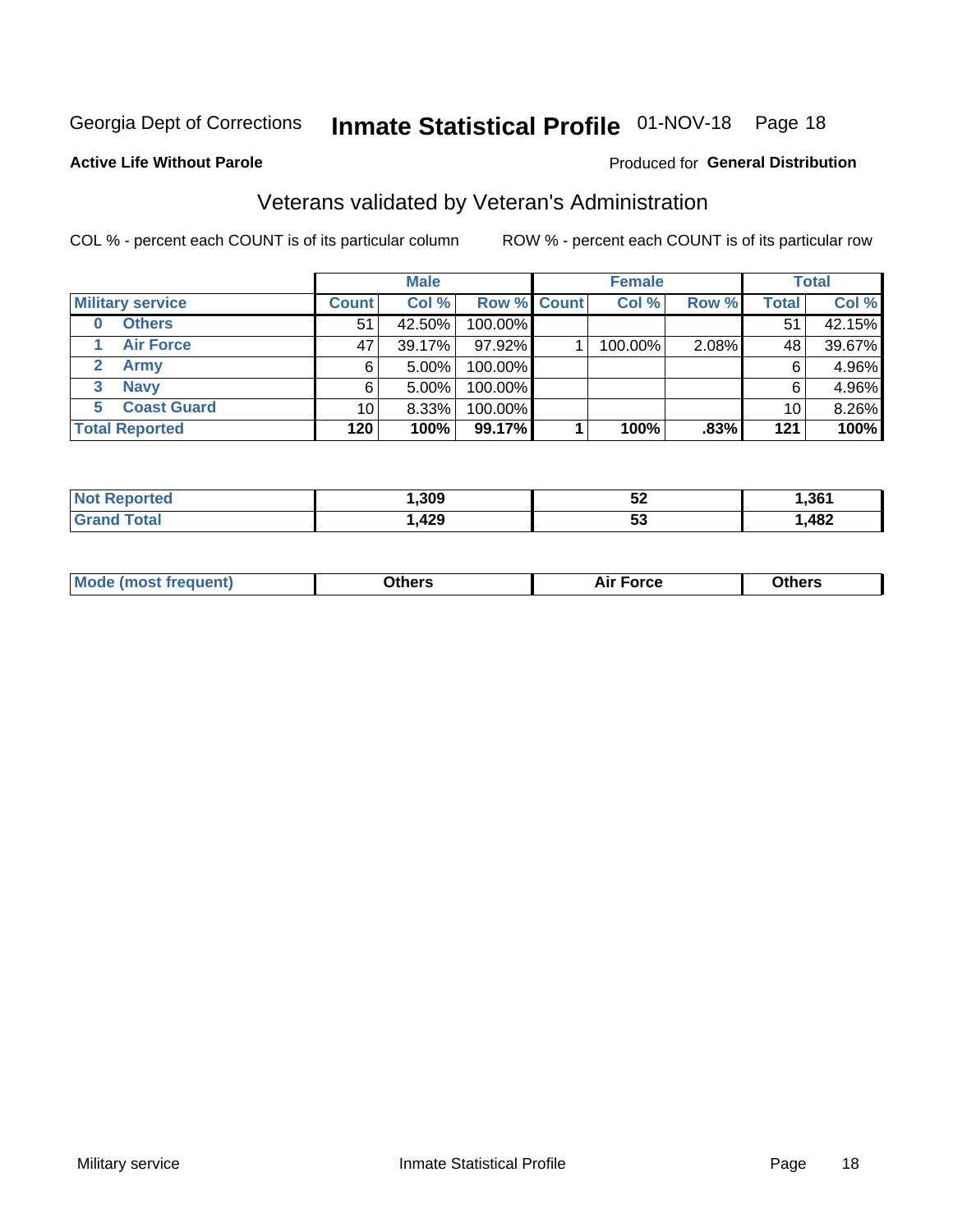# Inmate Statistical Profile 01-NOV-18 Page 19

### **Active Life Without Parole**

### Produced for General Distribution

# Type of admission to prison

COL % - percent each COUNT is of its particular column

|                                      |              | <b>Male</b> |                    |    | <b>Female</b> |       |              | <b>Total</b> |
|--------------------------------------|--------------|-------------|--------------------|----|---------------|-------|--------------|--------------|
| <b>Type of Admission</b>             | <b>Count</b> | Col %       | <b>Row % Count</b> |    | Col %         | Row % | <b>Total</b> | Col %        |
| <b>New Sentence</b><br>52            | 1,357        | 94.96%      | 96.24%             | 53 | 100.00%       | 3.76% | 1,410        | 95.14%       |
| <b>Probation Rev Partial</b><br>53   |              | .42%<br>6   | 100.00%            |    |               |       | 6            | .40%         |
| <b>Probation Rev Remainder</b><br>54 | 13           | $.91\%$     | 100.00%            |    |               |       | 13           | .88%         |
| <b>Parole Rev New Sentence</b><br>55 | 20           | 1.40%       | 100.00%            |    |               |       | 20           | 1.35%        |
| <b>Parole Rev No New</b><br>56       | 19           | 1.33%       | 100.00%            |    |               |       | 19           | 1.28%        |
| <b>Sentence</b>                      |              |             |                    |    |               |       |              |              |
| <b>Life W/O Parole</b><br>70         | 13           | .91%        | 100.00%            |    |               |       | 13           | .88%         |
| <b>Unknown</b><br>82                 |              | .07%        | 100.00%            |    |               |       |              | .07%         |
| <b>Total Reported</b>                | 1,429        | 100%        | 96.42%             | 53 | 100%          | 3.58% | 1,482        | 100%         |

| <b>Not Reported</b> |        |           |      |
|---------------------|--------|-----------|------|
| <b>Grand Total</b>  | 429, ا | - 1<br>◡◡ | ,482 |

| Mode (most frequent) | <b>New Sentence</b> | <b>New Sentence</b> | <b>New Sentence</b> |
|----------------------|---------------------|---------------------|---------------------|
|                      |                     |                     |                     |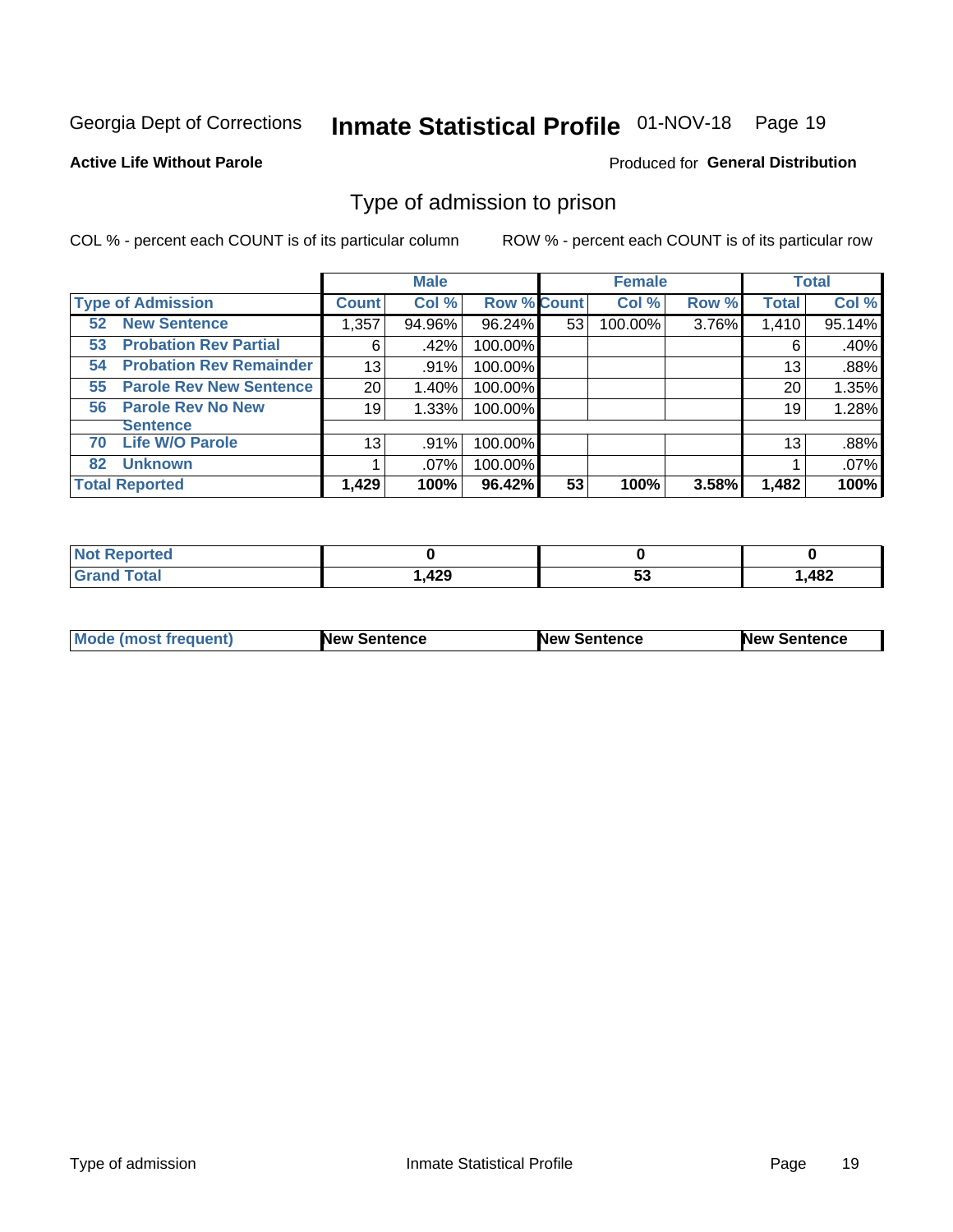# Inmate Statistical Profile 01-NOV-18 Page 20

**Active Life Without Parole** 

### Produced for General Distribution

# Current / last supervision level

COL % - percent each COUNT is of its particular column

|                        |              | <b>Male</b> |                    |    | <b>Female</b> |          |        | <b>Total</b> |
|------------------------|--------------|-------------|--------------------|----|---------------|----------|--------|--------------|
| <b>Security Status</b> | <b>Count</b> | Col%        | <b>Row % Count</b> |    | Col %         | Row %    | Total  | Col %        |
| 4 Medium               | ົ            | .21%        | 100.00%            |    | .00%          |          |        | .20%         |
| 5 Close                | ا 1.426      | 99.79%      | 96.42%             | 53 | 100.00%       | $3.58\%$ | 1,479  | 99.80%       |
| <b>Total Reported</b>  | 1.429        | 100%        | 96.42%             | 53 | 100%          | 3.58%    | 482. ا | 100%         |

| <b>Still being diagnosed</b> |       |    |       |
|------------------------------|-------|----|-------|
| <b>Not Reported</b>          |       |    |       |
| <b>Grand Total</b>           | 1,429 | აა | 1,482 |

| <b>Mode (most frequent)</b> | Close | ∵lose | Close |
|-----------------------------|-------|-------|-------|
|                             |       |       |       |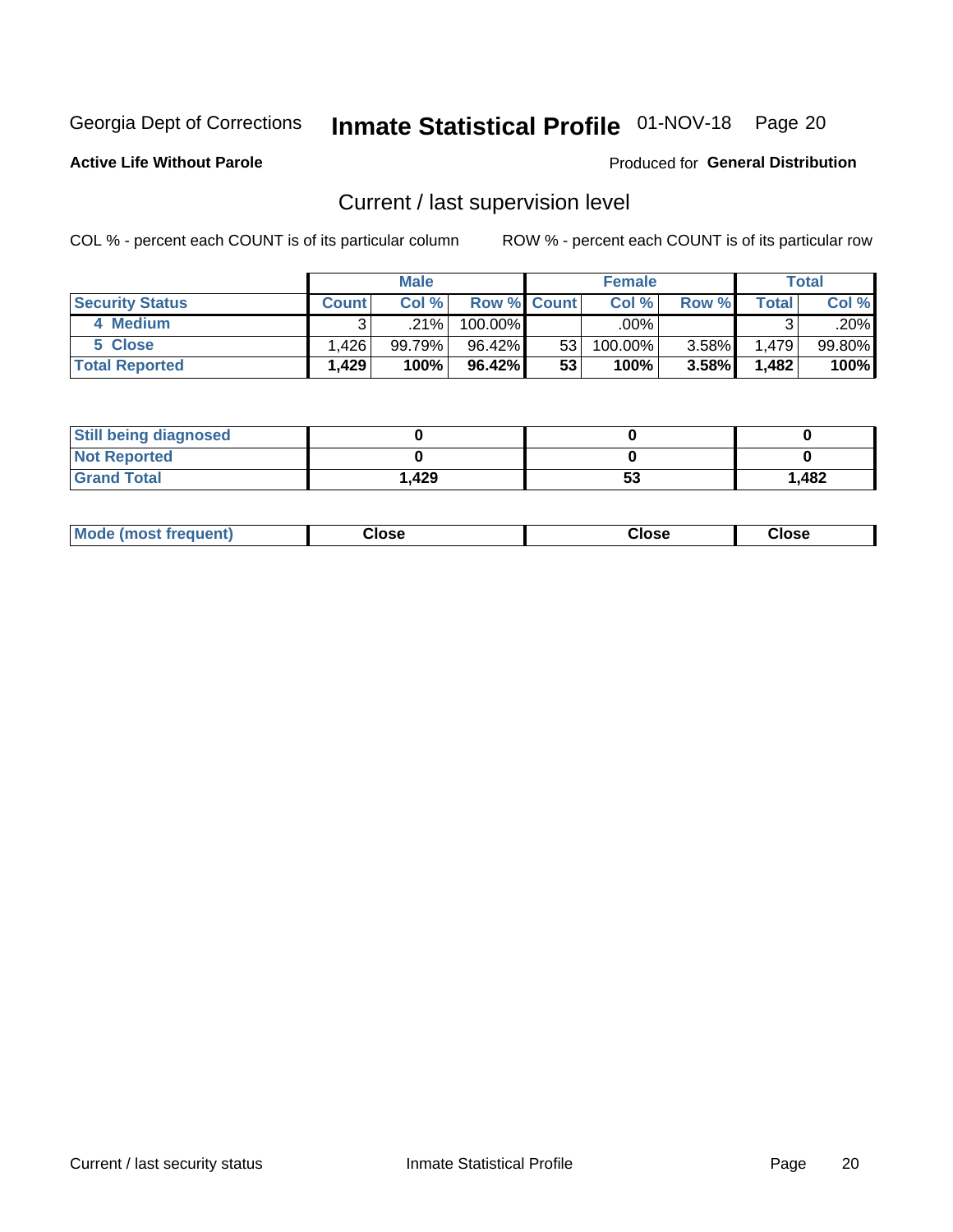# Inmate Statistical Profile 01-NOV-18 Page 21

**Active Life Without Parole** 

Produced for General Distribution

# Current / last type of institution

COL % - percent each COUNT is of its particular column

|                            |              | <b>Male</b> |                    |                 | <b>Female</b> |          |              | <b>Total</b> |
|----------------------------|--------------|-------------|--------------------|-----------------|---------------|----------|--------------|--------------|
| <b>Type of Institution</b> | <b>Count</b> | Col%        | <b>Row % Count</b> |                 | Col %         | Row %    | <b>Total</b> | Col %        |
| <b>State Prison</b>        | 1.429        | 100.00%     | 96.42%             | 53 <sub>1</sub> | 100.00%       | $3.58\%$ | 1,482        | 100.00%      |
| <b>Total Reported</b>      | 1,429        | 100%        | 96.42%             | 53              | $100\%$       | $3.58\%$ | 1.482        | 100%         |

| τeα           |                |     |     |
|---------------|----------------|-----|-----|
| $- - - - - -$ | $\Delta$<br>ᅚᄯ | ີວະ | 482 |

|  | <b>Mode (most frequent)</b> | State Prison | <b>State Prison</b> | <b>State Prison</b> |
|--|-----------------------------|--------------|---------------------|---------------------|
|--|-----------------------------|--------------|---------------------|---------------------|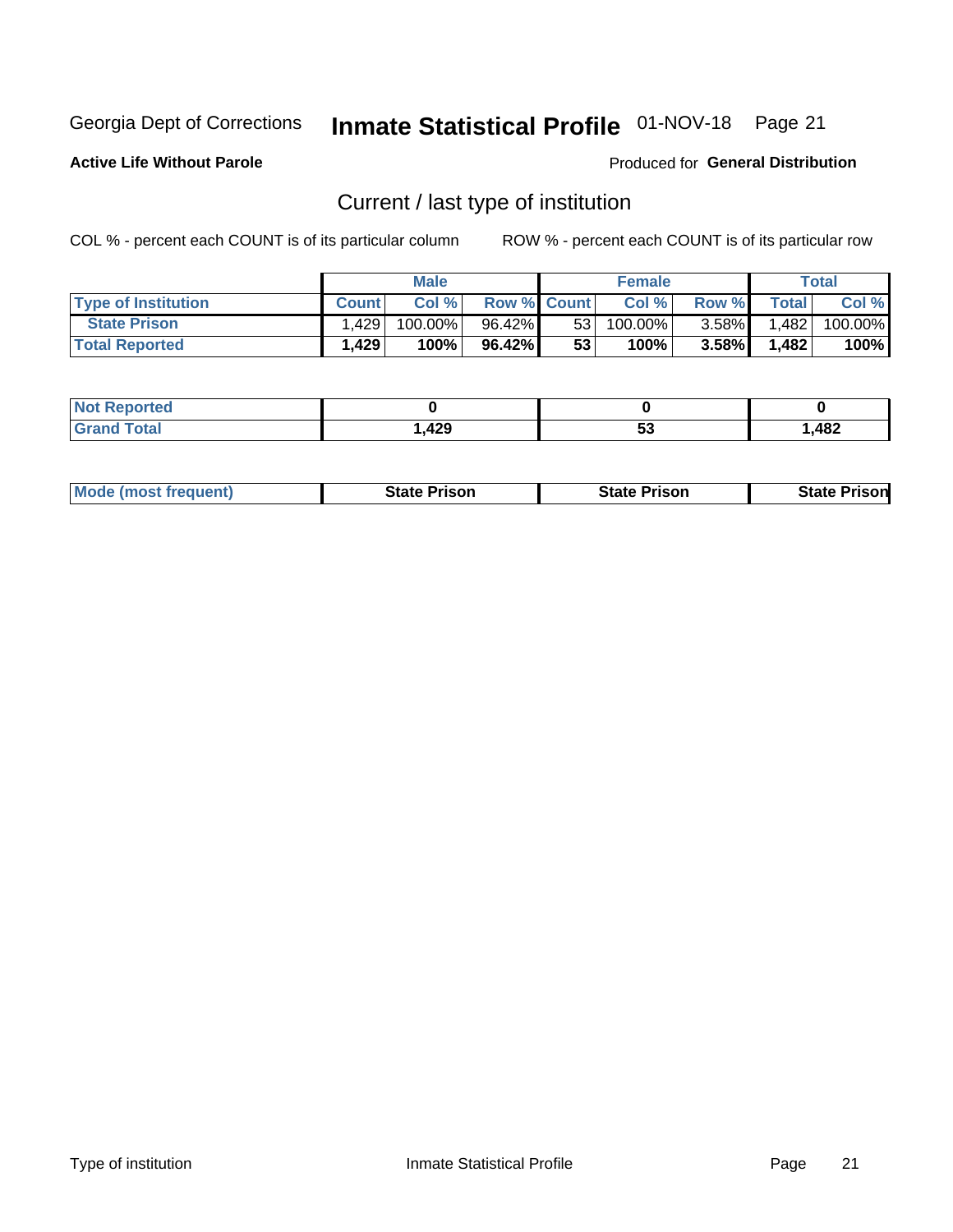# Inmate Statistical Profile 01-NOV-18 Page 22

### **Active Life Without Parole**

### Produced for General Distribution

# Institution type - transitional centers

COL % - percent each COUNT is of its particular column

|                                                | <b>Male</b> |                    | <b>Female</b> |             | <b>Total</b> |
|------------------------------------------------|-------------|--------------------|---------------|-------------|--------------|
| <b>Institution Type - Trans. Centers Count</b> | CoI%        | <b>Row % Count</b> | Col % l       | Row % Total | Col %        |
| <b>Total Reported</b>                          |             |                    |               |             |              |

| <b>Reported</b><br><b>NOT</b><br>$\sim$            |  |  |
|----------------------------------------------------|--|--|
| $f$ $f \circ f \circ f$<br>$C = 1$<br><b>TULAI</b> |  |  |

| Mode (most frequent) | <b>Null</b> | <b>Null</b> | <b>Null</b> |
|----------------------|-------------|-------------|-------------|
|                      |             |             |             |
|                      |             |             |             |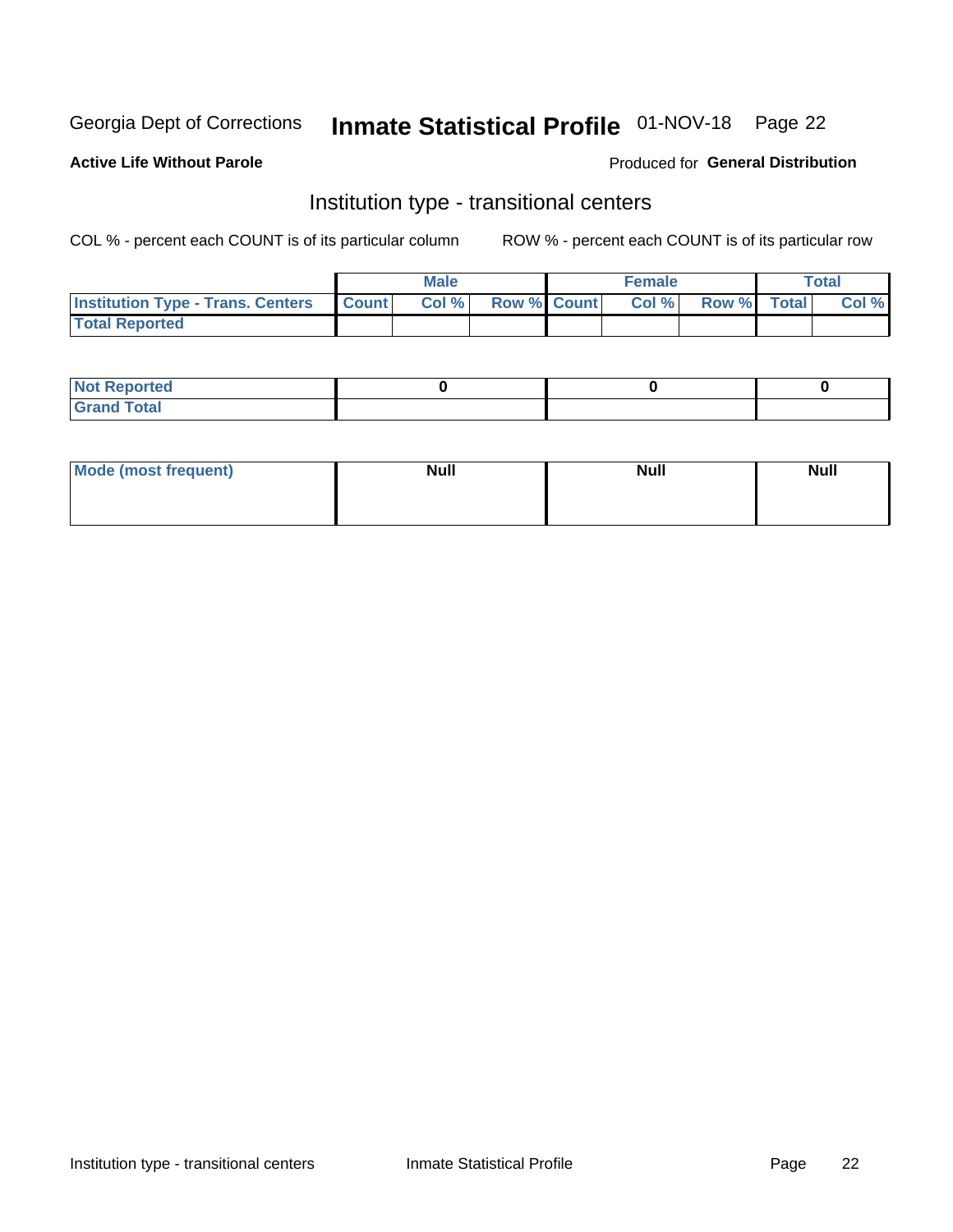# Inmate Statistical Profile 01-NOV-18 Page 23

**Active Life Without Parole** 

Produced for General Distribution

## Institution type - county prisons

COL % - percent each COUNT is of its particular column

|                                                    | <b>Male</b> |       |  | <b>Female</b> |                          |             | <b>Total</b> |       |  |
|----------------------------------------------------|-------------|-------|--|---------------|--------------------------|-------------|--------------|-------|--|
| <b>Institution Type - County Prisons   Count  </b> |             | Col % |  |               | <b>Row % Count Col %</b> | Row % Total |              | Col % |  |
| <b>Total Reported</b>                              |             |       |  |               |                          |             |              |       |  |

| <b>Not</b><br>: Reported<br> |  |  |
|------------------------------|--|--|
| <b>Total</b><br>---          |  |  |

| Mode (most frequent) | <b>Null</b> | <b>Null</b><br><b>Null</b> |
|----------------------|-------------|----------------------------|
|                      |             |                            |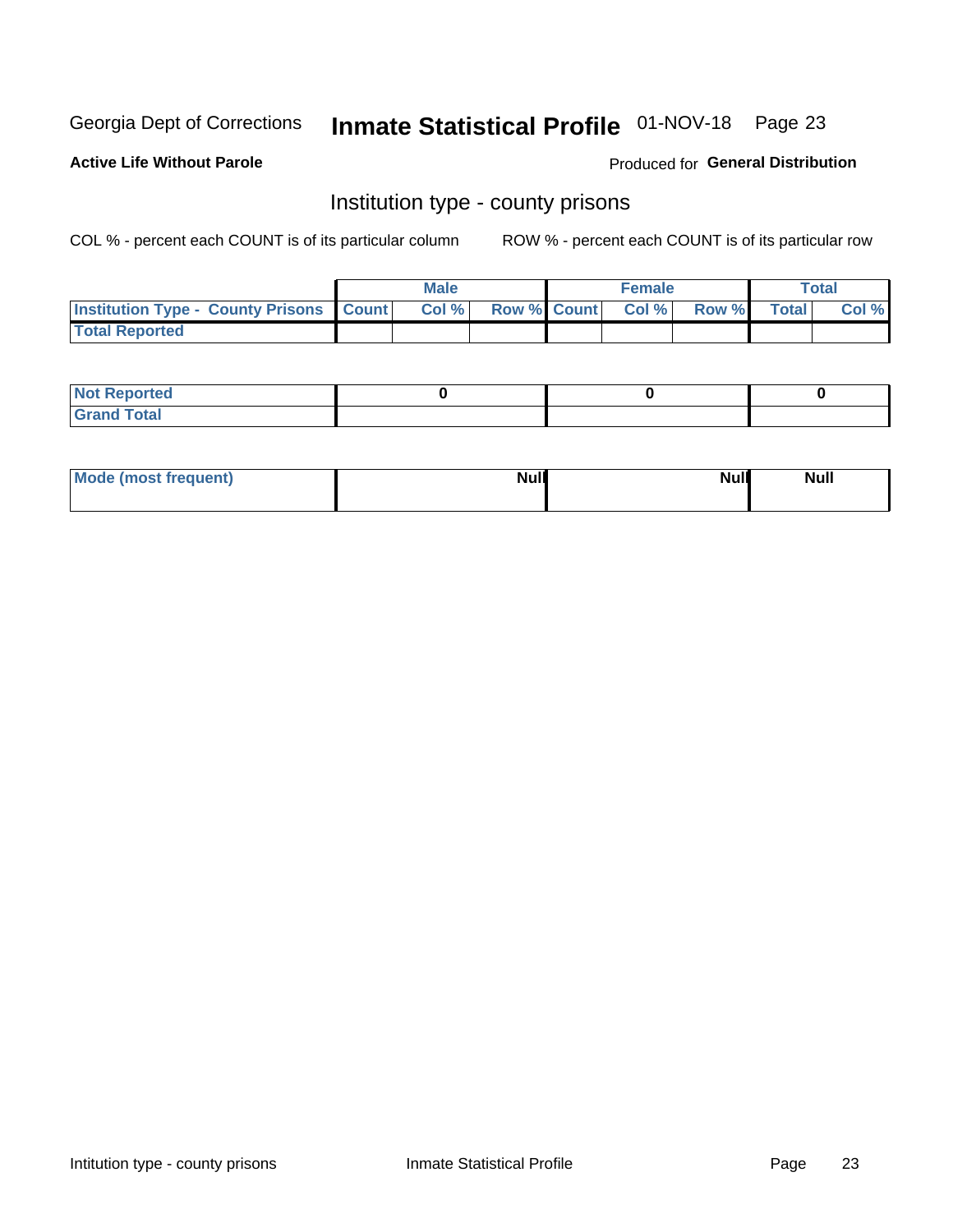# Inmate Statistical Profile 01-NOV-18 Page 24

## **Active Life Without Parole**

### Produced for General Distribution

# Institution type - state prisons

COL % - percent each COUNT is of its particular column

|                                                    | <b>Male</b>               |        |                               | <b>Female</b>   |        |                                     | <b>Total</b> |        |
|----------------------------------------------------|---------------------------|--------|-------------------------------|-----------------|--------|-------------------------------------|--------------|--------|
| <b>Institution Type - State Prisons</b>            | <b>Count</b>              | Col %  | Row %                         | <b>Count</b>    | Col %  | Row %                               | <b>Total</b> | Col %  |
| <b>Arrendale State Prison</b>                      |                           |        |                               | 29              | 54.72% | 100.00%                             | 29           | 1.96%  |
| <b>Augusta State Med. Prison</b>                   | 67                        | 4.69%  | 100.00%                       |                 |        |                                     | 67           | 4.52%  |
| <b>Autry State Prison</b>                          | 1                         | .07%   | 100.00%                       |                 |        |                                     |              | .07%   |
| <b>Baldwin State Prison</b>                        | 48                        | 3.36%  | 100.00%                       |                 |        |                                     | 48           | 3.24%  |
| <b>Burruss Correctional Training</b><br><b>Ctr</b> | 1                         | .07%   | 100.00%                       |                 |        |                                     | 1            | .07%   |
| <b>Central State Prison</b>                        | 5                         | .35%   | 100.00%                       |                 |        |                                     | 5            | .34%   |
| <b>Coastal State Prison</b>                        | 3                         | .21%   | 100.00%                       |                 |        |                                     | 3            | .20%   |
| <b>Dooly State Prison</b>                          | 1                         | .07%   | 100.00%                       |                 |        |                                     |              | .07%   |
| <b>Ga Diag Class Prison</b>                        | 55                        | 3.85%  | 100.00%                       |                 |        |                                     | 55           | 3.71%  |
| <b>Ga State Prison</b>                             | 32                        | 2.24%  | 100.00%                       |                 |        |                                     | 32           | 2.16%  |
| <b>Hancock State Prison</b>                        | 171                       | 11.97% | 100.00%                       |                 |        |                                     | 171          | 11.54% |
| <b>Hays State Prison</b>                           | 117                       | 8.19%  | 100.00%                       |                 |        |                                     | 117          | 7.89%  |
| <b>Macon State Prison</b>                          | 278                       | 19.45% | 100.00%                       |                 |        |                                     | 278          | 18.76% |
| <b>Phillips State Prison</b>                       | 27                        | 1.89%  | 100.00%                       |                 |        |                                     | 27           | 1.82%  |
| <b>Pulaski State Prison</b>                        |                           |        |                               | 24              | 45.28% | 100.00%                             | 24           | 1.62%  |
| <b>Smith State Prison</b>                          | 195                       | 13.65% | 100.00%                       |                 |        |                                     | 195          | 13.16% |
| <b>Telfair State Prison</b>                        | 210                       | 14.70% | 100.00%                       |                 |        |                                     | 210          | 14.17% |
| <b>Valdosta State Prison</b>                       | 110                       | 7.70%  | 100.00%                       |                 |        |                                     | 110          | 7.42%  |
| <b>Ware State Prison</b>                           | 108                       | 7.56%  | 100.00%                       |                 |        |                                     | 108          | 7.29%  |
| <b>Total Reported</b>                              | 1,429                     | 100%   | 96.42%                        | 53              | 100%   | 3.58%                               | 1,482        | 100%   |
| <b>Not Reported</b>                                | 0                         |        | $\mathbf 0$                   |                 |        | $\bf{0}$                            |              |        |
| <b>Grand Total</b>                                 |                           | 1,429  |                               | $\overline{53}$ |        |                                     | 1,482        |        |
| <b>Mode (most frequent)</b>                        | <b>Macon State Prison</b> |        | <b>Arrendale State Prison</b> |                 |        | <b>Macon State</b><br><b>Prison</b> |              |        |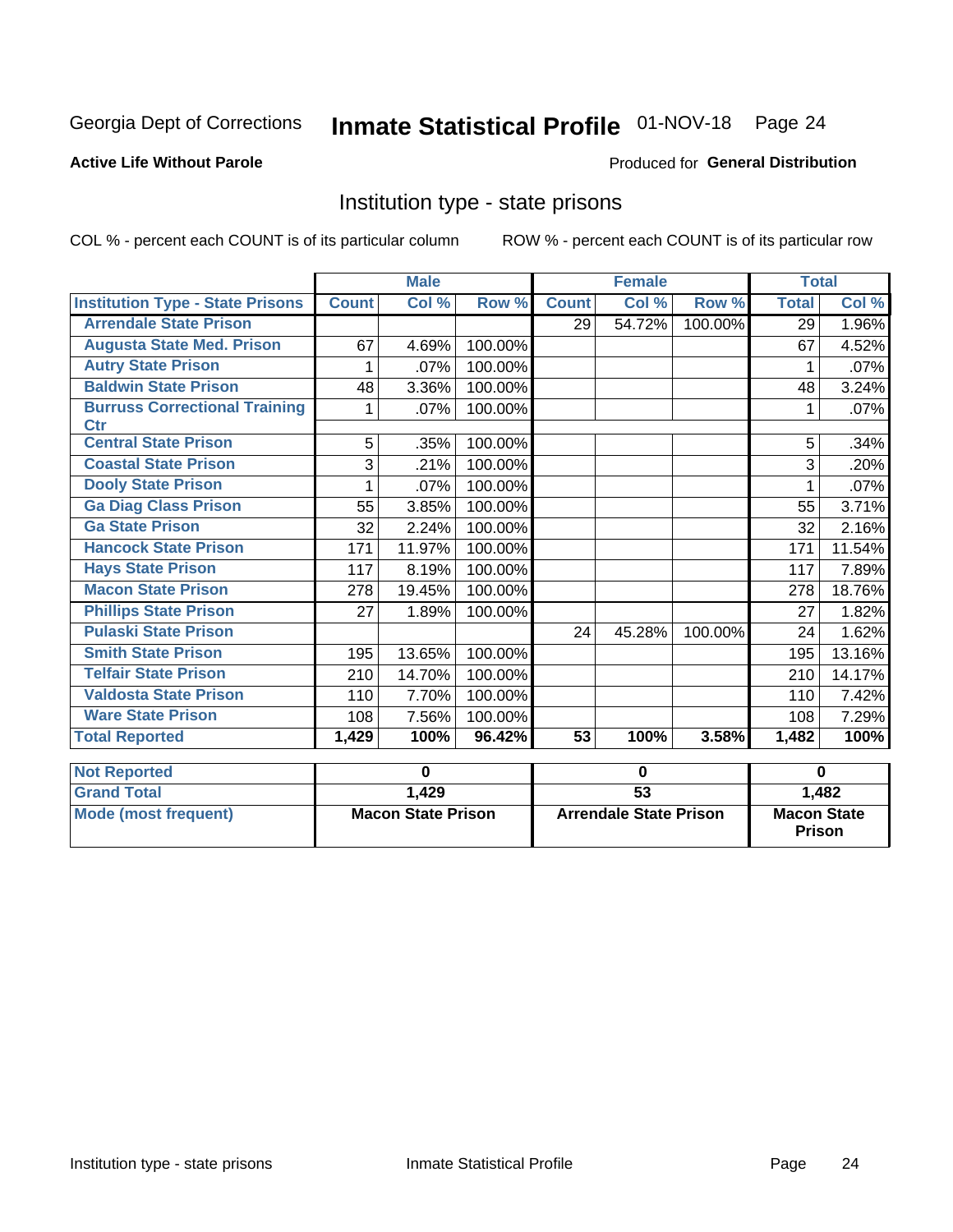# Inmate Statistical Profile 01-NOV-18 Page 25

## **Active Life Without Parole**

### Produced for General Distribution

# Institution type - private prisons

COL % - percent each COUNT is of its particular column

|                                                     | <b>Male</b> |       |                    | <b>Female</b> |       |             | Total |       |
|-----------------------------------------------------|-------------|-------|--------------------|---------------|-------|-------------|-------|-------|
| <b>Institution Type - Private Prisons   Count  </b> |             | Col % | <b>Row % Count</b> |               | Col % | Row % Total |       | Col % |
| <b>Total Reported</b>                               |             |       |                    |               |       |             |       |       |

| Not Reported          |  |  |
|-----------------------|--|--|
| <b>Cotal</b><br>_____ |  |  |

| <b>Mo</b><br>frequent) | <b>Null</b> | <b>Null</b> | . . I *<br><b>IVUII</b> |
|------------------------|-------------|-------------|-------------------------|
|                        |             |             |                         |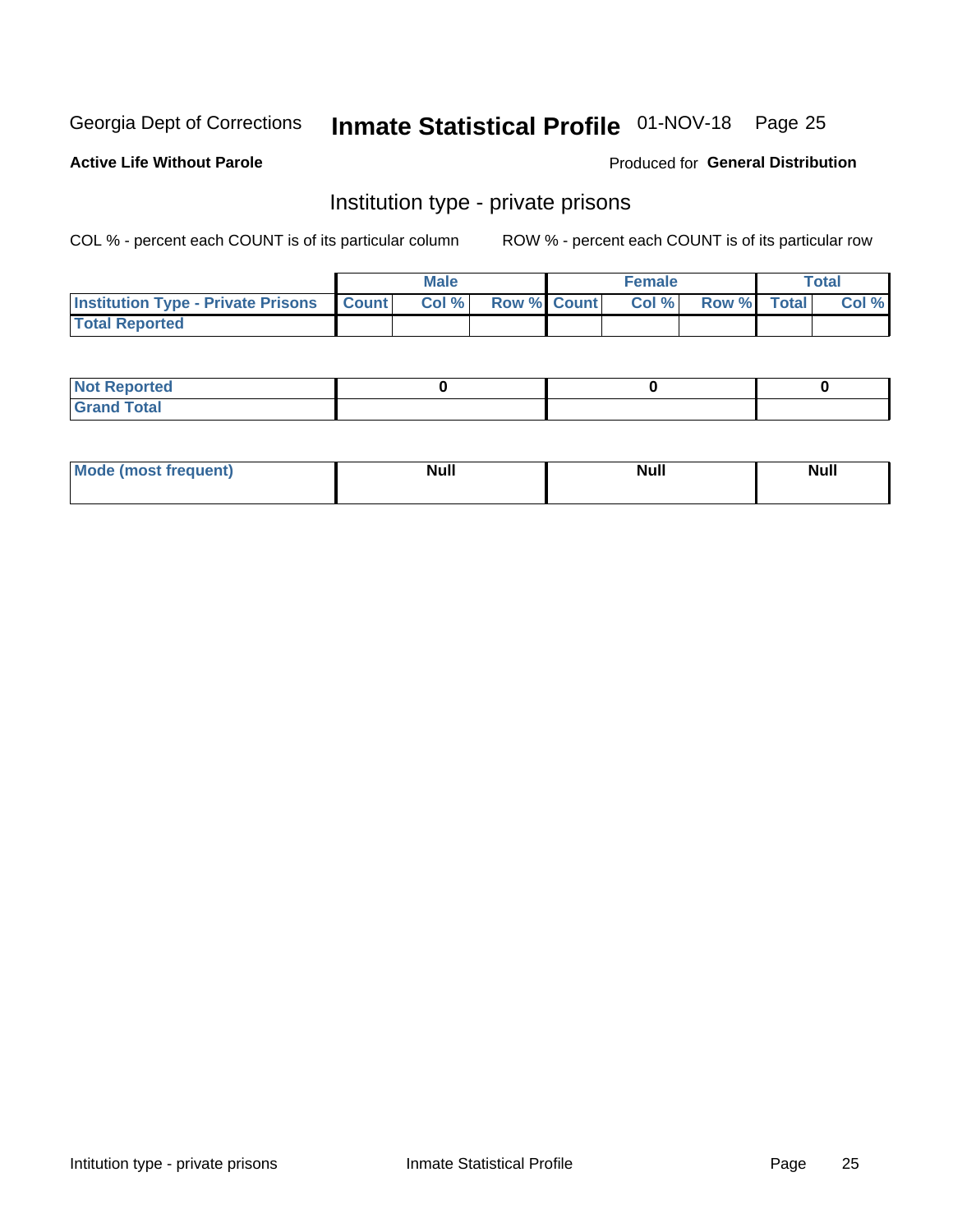# Inmate Statistical Profile 01-NOV-18 Page 26

### **Active Life Without Parole**

### Produced for General Distribution

# Institution type - inmate boot camp

COL % - percent each COUNT is of its particular column

|                                      | <b>Male</b>  |       |               |              | <b>Female</b> | <b>Total</b> |  |       |
|--------------------------------------|--------------|-------|---------------|--------------|---------------|--------------|--|-------|
| <b>Institution Type - Boot Camps</b> | <b>Count</b> | Col % | <b>Row %I</b> | <b>Count</b> | Col %         | Row % Total  |  | Col % |
| <b>Total Rported</b>                 |              |       |               |              |               |              |  |       |

| <b>Not Reported</b>            |  |  |
|--------------------------------|--|--|
| <b>Total</b><br>C <sub>r</sub> |  |  |

| Mod<br>uamo | Nul.<br>$- - - - - -$ | <b>Null</b> | . .<br>uu.<br>------ |
|-------------|-----------------------|-------------|----------------------|
|             |                       |             |                      |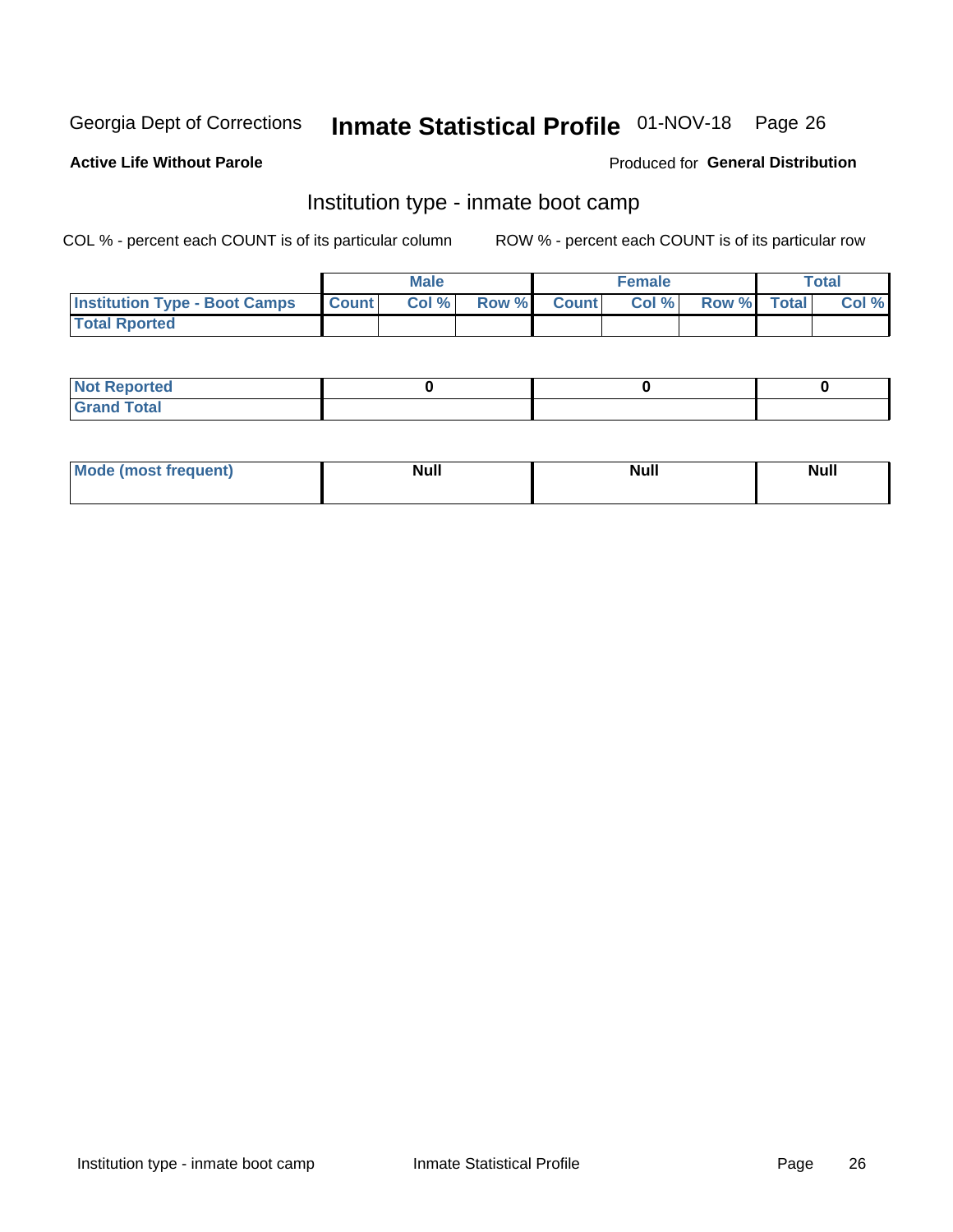# Inmate Statistical Profile 01-NOV-18 Page 27

## **Active Life Without Parole**

### Produced for General Distribution

# Number of disciplinary reports

COL % - percent each COUNT is of its particular column

|                                       | <b>Male</b>  |        |        | <b>Female</b> |        |          | <b>Total</b> |        |
|---------------------------------------|--------------|--------|--------|---------------|--------|----------|--------------|--------|
| <b>Number of Disciplinary Reports</b> | <b>Count</b> | Col %  | Row %  | <b>Count</b>  | Col %  | Row %    | Total        | Col %  |
|                                       | 413          | 28.90% | 95.16% | 21            | 39.62% | 4.84%    | 434          | 29.28% |
|                                       | 195          | 13.65% | 97.01% | 6             | 11.32% | 2.99%    | 201          | 13.56% |
| 2                                     | 126          | 8.82%  | 93.33% | 9             | 16.98% | $6.67\%$ | 135          | 9.11%  |
| 3                                     | 101          | 7.07%  | 95.28% | 5             | 9.43%  | 4.72%    | 106          | 7.15%  |
|                                       | 71           | 4.97%  | 95.95% | 3             | 5.66%  | 4.05%    | 74           | 4.99%  |
| 5                                     | 65           | 4.55%  | 98.48% |               | 1.89%  | 1.52%    | 66           | 4.45%  |
| <b>More Than 5</b>                    | 458          | 32.05% | 98.28% | 8             | 15.09% | 1.72%    | 466          | 31.44% |
| <b>Total Reported</b>                 | 1,429        | 100%   | 96.42% | 53            | 100%   | 3.58%    | 1,482        | 100%   |

| NO<br>тео |      |    |                        |
|-----------|------|----|------------------------|
| Гоtal     | ,429 | JJ | $\overline{AB}$<br>40£ |

| Mean (average)       | 6.84 | 6.74 |
|----------------------|------|------|
| Median (middle)      |      |      |
| Mode (most frequent) |      |      |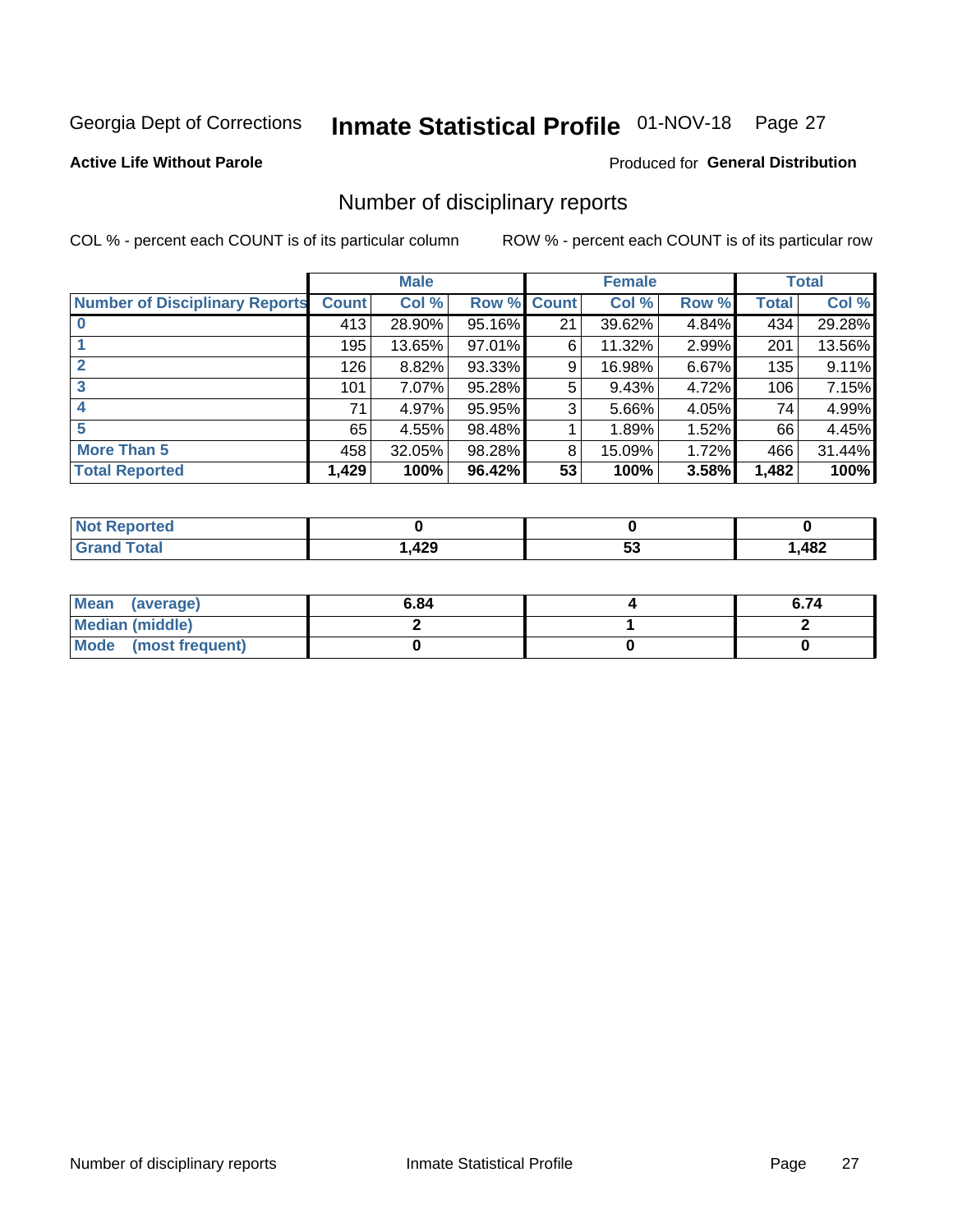# Inmate Statistical Profile 01-NOV-18 Page 28

## **Active Life Without Parole**

### Produced for General Distribution

# Number of transfers

COL % - percent each COUNT is of its particular column

|                            |         | <b>Male</b> |        | <b>Female</b>   |        |          | <b>Total</b> |        |
|----------------------------|---------|-------------|--------|-----------------|--------|----------|--------------|--------|
| <b>Number of Transfers</b> | Count l | Col %       | Row %  | <b>Count</b>    | Col %  | Row %    | <b>Total</b> | Col %  |
|                            | 34      | 2.38%       | 77.27% | 10 <sup>1</sup> | 18.87% | 22.73%   | 44           | 2.97%  |
|                            | 384     | 26.87%      | 94.35% | 23              | 43.40% | 5.65%    | 407          | 27.46% |
| $\mathbf{2}$               | 213     | 14.91%      | 95.52% | 10 <sup>1</sup> | 18.87% | 4.48%    | 223          | 15.05% |
| 3                          | 156     | 10.92%      | 97.50% | 4               | 7.55%  | $2.50\%$ | 160          | 10.80% |
|                            | 98      | $6.86\%$    | 98.99% |                 | 1.89%  | 1.01%    | 99           | 6.68%  |
| 5                          | 62      | 4.34%       | 98.41% |                 | 1.89%  | 1.59%    | 63           | 4.25%  |
| <b>More Than 5</b>         | 482     | 33.73%      | 99.18% | 4               | 7.55%  | 0.82%    | 486          | 32.79% |
| <b>Total Reported</b>      | 1,429   | 100%        | 96.42% | 53              | 100.0% | 3.58%    | 1,482        | 100%   |

| orted<br>NO |     |    |                        |
|-------------|-----|----|------------------------|
| Total       | 429 | JJ | $\overline{AB}$<br>HUŁ |

| Mean (average)       | 5.86 | 1.75 | ີ ບ. / ∠ |
|----------------------|------|------|----------|
| Median (middle)      |      |      |          |
| Mode (most frequent) |      |      |          |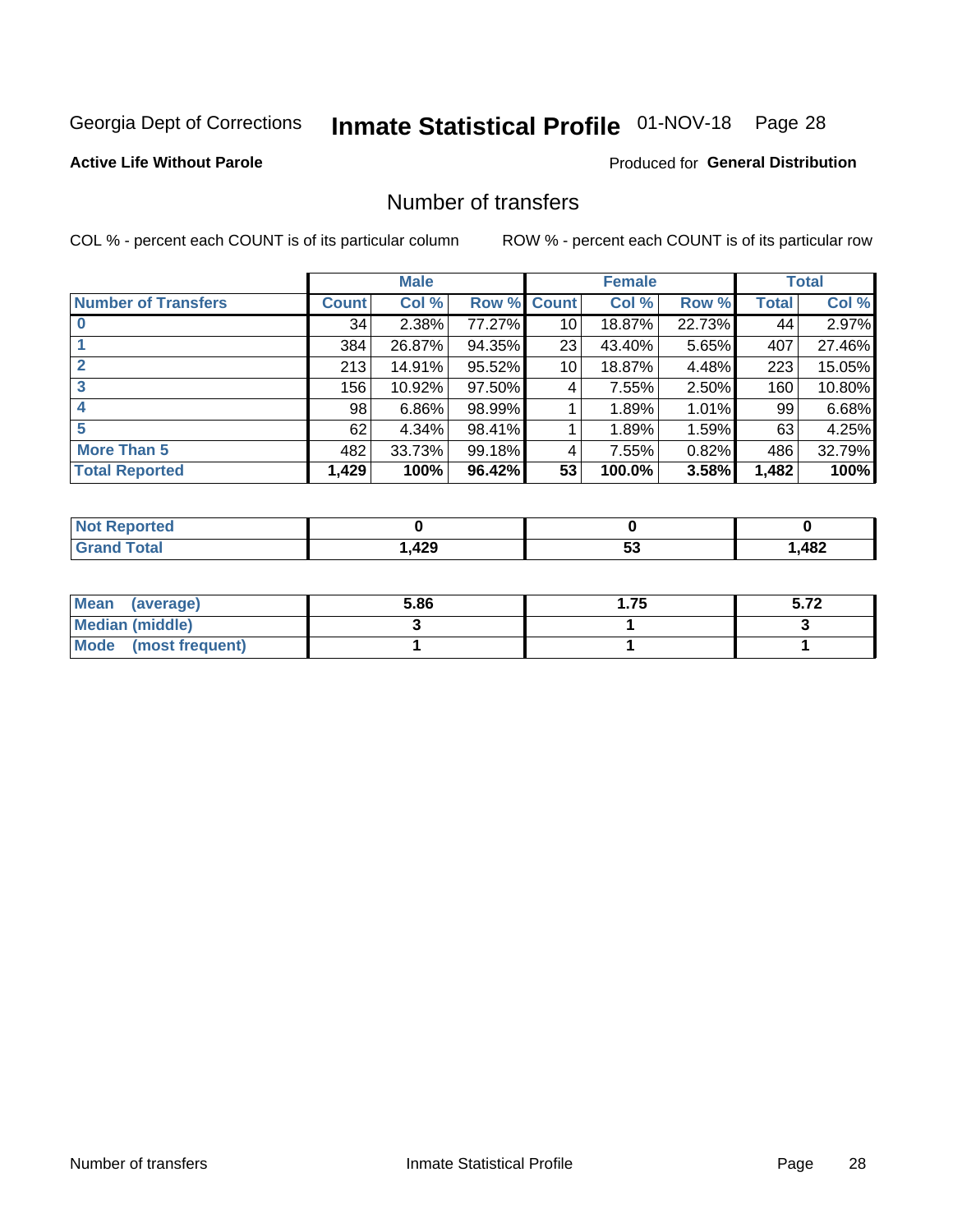# Inmate Statistical Profile 01-NOV-18 Page 29

**Active Life Without Parole** 

Produced for General Distribution

# Number of escapes

COL % - percent each COUNT is of its particular column

|                          | <b>Male</b>  |          |                    | <b>Female</b> |         |       | Total |        |
|--------------------------|--------------|----------|--------------------|---------------|---------|-------|-------|--------|
| <b>Number of Escapes</b> | <b>Count</b> | Col %    | <b>Row % Count</b> |               | Col %   | Row % | Total | Col %  |
|                          | 1.425        | 99.72%   | $96.41\%$          | 53            | 100.00% | 3.59% | 1,478 | 99.73% |
|                          |              | $0.14\%$ | $100.00\%$         |               |         |       |       | 0.13%  |
|                          |              | 0.14%    | $100.00\%$         |               |         |       |       | 0.13%  |
| <b>Total Reported</b>    | .429         | 100%     | $96.42\%$          | 53            | 100%    | 3.58% | 1,482 | 100%   |

| <b>rted</b><br><b>NOT</b> |      |    |      |
|---------------------------|------|----|------|
| <b>Total</b><br>Grand     | ,429 | JJ | ,482 |

| Mean (average)         |  |  |
|------------------------|--|--|
| <b>Median (middle)</b> |  |  |
| Mode (most frequent)   |  |  |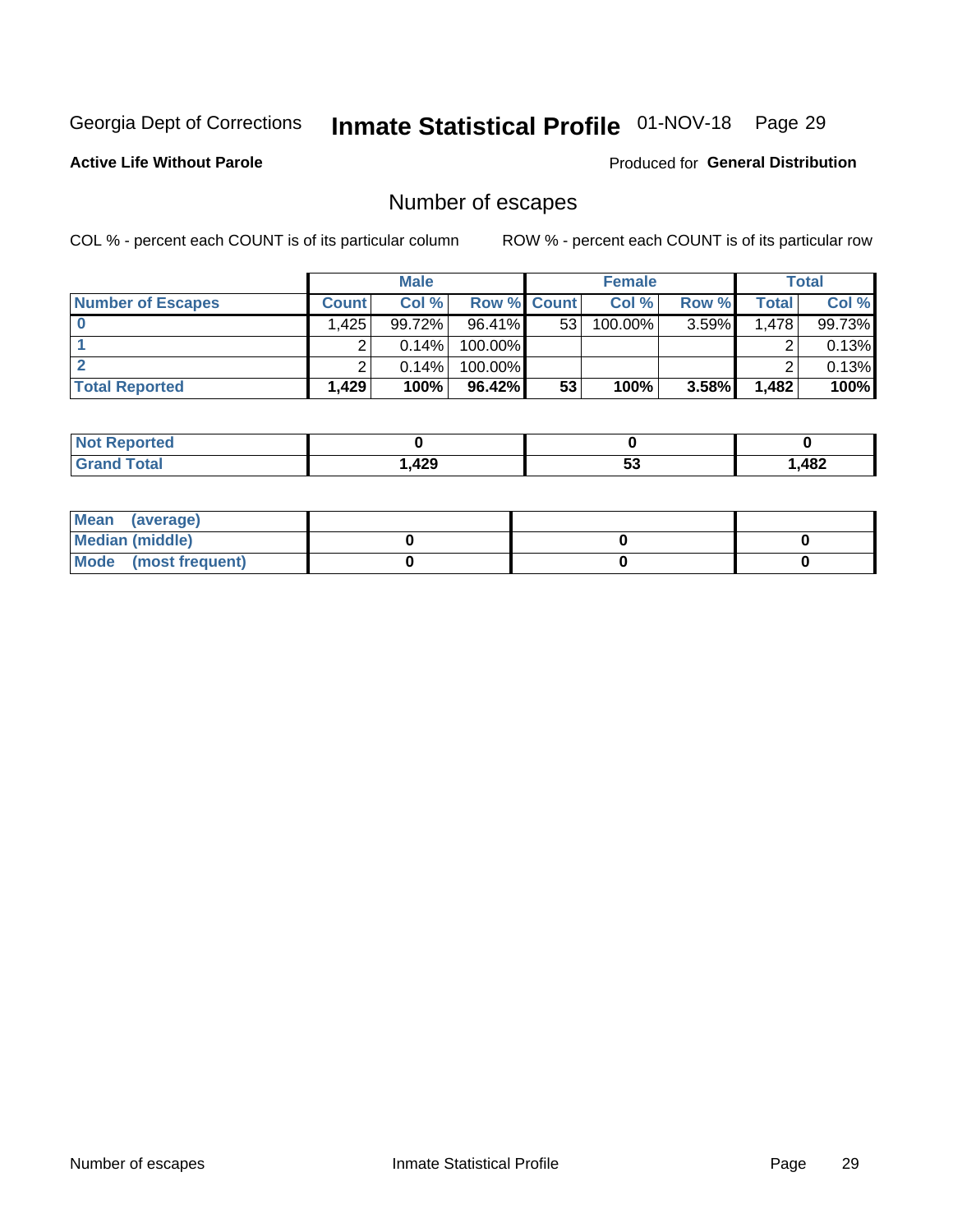## **Active Life Without Parole**

## **Produced for General Distribution**

## Time served in current (or last) institution

COL % - percent each COUNT is of its particular column

|                            |              | <b>Male</b> |           |                | <b>Female</b> |        | <b>Total</b> |        |
|----------------------------|--------------|-------------|-----------|----------------|---------------|--------|--------------|--------|
| <b>Time In Institution</b> | <b>Count</b> | Col %       | Row %     | <b>Count</b>   | Col %         | Row %  | <b>Total</b> | Col %  |
| 0 to 3 months              | 169          | 11.83%      | 96.02%    | 7              | 13.21%        | 3.98%  | 176          | 11.88% |
| <b>3.01 to 6 months</b>    | 142          | 9.94%       | 98.61%    | 2              | 3.77%         | 1.39%  | 144          | 9.72%  |
| 6.01 to 9 months           | 112          | 7.84%       | 99.12%    | 1              | 1.89%         | 0.88%  | 113          | 7.62%  |
| 9.01 to 12 months          | 107          | 7.49%       | 98.17%    | $\overline{2}$ | 3.77%         | 1.83%  | 109          | 7.35%  |
| 12.01 to 18 months         | 147          | 10.29%      | 97.35%    | 4              | 7.55%         | 2.65%  | 151          | 10.19% |
| <b>18.01 to 24 months</b>  | 125          | 8.75%       | 99.21%    | 1              | 1.89%         | 0.79%  | 126          | 8.50%  |
| $2.01$ to 3 years          | 186          | 13.02%      | 93.00%    | 14             | 26.42%        | 7.00%  | 200          | 13.50% |
| $3.01$ to 4 years          | 110          | 7.70%       | 93.22%    | 8              | 15.09%        | 6.78%  | 118          | 7.96%  |
| 4.01 to 5 years            | 76           | 5.32%       | 97.44%    | $\overline{2}$ | 3.77%         | 2.56%  | 78           | 5.26%  |
| 5.01 to 6 years            | 69           | 4.83%       | 93.24%    | 5              | 9.43%         | 6.76%  | 74           | 4.99%  |
| 6.01 to 7 years            | 44           | 3.08%       | 100.00%   |                |               |        | 44           | 2.97%  |
| 7.01 to 8 years            | 30           | 2.10%       | 81.08%    | 7              | 13.21%        | 18.92% | 37           | 2.50%  |
| 8.01 to 9 years            | 27           | 1.89%       | 100.00%   |                |               |        | 27           | 1.82%  |
| 9.01 to 10 years           | 23           | 1.61%       | 100.00%   |                |               |        | 23           | 1.55%  |
| Over 10 years              | 62           | 4.34%       | 100.00%   |                |               |        | 62           | 4.18%  |
| <b>Total Reported</b>      | 1,429        | 100%        | $96.42\%$ | 53             | 100%          | 3.58%  | 1,482        | 100%   |

| <b>Not</b><br>Reported |             |    |      |
|------------------------|-------------|----|------|
| <i>i</i> otal          | 12Q<br>,42J | JJ | ,482 |

| <b>Mean</b><br>(average) | 34 months | 37 months | 34 months |
|--------------------------|-----------|-----------|-----------|
| Median (middle)          | 20 months | 32 months | 20 months |
| Mode (most frequent)     | 0 months  | months    | 1 months  |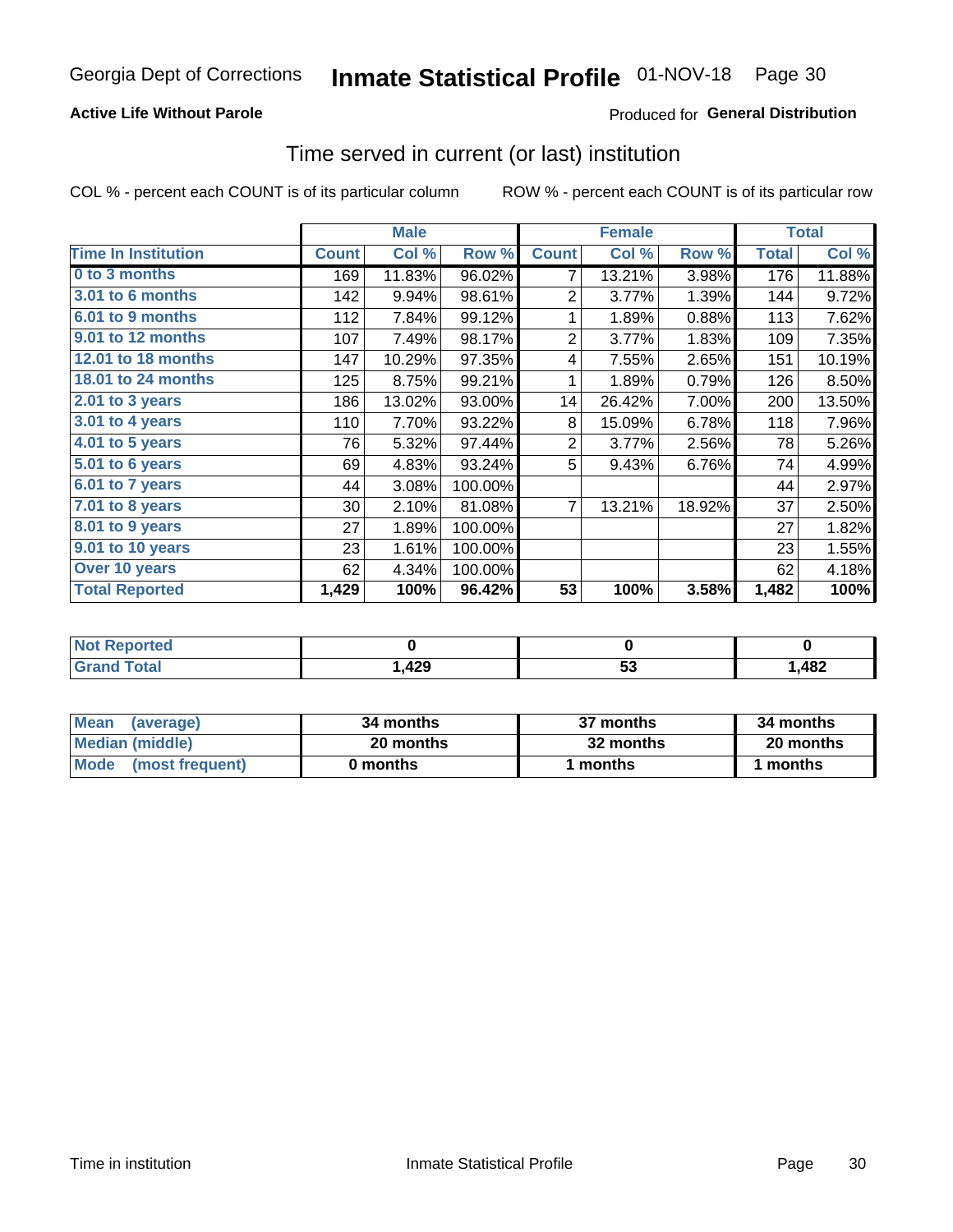# Inmate Statistical Profile 01-NOV-18 Page 31

### **Active Life Without Parole**

### Produced for General Distribution

# Highest grade level attained

COL % - percent each COUNT is of its particular column

|                              |                | <b>Male</b> |         |                 | <b>Female</b> |        |                | <b>Total</b> |
|------------------------------|----------------|-------------|---------|-----------------|---------------|--------|----------------|--------------|
| <b>Grade Level</b>           | <b>Count</b>   | Col %       | Row %   | <b>Count</b>    | Col %         | Row %  | <b>Total</b>   | Col %        |
| No school at all             | 2              | 0.18%       | 100.00% |                 |               |        | $\overline{2}$ | 0.18%        |
| <b>Grade 1</b>               | 1              | 0.09%       | 100.00% |                 |               |        | 1              | 0.09%        |
| <b>Grade 2</b>               | 1              | 0.09%       | 100.00% |                 |               |        | 1              | 0.09%        |
| <b>Grade 3</b>               | $\overline{2}$ | 0.18%       | 100.00% |                 |               |        | $\overline{2}$ | 0.18%        |
| Grade 4                      | 3              | 0.27%       | 100.00% |                 |               |        | 3              | 0.27%        |
| Grade 5                      | 1              | 0.09%       | 100.00% |                 |               |        | 1              | 0.09%        |
| Grade 6                      | 9              | 0.82%       | 100.00% |                 |               |        | 9              | 0.81%        |
| Grade 7                      | 36             | 3.30%       | 100.00% |                 |               |        | 36             | 3.22%        |
| <b>Grade 8</b>               | 73             | 6.68%       | 98.65%  | 1               | 3.85%         | 1.35%  | 74             | 6.62%        |
| Grade 9                      | 134            | 12.27%      | 97.81%  | 3               | 11.54%        | 2.19%  | 137            | 12.25%       |
| Grade 10                     | 207            | 18.96%      | 97.18%  | 6               | 23.08%        | 2.82%  | 213            | 19.05%       |
| Grade 11                     | 188            | 17.22%      | 98.43%  | 3               | 11.54%        | 1.57%  | 191            | 17.08%       |
| <b>Grade 12 or GED</b>       | 284            | 26.01%      | 97.26%  | 8               | 30.77%        | 2.74%  | 292            | 26.12%       |
| Some tech school             | 15             | 1.37%       | 93.75%  | 1               | 3.85%         | 6.25%  | 16             | 1.43%        |
| <b>Completed tech school</b> | 15             | 1.37%       | 100.00% |                 |               |        | 15             | 1.34%        |
| College, 1 year              | 37             | 3.39%       | 97.37%  | 1               | 3.85%         | 2.63%  | 38             | 3.40%        |
| College, 2 year              | 40             | 3.66%       | 97.56%  | 1               | 3.85%         | 2.44%  | 41             | 3.67%        |
| College, 3 year              | 18             | 1.65%       | 100.00% |                 |               |        | 18             | 1.61%        |
| <b>Bachelor's degree</b>     | 19             | 1.74%       | 100.00% |                 |               |        | 19             | 1.70%        |
| <b>Master's degree</b>       | 4              | 0.37%       | 80.00%  | 1               | 3.85%         | 20.00% | 5              | 0.45%        |
| Ph.D. degree                 | 1              | 0.09%       | 50.00%  | 1               | 3.85%         | 50.00% | $\overline{2}$ | 0.18%        |
| Law degree                   | $\overline{2}$ | 0.18%       | 100.00% |                 |               |        | $\overline{2}$ | 0.18%        |
| <b>Total Reported</b>        | 1,092          | 100%        | 97.67%  | $\overline{26}$ | 100.0%        | 2.33%  | 1,118          | 100.0%       |

| rteo<br>NO | າາ<br>JJ. | ~-<br>. . | 364  |
|------------|-----------|-----------|------|
| Utal       | 1,429     | ູບ        | ,482 |

| <b>Mean</b><br>(average) | 10.82           | 11.62           | 10.84           |  |
|--------------------------|-----------------|-----------------|-----------------|--|
| Median (middle)          | Grade 11        | Other           | Grade 11        |  |
| Mode<br>(most frequent)  | Grade 12 or GED | Grade 12 or GED | Grade 12 or GED |  |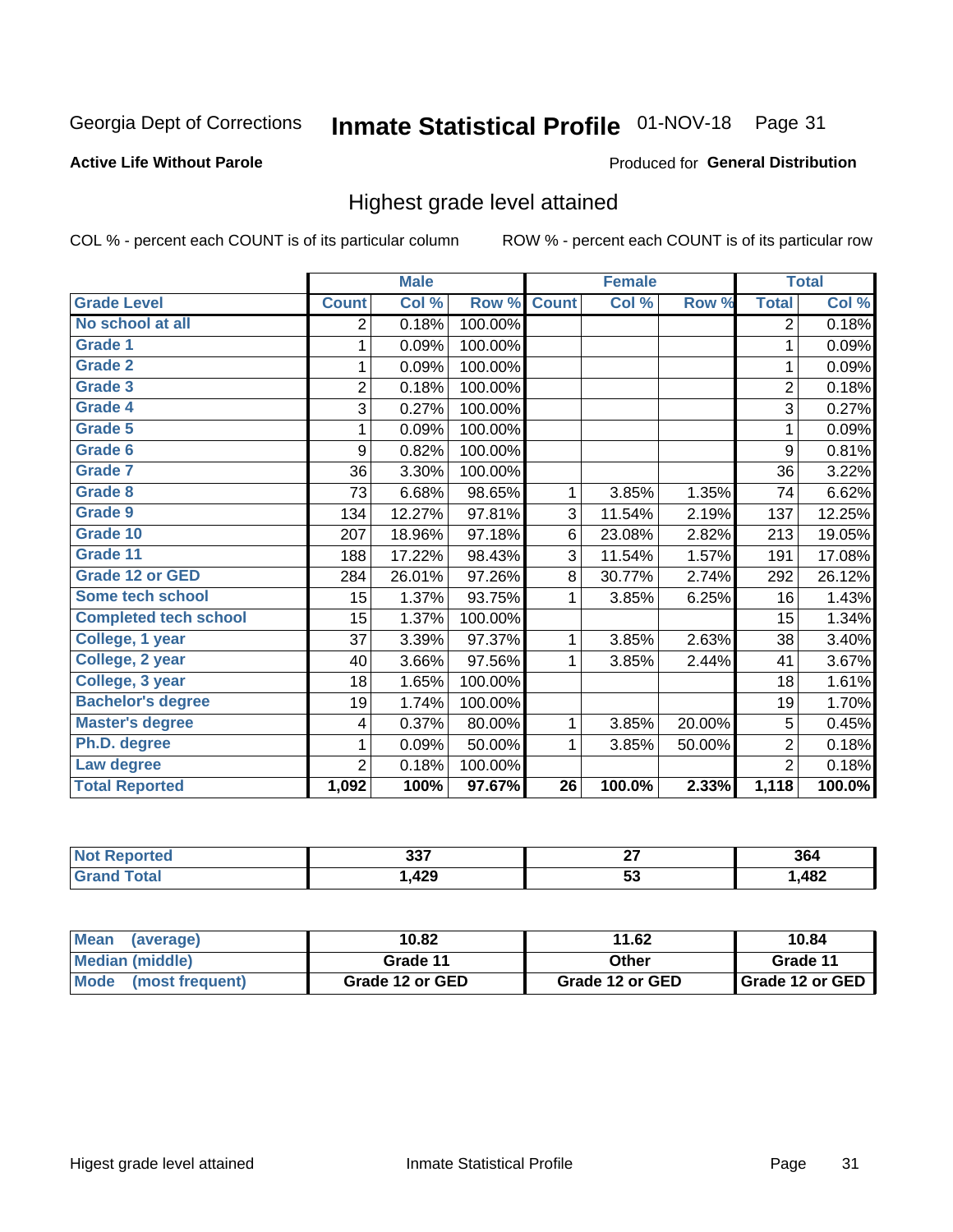# Inmate Statistical Profile 01-NOV-18 Page 32

### **Active Life Without Parole**

### Produced for General Distribution

# Culture fair IQ scores

COL % - percent each COUNT is of its particular column

|                       |              | <b>Male</b> |                    |                | <b>Female</b> |          |              | <b>Total</b> |
|-----------------------|--------------|-------------|--------------------|----------------|---------------|----------|--------------|--------------|
| <b>IQ Scores</b>      | <b>Count</b> | Col %       | <b>Row % Count</b> |                | Col %         | Row %    | <b>Total</b> | Col %        |
| $60 - 69$             | 42           | $3.46\%$    | 97.67%             |                | 2.44%         | 2.33%    | 43           | 3.43%        |
| $70 - 79$             | 92           | 7.58%       | 96.84%             | 3              | 7.32%         | 3.16%    | 95           | 7.58%        |
| $80 - 89$             | 167          | 13.77%      | 96.53%             | 6              | 14.63%        | 3.47%    | 173          | 13.80%       |
| $90 - 99$             | 315          | 25.97%      | 94.88%             | 17             | 41.46%        | 5.12%    | 332          | 26.48%       |
| $100 - 109$           | 326          | 26.88%      | 97.60%             | 8              | 19.51%        | $2.40\%$ | 334          | 26.63%       |
| $110 - 119$           | 227          | 18.71%      | 98.70%             | 3              | 7.32%         | 1.30%    | 230          | 18.34%       |
| $120 - 129$           | 42           | 3.46%       | 95.45%             | $\overline{2}$ | 4.88%         | 4.55%    | 44           | 3.51%        |
| $130 - 139$           | 2            | 0.16%       | 66.67%             | 1              | 2.44%         | 33.33%   | 3            | 0.24%        |
| <b>Total Reported</b> | 1,213        | 100%        | 96.73%             | 41             | 100%          | 3.27%    | 1,254        | 100.0%       |

| <b>Not Reported</b>         | 199            |           | 207   |
|-----------------------------|----------------|-----------|-------|
| <b>Not Valid (under 60)</b> | $\blacksquare$ |           | n,    |
| <b>Grand Total</b>          | 1,429          | r a<br>უკ | 1,482 |

| <b>Mean</b><br>(average) | 98 |     | 98 |
|--------------------------|----|-----|----|
| Median (middle)          | 99 | 94  | 99 |
| Mode (most frequent)     | 99 | 102 | 99 |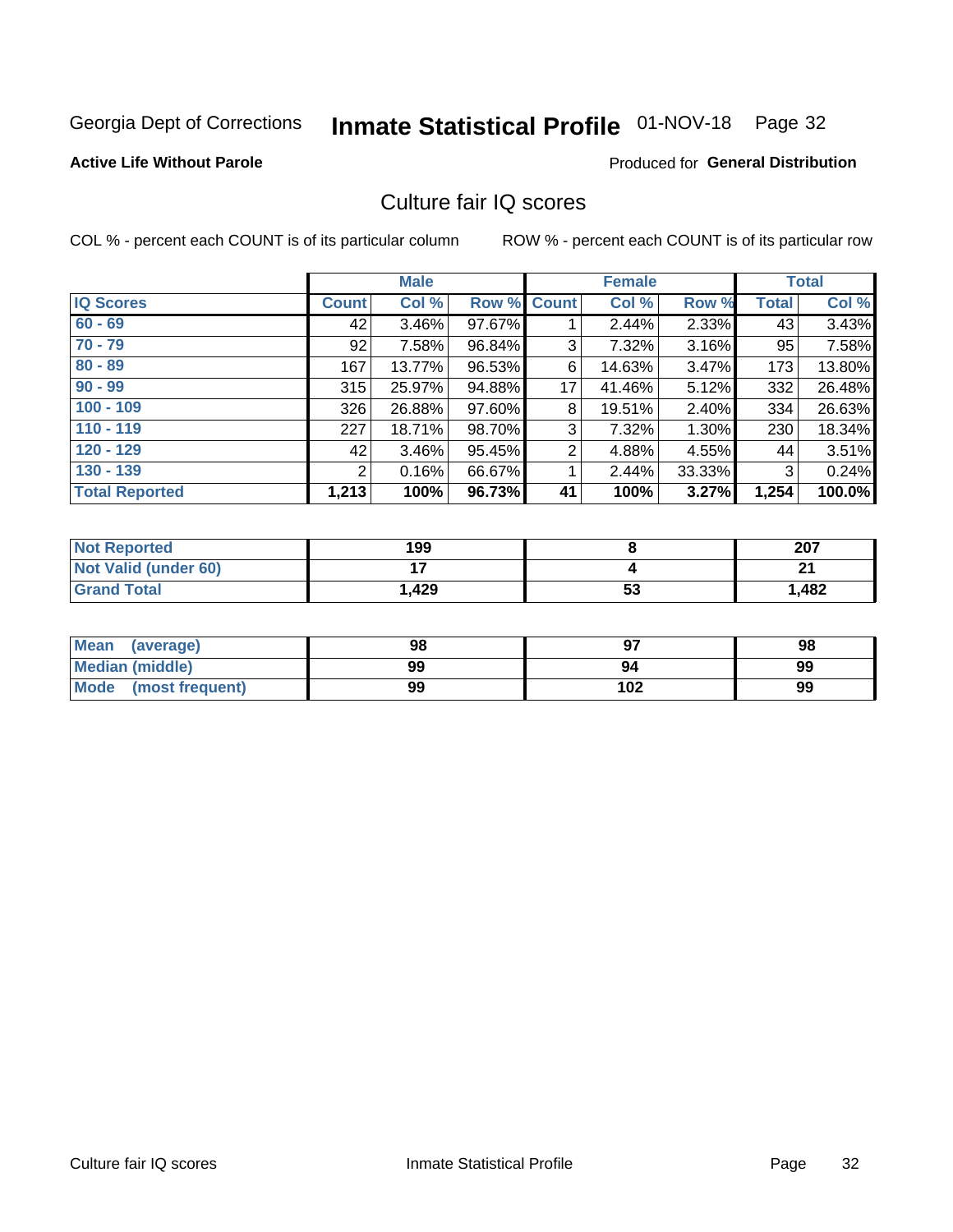# Inmate Statistical Profile 01-NOV-18 Page 33

### **Active Life Without Parole**

### Produced for General Distribution

# Wide Range Achievement Test (WRAT) reading score

COL % - percent each COUNT is of its particular column

|                           |              | <b>Male</b> |         |                | <b>Female</b> |       |              | <b>Total</b> |
|---------------------------|--------------|-------------|---------|----------------|---------------|-------|--------------|--------------|
| <b>WRAT Reading Score</b> | <b>Count</b> | Col %       | Row %   | <b>Count</b>   | Col %         | Row % | <b>Total</b> | Col %        |
| 0.1 to 0.9                | 26           | 1.99%       | 100.00% |                |               |       | 26           | 1.92%        |
| 1.0 to 1.9                | 20           | 1.53%       | 100.00% |                |               |       | 20           | 1.48%        |
| 2.0 to 2.9                | 44           | 3.36%       | 95.65%  | $\overline{2}$ | 4.44%         | 4.35% | 46           | 3.40%        |
| 3.0 to 3.9                | 79           | 6.04%       | 96.34%  | 3              | 6.67%         | 3.66% | 82           | 6.06%        |
| 4.0 to 4.9                | 105          | 8.03%       | 96.33%  | 4              | 8.89%         | 3.67% | 109          | 8.06%        |
| 5.0 to 5.9                | 128          | 9.79%       | 98.46%  | $\overline{2}$ | 4.44%         | 1.54% | 130          | 9.61%        |
| 6.0 to 6.9                | 111          | 8.49%       | 98.23%  | $\overline{2}$ | 4.44%         | 1.77% | 113          | 8.35%        |
| 7.0 to 7.9                | 34           | 2.60%       | 100.00% |                |               |       | 34           | 2.51%        |
| 8.0 to 8.9                | 108          | 8.26%       | 98.18%  | $\overline{2}$ | 4.44%         | 1.82% | 110          | 8.13%        |
| 9.0 to 9.9                | 71           | 5.43%       | 97.26%  | $\overline{2}$ | 4.44%         | 2.74% | 73           | 5.40%        |
| 10.0 to 10.9              | 72           | 5.50%       | 98.63%  | 1              | 2.22%         | 1.37% | 73           | 5.40%        |
| 11.0 to 11.9              | 130          | 9.94%       | 95.59%  | 6              | 13.33%        | 4.41% | 136          | 10.05%       |
| 12.0 to 12.9              | 326          | 24.92%      | 94.77%  | 18             | 40.00%        | 5.23% | 344          | 25.42%       |
| 13                        | 54           | 4.13%       | 94.74%  | 3              | 6.67%         | 5.26% | 57           | 4.21%        |
| <b>Total Reported</b>     | 1,308        | 100%        | 96.67%  | 45             | 100%          | 3.33% | 1,353        | 100%         |
|                           |              |             |         |                |               |       |              |              |
| <b>Not Reported</b>       |              | 121         |         | 8              |               |       | 129          |              |
| <b>Grand Total</b>        |              | 1,429       |         |                | 53            |       |              | 1,482        |

| <b>Mean</b><br>(average)       | 8.61 | 9.81 | 8.65 |
|--------------------------------|------|------|------|
| Median (middle)                | 8.9  | 11.9 | J.Z  |
| <b>Mode</b><br>(most frequent) | 12.9 | 12.9 | 12.9 |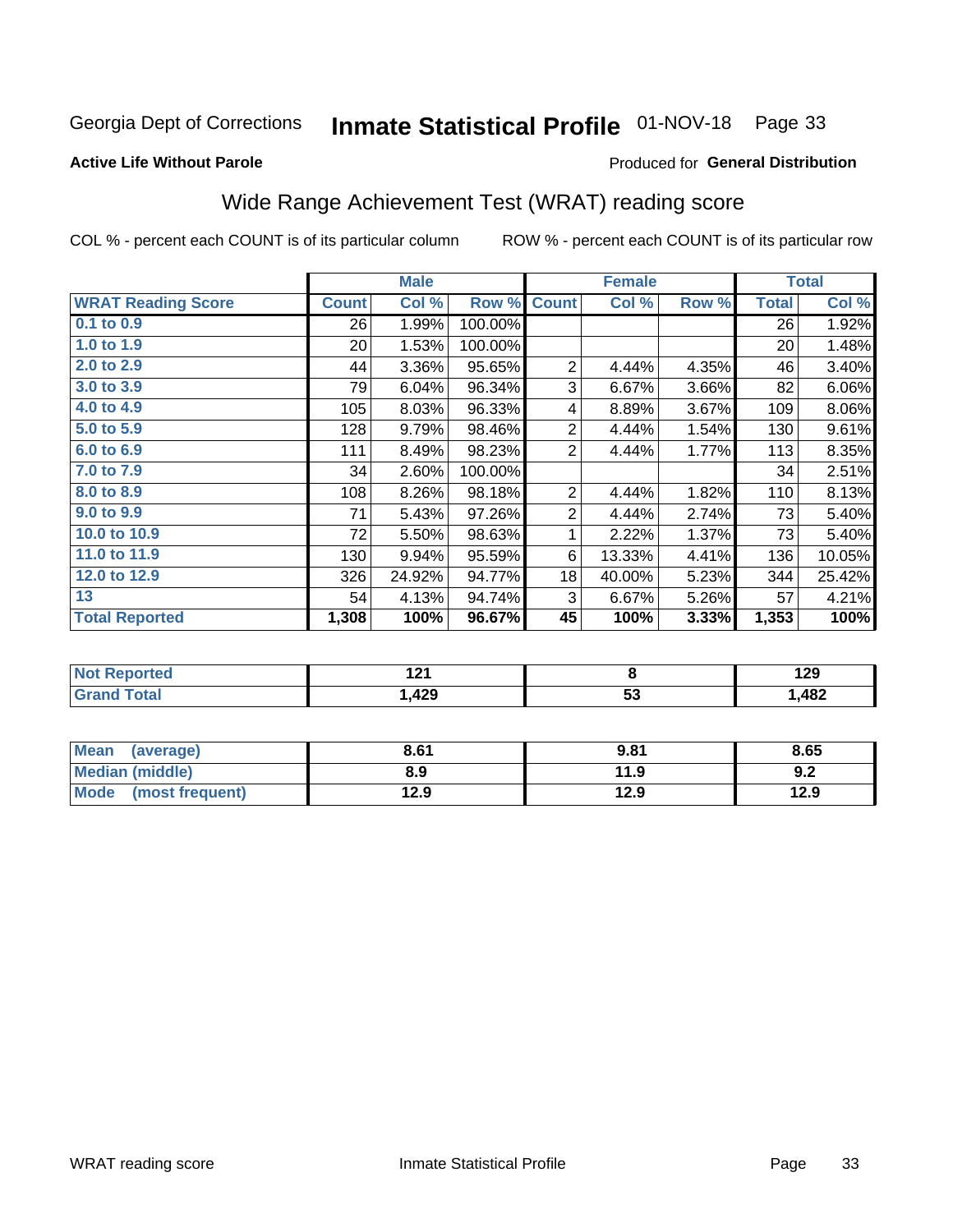# Inmate Statistical Profile 01-NOV-18 Page 34

### **Active Life Without Parole**

### Produced for General Distribution

# Wide Range Achievement Test (WRAT) math score

COL % - percent each COUNT is of its particular column

|                              |              | <b>Male</b> |         |                 | <b>Female</b> |        |              | <b>Total</b> |
|------------------------------|--------------|-------------|---------|-----------------|---------------|--------|--------------|--------------|
| <b>WRAT Mathematic Score</b> | <b>Count</b> | Col %       | Row %   | <b>Count</b>    | Col %         | Row %  | <b>Total</b> | Col %        |
| 0.1 to 0.9                   | 3            | 0.23%       | 100.00% |                 |               |        | 3            | 0.22%        |
| 1.0 to 1.9                   | 9            | 0.69%       | 100.00% |                 |               |        | 9            | 0.67%        |
| 2.0 to 2.9                   | $30$         | 2.29%       | 96.77%  | 1               | 2.22%         | 3.23%  | 31           | 2.29%        |
| 3.0 to 3.9                   | 68           | 5.20%       | 97.14%  | $\overline{2}$  | 4.44%         | 2.86%  | 70           | 5.17%        |
| 4.0 to 4.9                   | 145          | 11.09%      | 97.32%  | 4               | 8.89%         | 2.68%  | 149          | 11.01%       |
| 5.0 to 5.9                   | 184          | 14.07%      | 97.87%  | 4               | 8.89%         | 2.13%  | 188          | 13.90%       |
| 6.0 to 6.9                   | 283          | 21.64%      | 96.92%  | 9               | 20.00%        | 3.08%  | 292          | 21.58%       |
| 7.0 to 7.9                   | 121          | 9.25%       | 96.80%  | 4               | 8.89%         | 3.20%  | 125          | 9.24%        |
| 8.0 to 8.9                   | 139          | 10.63%      | 97.89%  | 3               | 6.67%         | 2.11%  | 142          | 10.50%       |
| 9.0 to 9.9                   | 97           | 7.42%       | 95.10%  | 5               | 11.11%        | 4.90%  | 102          | 7.54%        |
| 10.0 to 10.9                 | 26           | 1.99%       | 100.00% |                 |               |        | 26           | 1.92%        |
| 11.0 to 11.9                 | 49           | 3.75%       | 96.08%  | 2               | 4.44%         | 3.92%  | 51           | 3.77%        |
| 12.0 to 12.9                 | 148          | 11.31%      | 93.67%  | 10 <sup>1</sup> | 22.22%        | 6.33%  | 158          | 11.68%       |
| 13                           | 6            | 0.46%       | 85.71%  | 1               | 2.22%         | 14.29% | 7            | 0.52%        |
| <b>Total Reported</b>        | 1,308        | 100%        | 96.67%  | 45              | 100%          | 3.33%  | 1,353        | 100.0%       |
|                              |              |             |         |                 |               |        |              |              |
|                              |              |             |         |                 |               |        |              |              |

| <b>Not</b><br>⊀eported | ה ה<br>. |         | 100<br>123 |
|------------------------|----------|---------|------------|
| <b>cotal</b>           | ,429     | -0<br>◡ | ,482       |

| <b>Mean</b><br>(average)       | 7.27<br>יני | 8.29 | 7.40 |
|--------------------------------|-------------|------|------|
| Median (middle)                | 6.9         |      | 6.9  |
| <b>Mode</b><br>(most frequent) | 12.9        | 12.9 | 12.9 |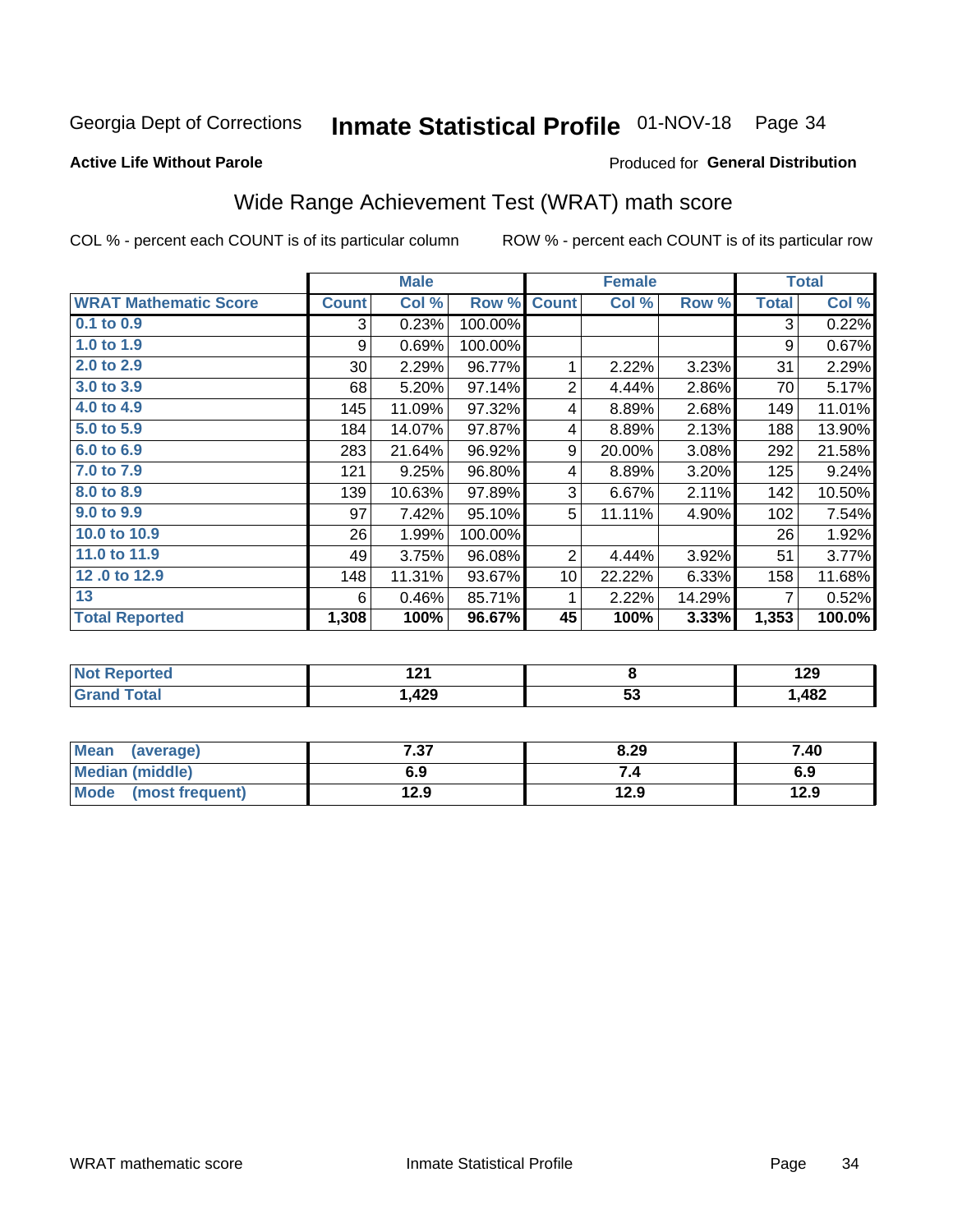#### **Inmate Statistical Profile 01-NOV-18** Page 35

### **Active Life Without Parole**

### Produced for General Distribution

# Wide Range Achievement Test (WRAT) spelling score

COL % - percent each COUNT is of its particular column

|                            |              | <b>Male</b> |         |                | <b>Female</b>   |       |              | <b>Total</b> |
|----------------------------|--------------|-------------|---------|----------------|-----------------|-------|--------------|--------------|
| <b>WRAT Spelling Score</b> | <b>Count</b> | Col %       | Row %   | <b>Count</b>   | Col %           | Row % | <b>Total</b> | Col %        |
| 0.1 to 0.9                 | 23           | 1.76%       | 100.00% |                |                 |       | 23           | 1.70%        |
| 1.0 to 1.9                 | 36           | 2.76%       | 100.00% |                |                 |       | 36           | 2.66%        |
| 2.0 to 2.9                 | 52           | 3.98%       | 96.30%  | $\overline{2}$ | 4.44%           | 3.70% | 54           | 4.00%        |
| 3.0 to 3.9                 | 76           | 5.82%       | 97.44%  | $\overline{2}$ | 4.44%           | 2.56% | 78           | 5.77%        |
| 4.0 to 4.9                 | 77           | 5.90%       | 97.47%  | $\overline{2}$ | 4.44%           | 2.53% | 79           | 5.85%        |
| 5.0 to 5.9                 | 145          | 11.10%      | 99.32%  | 1              | 2.22%           | 0.68% | 146          | 10.81%       |
| 6.0 to 6.9                 | 116          | 8.88%       | 99.15%  | 1              | 2.22%           | 0.85% | 117          | 8.66%        |
| 7.0 to 7.9                 | 116          | 8.88%       | 97.48%  | 3              | 6.67%           | 2.52% | 119          | 8.81%        |
| 8.0 to 8.9                 | 114          | 8.73%       | 97.44%  | 3              | 6.67%           | 2.56% | 117          | 8.66%        |
| 9.0 to 9.9                 | 73           | 5.59%       | 100.00% |                |                 |       | 73           | 5.40%        |
| 10.0 to 10.9               | 64           | 4.90%       | 100.00% |                |                 |       | 64           | 4.74%        |
| 11.0 to 11.9               | 93           | 7.12%       | 93.94%  | 6              | 13.33%          | 6.06% | 99           | 7.33%        |
| 12.0 to 12.9               | 290          | 22.21%      | 92.36%  | 24             | 53.33%          | 7.64% | 314          | 23.24%       |
| 13                         | 31           | 2.37%       | 96.88%  | 1              | 2.22%           | 3.13% | 32           | 2.37%        |
| <b>Total Reported</b>      | 1,306        | 100%        | 96.67%  | 45             | 100%            | 3.33% | 1,351        | 100%         |
|                            |              |             |         |                |                 |       |              |              |
| <b>Not Reported</b>        |              | 123         |         |                | 8               |       |              | 131          |
| <b>Grand Total</b>         |              | 1,429       |         |                | $\overline{53}$ |       |              | 1,482        |
|                            |              |             |         |                |                 |       |              |              |

| <b>Mean</b><br>(average) | 8.21 | 10.40 | 8.28 |
|--------------------------|------|-------|------|
| <b>Median (middle)</b>   | 8.3  | 12.3  | ი.ა  |
| Mode (most frequent)     | 12.9 | 12.9  | 12.9 |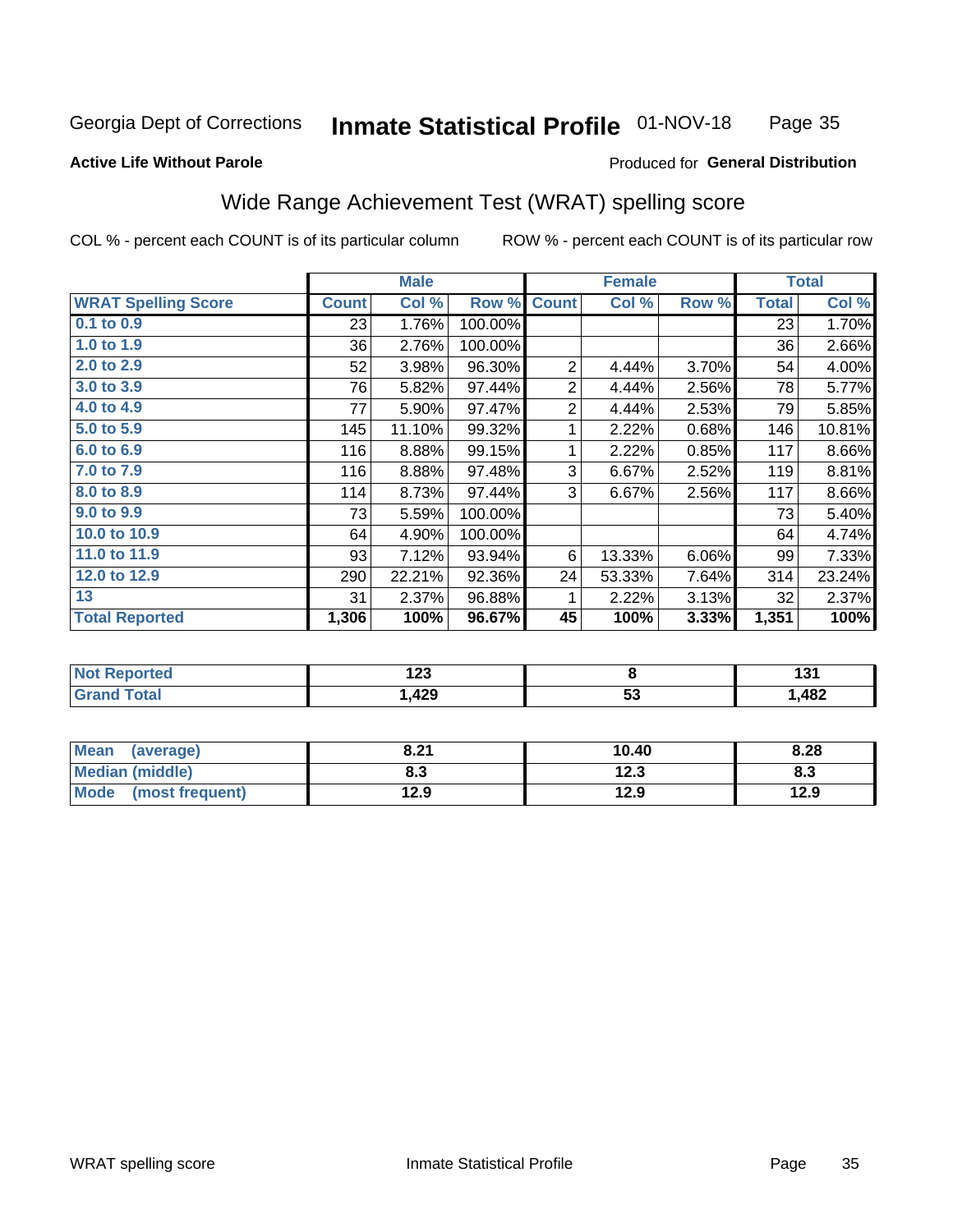# Inmate Statistical Profile 01-NOV-18 Page 36

### **Active Life Without Parole**

## **Produced for General Distribution**

# Current / last mental health treatment level

COL % - percent each COUNT is of its particular column

|                                    |              | <b>Male</b> |         |                    | <b>Female</b> |       |                 | <b>Total</b> |
|------------------------------------|--------------|-------------|---------|--------------------|---------------|-------|-----------------|--------------|
| <b>Mental Health Treatment Lev</b> | <b>Count</b> | Col %       | Row %   | Count <sup>1</sup> | Col%          | Row % | <b>Total</b>    | Col %        |
| 1 No problem at current time       | 253          | 40.54%      | 95.11%  | 13                 | 30.23%        | 4.89% | 266             | 39.88%       |
| 2 Receiving outpatient             | 289          | 46.31%      | 90.88%  | 29                 | 67.44%        | 9.12% | 318             | 47.68%       |
| <b>Treatment</b>                   |              |             |         |                    |               |       |                 |              |
| 3 Inpatient, moderate              | 68           | 10.90%      | 98.55%  |                    | 2.33%         | 1.45% | 69              | 10.34%       |
| <b>Treatment</b>                   |              |             |         |                    |               |       |                 |              |
| 4 Inpatient, intensive             | 14           | 2.24%       | 100.00% |                    |               |       | 14 <sub>1</sub> | 2.10%        |
| <b>Treatment</b>                   |              |             |         |                    |               |       |                 |              |
| <b>Total Evaluated</b>             | 624          | 100%        | 93.55%  | 43                 | 100%          | 6.45% | 667             | 100%         |

| Never had MH evaluation | 805   | Ю  | 04I<br><b></b> |
|-------------------------|-------|----|----------------|
| Total                   | 1,429 | vu | ,482           |

| <b>Median (middle)</b>         | <b>Receiving outpatient</b><br>treatment | <b>Receiving outpatient</b><br>treatment | <b>Receiving</b><br>outpatient<br>treatment |
|--------------------------------|------------------------------------------|------------------------------------------|---------------------------------------------|
| <b>Mode</b><br>(most frequent) | <b>Receiving outpatient</b><br>treatment | <b>Receiving outpatient</b><br>treatment | <b>Receiving</b><br>outpatient<br>treatment |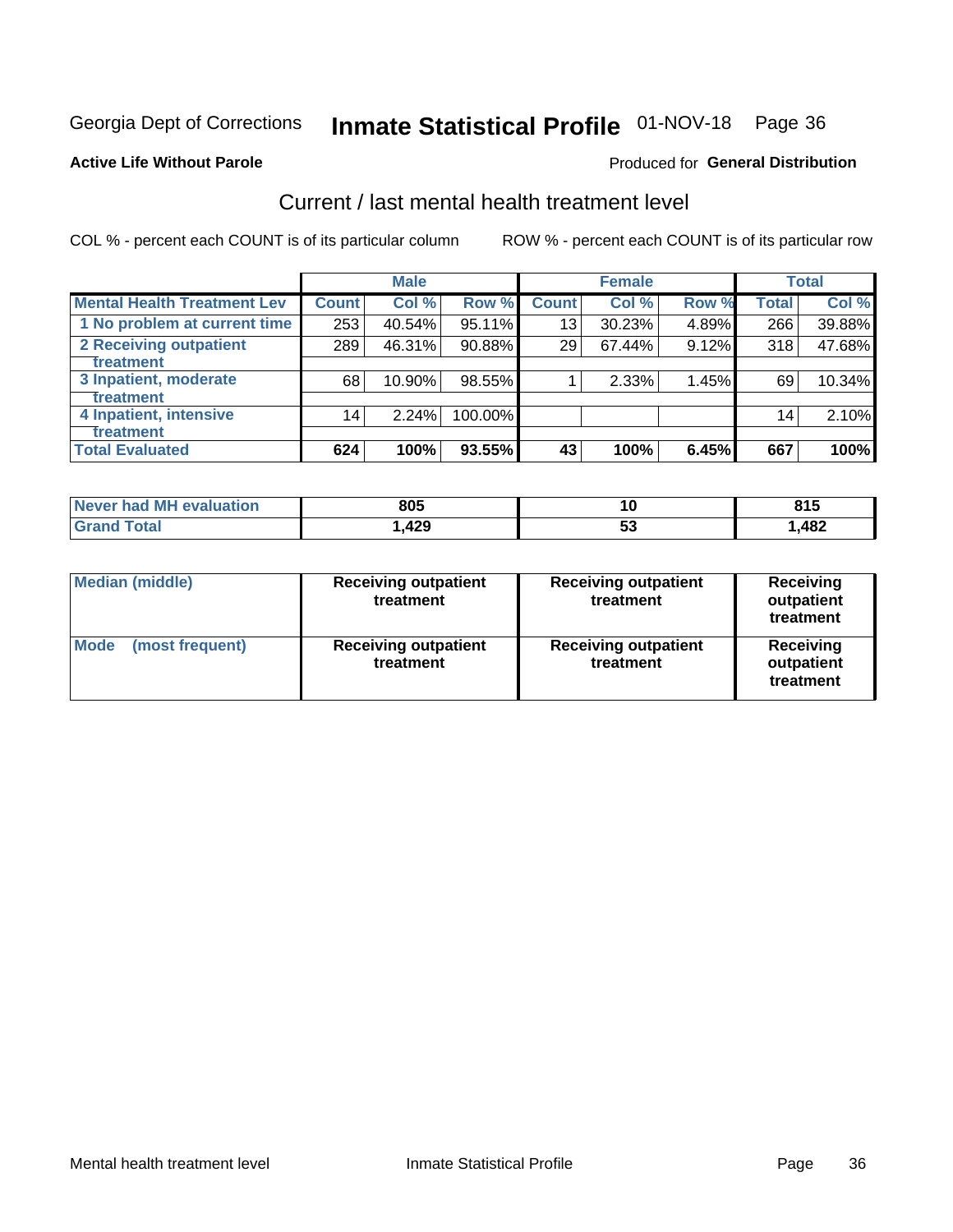#### Inmate Statistical Profile 01-NOV-18 Page 37

## **Active Life Without Parole**

## Produced for General Distribution

# PULHESDWIT medical scale - 'P' overall condition ('P'hysical)

COL % - percent each COUNT is of its particular column

|                                |       | <b>Male</b> |             |    | <b>Female</b> |       |              | <b>Total</b> |
|--------------------------------|-------|-------------|-------------|----|---------------|-------|--------------|--------------|
| 'P' Overall Condition          | Count | Col %       | Row % Count |    | Col %         | Row % | <b>Total</b> | Col %        |
| 1 No medical illness           | 1,003 | 76.45%      | 97.47%      | 26 | 50.98%        | 2.53% | 1,029        | 75.50%       |
| 2 Well-controlled chronic      | 285   | 21.72%      | 92.23%      | 24 | 47.06%        | 7.77% | 309          | 22.67%       |
| <b>illness</b>                 |       |             |             |    |               |       |              |              |
| 3 Poorly-controlled chronic    | 23    | 1.75%       | 95.83%      |    | 1.96%         | 4.17% | 24           | 1.76%        |
| <b>illness</b>                 |       |             |             |    |               |       |              |              |
| 5 Terminal illness, < 6 months |       | 0.08%       | 100.00%     |    |               |       |              | 0.07%        |
| to live                        |       |             |             |    |               |       |              |              |
| <b>Total Reported</b>          | 1,312 | 100%        | 96.26%      | 51 | 100%          | 3.74% | 1,363        | 100%         |

|       | .         |    | - 44<br>. . |
|-------|-----------|----|-------------|
| _____ | 0 מ<br>ᅚᄼ | J. | ,482        |

| <b>Mode</b> | (most frequent) | 1 No medical illness | 1 No medical illness | 1 No medical<br>illness |
|-------------|-----------------|----------------------|----------------------|-------------------------|
|-------------|-----------------|----------------------|----------------------|-------------------------|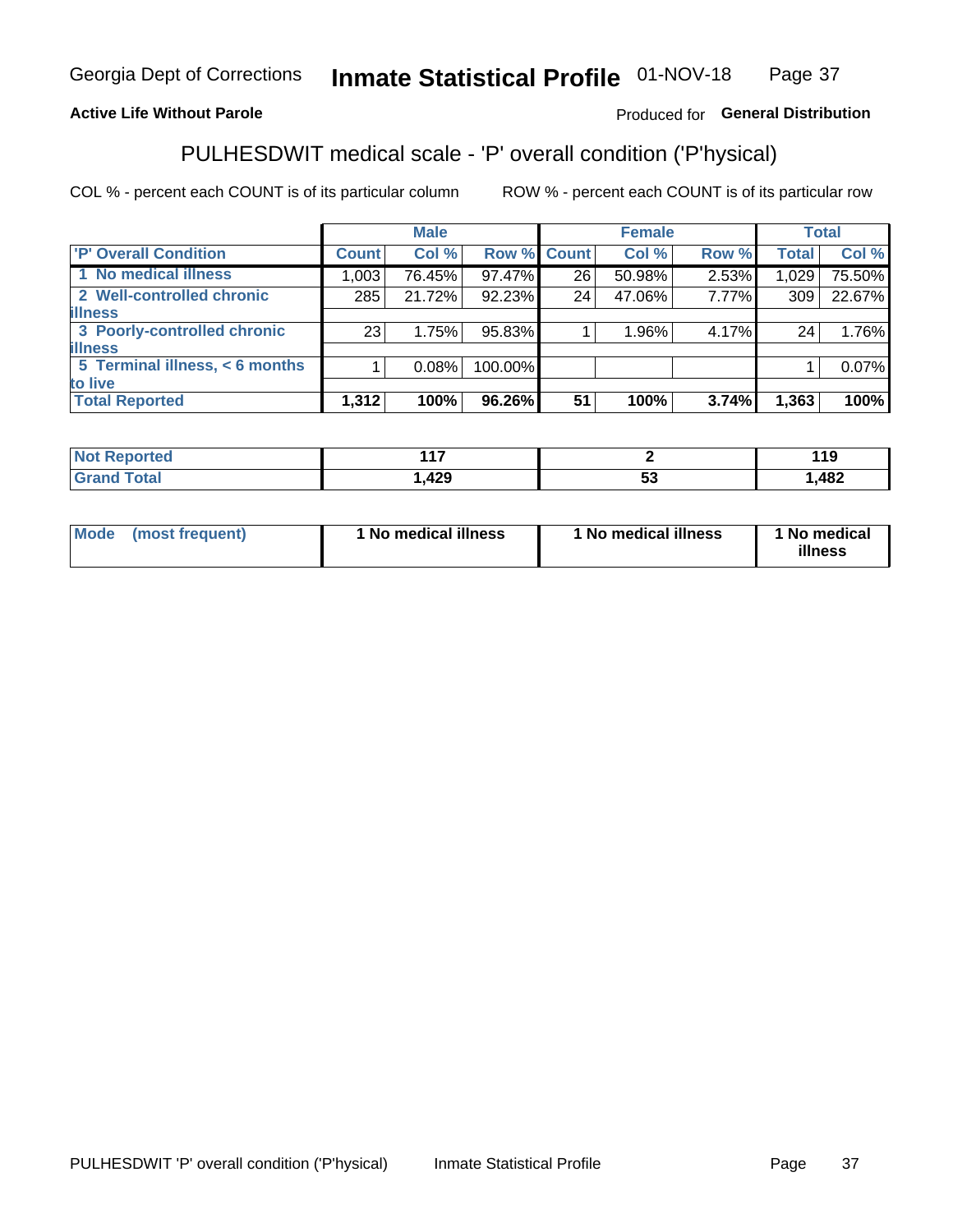## **Active Life Without Parole**

## Produced for General Distribution

# PULHESDWIT medical scale - 'U' upper body

COL % - percent each COUNT is of its particular column

|                              |                | <b>Male</b> |         |              | <b>Female</b> |       |              | <b>Total</b> |
|------------------------------|----------------|-------------|---------|--------------|---------------|-------|--------------|--------------|
| <b>'U' Upper Body</b>        | <b>Count</b>   | Col %       | Row %   | <b>Count</b> | Col %         | Row % | <b>Total</b> | Col %        |
| 1 Upper bones, joints,       | 1,241          | 94.66%      | 96.28%  | 48           | 94.12%        | 3.72% | 1,289        | 94.64%       |
| muscles all OK               |                |             |         |              |               |       |              |              |
| 2 One or both arms minimally | 62             | 4.73%       | 95.38%  | 3            | 5.88%         | 4.62% | 65           | 4.77%        |
| <b>limited</b>               |                |             |         |              |               |       |              |              |
| 3 One or both arms           | 6              | 0.46%       | 100.00% |              |               |       | 6            | 0.44%        |
| <b>moderately limited</b>    |                |             |         |              |               |       |              |              |
| 4 One arm disabled,          | $\overline{2}$ | 0.15%       | 100.00% |              |               |       | 2            | 0.15%        |
| paralyzed, or amputated      |                |             |         |              |               |       |              |              |
| <b>Total Reported</b>        | 1,311          | 100%        | 96.26%  | 51           | 100%          | 3.74% | 1,362        | 100%         |

| <b>Not Reported</b> | .     |    | 100  |
|---------------------|-------|----|------|
| ⋯                   | - 1 0 |    | 14 U |
| Total               | ,429  | vu | ,482 |

| Mode | (most frequent) | 1 Upper bones, joints,<br>muscles all OK | 1 Upper bones, joints,<br>muscles all OK | 1 Upper bones,<br>ljoints, muscles all<br>OK |
|------|-----------------|------------------------------------------|------------------------------------------|----------------------------------------------|
|------|-----------------|------------------------------------------|------------------------------------------|----------------------------------------------|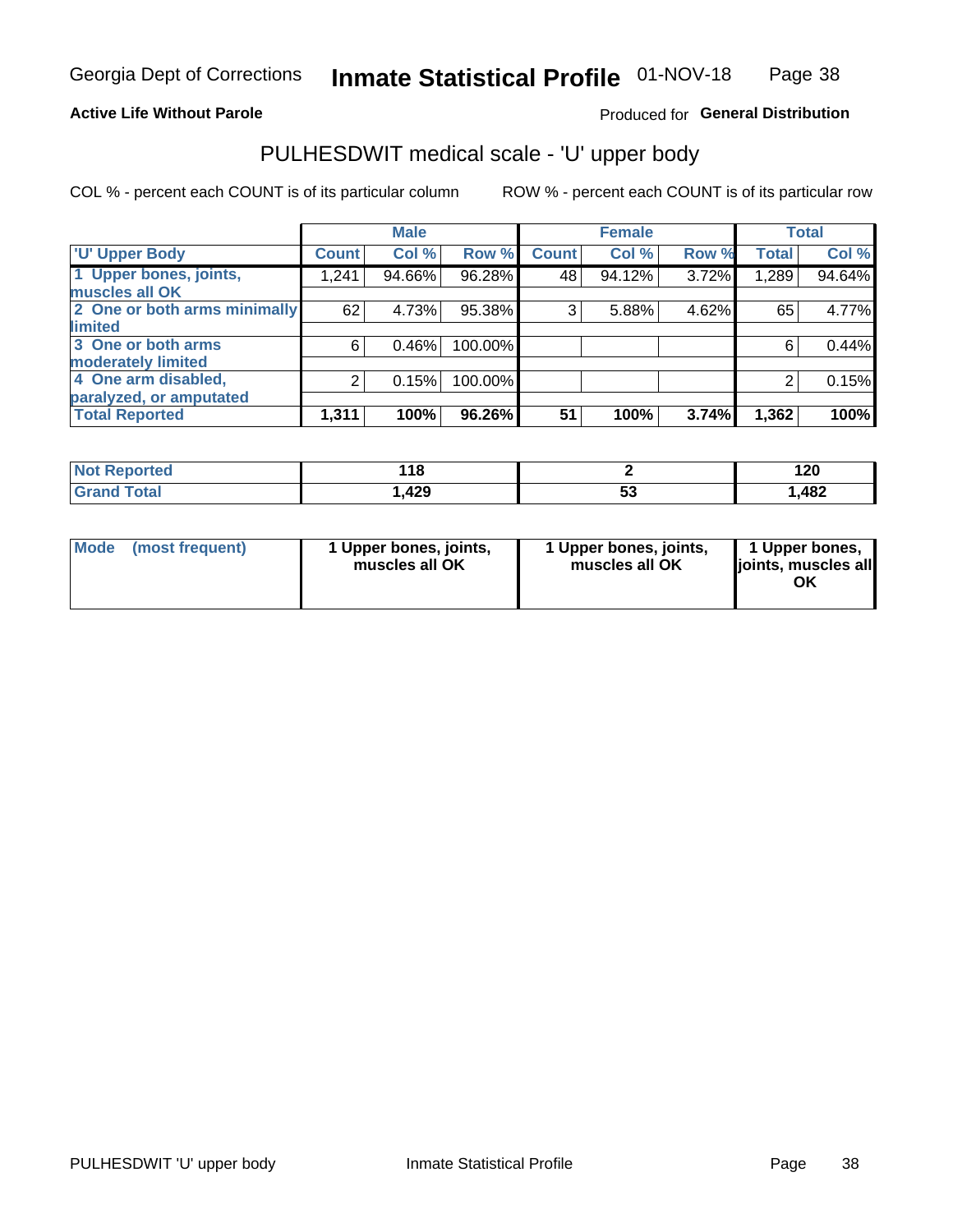## **Active Life Without Parole**

## Produced for General Distribution

# PULHESDWIT medical scale - 'L' lower body

COL % - percent each COUNT is of its particular column

|                                |                | <b>Male</b> |         |              | <b>Female</b> |       |              | <b>Total</b> |
|--------------------------------|----------------|-------------|---------|--------------|---------------|-------|--------------|--------------|
| 'L' Lower Body                 | <b>Count</b>   | Col %       | Row %   | <b>Count</b> | Col %         | Row % | <b>Total</b> | Col %        |
| 1 Lower bones, joints,         | 1,142          | 87.11%      | 96.45%  | 42           | 82.35%        | 3.55% | 1,184        | 86.93%       |
| muscles all OK                 |                |             |         |              |               |       |              |              |
| 2 One or both legs minimally   | 150            | 11.44%      | 94.94%  | 8            | 15.69%        | 5.06% | 158          | 11.60%       |
| limited                        |                |             |         |              |               |       |              |              |
| 3 One or both legs             | $15\,$         | 1.14%       | 93.75%  |              | 1.96%         | 6.25% | 16           | 1.17%        |
| moderately limited             |                |             |         |              |               |       |              |              |
| 4 One leg disabled, paralyzed, | $\overline{4}$ | 0.31%       | 100.00% |              |               |       | 4            | 0.29%        |
| or amputated                   |                |             |         |              |               |       |              |              |
| <b>Total Reported</b>          | 1,311          | 100%        | 96.26%  | 51           | 100%          | 3.74% | 1,362        | 100%         |

| <b>Not Reported</b> | 1 A C<br>. . |    | הר ו<br>14 U |
|---------------------|--------------|----|--------------|
| <b>Total</b>        | ,429         | vu | ,482         |

| Mode | (most frequent) | 1 Lower bones, joints,<br>muscles all OK | 1 Lower bones, joints,<br>muscles all OK | 1 Lower bones,<br>ljoints, muscles all<br>OK |
|------|-----------------|------------------------------------------|------------------------------------------|----------------------------------------------|
|------|-----------------|------------------------------------------|------------------------------------------|----------------------------------------------|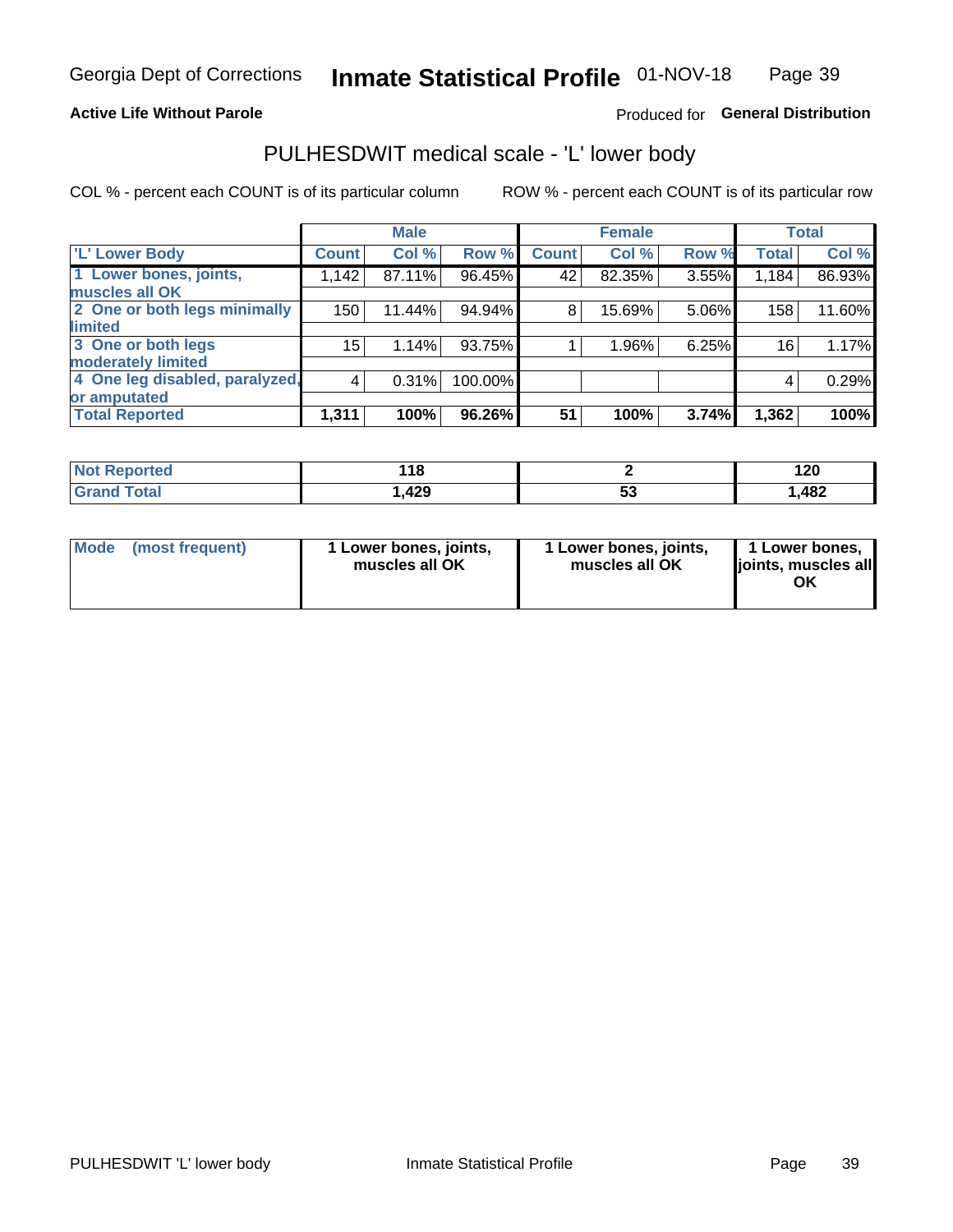## **Active Life Without Parole**

Produced for General Distribution

# PULHESDWIT medical scale - 'H' hearing

COL % - percent each COUNT is of its particular column

|                                |              | <b>Male</b> |             |    | <b>Female</b> |       | <b>Total</b> |        |
|--------------------------------|--------------|-------------|-------------|----|---------------|-------|--------------|--------|
| <b>H' Hearing</b>              | <b>Count</b> | Col %       | Row % Count |    | Col %         | Row % | <b>Total</b> | Col %  |
| 1 Normal hearing both ears     | 1,293        | 98.70%      | 96.21%      | 51 | 100.00%       | 3.79% | 1,344        | 98.75% |
| 2 Some loss in one ear with    | 12           | 0.92%       | 100.00%     |    |               |       | 12           | 0.88%  |
| other OK, or mild loss in both |              |             |             |    |               |       |              |        |
| 3 Total loss in one ear with   | 4            | 0.31%       | 100.00%     |    |               |       | 4            | 0.29%  |
| mild loss in other             |              |             |             |    |               |       |              |        |
| 4 Severe loss in both ears     |              | 0.08%       | 100.00%     |    |               |       |              | 0.07%  |
| <b>Total Reported</b>          | 1,310        | 100%        | 96.25%      | 51 | 100%          | 3.75% | 1,361        | 100%   |

| <b>Not</b><br>ported | ้ 19       |    | $\sim$<br>14 I<br>--- |
|----------------------|------------|----|-----------------------|
| $\sim$ 10            | ה ה<br>76J | Jú | ,482                  |

| Mode (most frequent) | 1 Normal hearing both ears 1 Normal hearing both ears 1 Normal hearing | both ears |
|----------------------|------------------------------------------------------------------------|-----------|
|                      |                                                                        |           |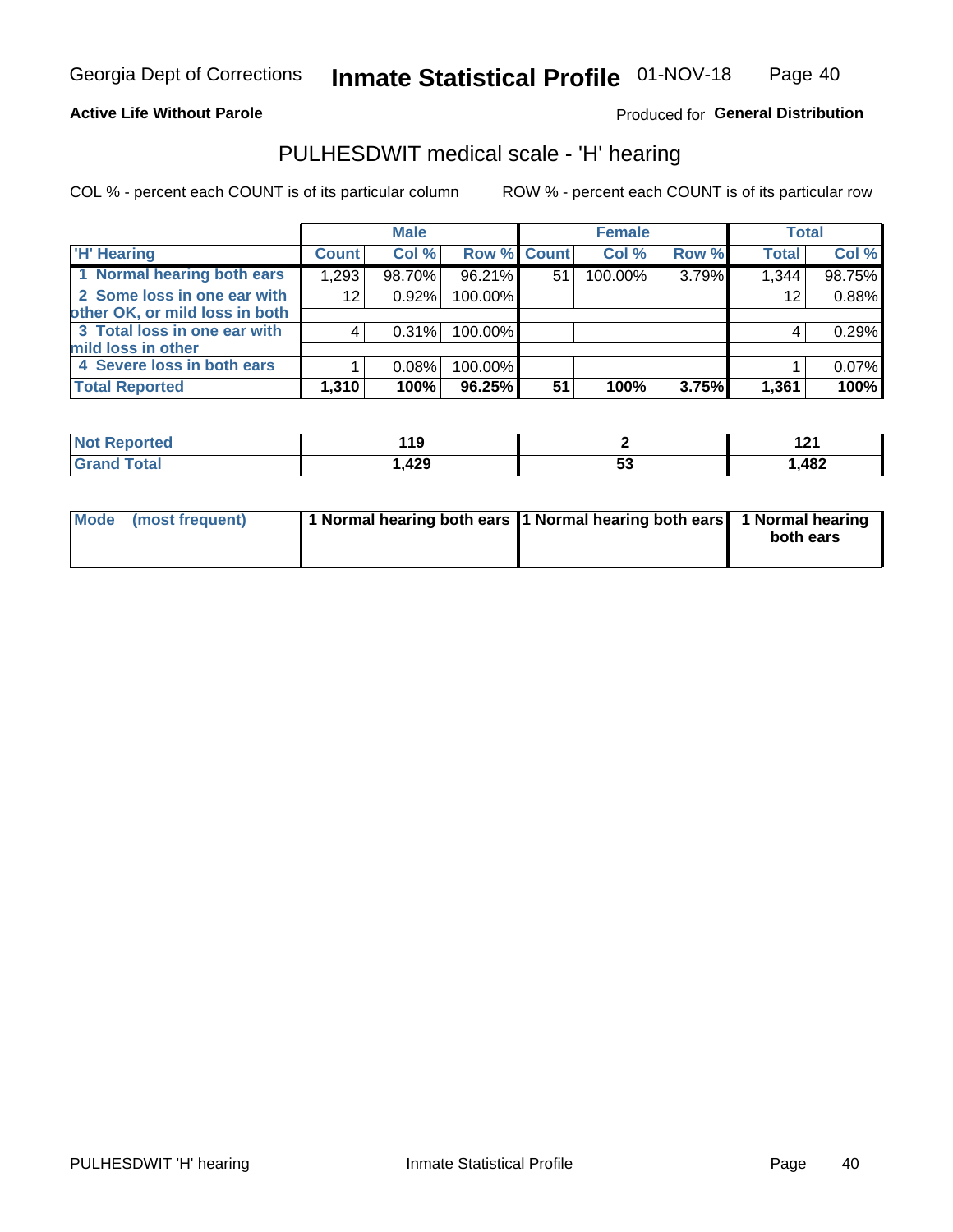## **Active Life Without Parole**

## Produced for General Distribution

# PULHESDWIT medical scale - 'E' vision

COL % - percent each COUNT is of its particular column

|                                |              | <b>Male</b> |             |    | <b>Female</b> |       |              | <b>Total</b> |
|--------------------------------|--------------|-------------|-------------|----|---------------|-------|--------------|--------------|
| <b>E' Vision</b>               | <b>Count</b> | Col %       | Row % Count |    | Col %         | Row % | <b>Total</b> | Col %        |
| 1 Correctable to 20/40 in both | 965          | 76.16%      | $97.47\%$   | 25 | 53.19%        | 2.53% | 990          | 75.34%       |
| eyes                           |              |             |             |    |               |       |              |              |
| 2 Correctable to 20/70 in one  | 274          | 21.63%      | 92.57%      | 22 | 46.81%        | 7.43% | 296          | 22.53%       |
| eye, may be blind in other     |              |             |             |    |               |       |              |              |
| 3 Correctable to 20/200 in one | 24           | 1.89%       | 100.00%     |    |               |       | 24           | 1.83%        |
| eye, may be blind in other     |              |             |             |    |               |       |              |              |
| 4 One eye not correctable to   | 4            | 0.32%       | 100.00%     |    |               |       | 4            | 0.30%        |
| 20/200, other may be blind     |              |             |             |    |               |       |              |              |
| <b>Total Reported</b>          | 1,267        | 100%        | 96.42%      | 47 | 100%          | 3.58% | 1,314        | 100%         |

| <b>Not Reported</b>   | ィムク<br>I VZ |    | 168  |
|-----------------------|-------------|----|------|
| <b>Total</b><br>Grand | ,429        | Je | ,482 |

| Mode (most frequent) | 1 Correctable to 20/40 in both<br>eves | 1 Correctable to 20/40 in   1 Correctable to<br>both eyes | 20/40 in both eyes |
|----------------------|----------------------------------------|-----------------------------------------------------------|--------------------|
|                      |                                        |                                                           |                    |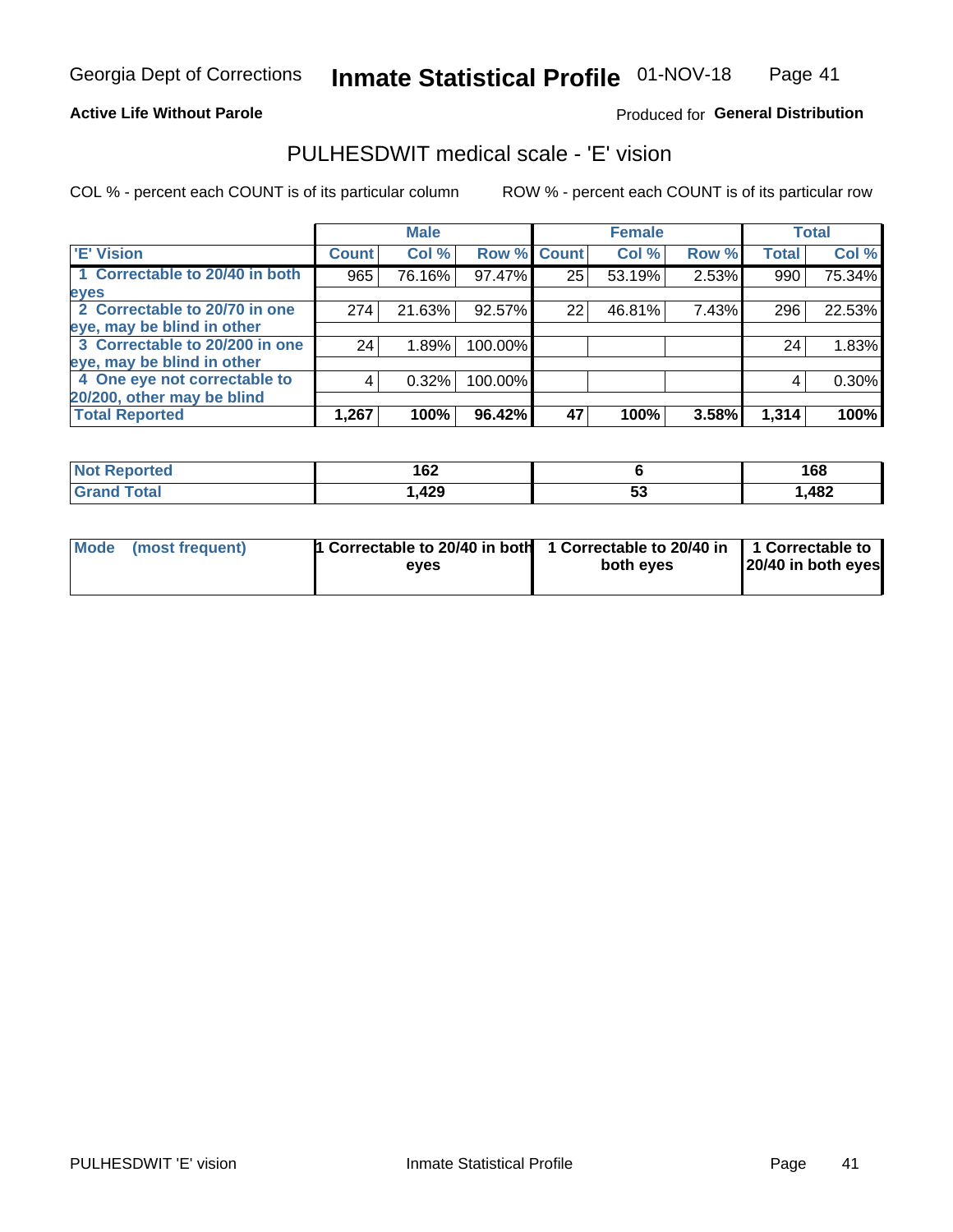## **Active Life Without Parole**

## Produced for General Distribution

# PULHESDWIT medical scale - 'S' pSychiatric

COL % - percent each COUNT is of its particular column

|                                        |              | <b>Male</b> |         |             | <b>Female</b> |        |              | <b>Total</b> |
|----------------------------------------|--------------|-------------|---------|-------------|---------------|--------|--------------|--------------|
| 'S' pSychiatric                        | <b>Count</b> | Col %       |         | Row % Count | Col %         | Row %  | <b>Total</b> | Col %        |
| 1 No impairment or disorders           | 1,115        | 83.27%      | 99.02%  | 11          | 28.95%        | 0.98%  | 1,126        | 81.77%       |
| 2 Stable, or in remission, or          | 163          | 12.17%      | 86.24%  | 26          | 68.42%        | 13.76% | 189          | 13.73%       |
| mild impairment or retardation         |              |             |         |             |               |        |              |              |
| 3 Requires moderate inpatient          | 51           | 3.81%       | 98.08%  |             | 2.63%         | 1.92%  | 52           | 3.78%        |
| <b>treatment</b>                       |              |             |         |             |               |        |              |              |
| 4 Requires intensive inpatient         | 9            | 0.67%       | 100.00% |             |               |        | 9            | 0.65%        |
| treatment                              |              |             |         |             |               |        |              |              |
| <b>5 Requires Crisis Stabilization</b> |              | $0.07\%$    | 100.00% |             |               |        |              | 0.07%        |
| Unit (CSU) inpatient care              |              |             |         |             |               |        |              |              |
| <b>Total Reported</b>                  | 1,339        | 100%        | 97.24%  | 38          | 100%          | 2.76%  | 1,377        | 100%         |

| <b>Reported</b><br><b>NOT</b> | ັບ  | יי | 105   |
|-------------------------------|-----|----|-------|
| <b>Total</b>                  | 429 | ◡  | .482، |

| Mode (most frequent) | <b>1 No impairment or disorders 2 Stable, or in remission, 1 No impairment or</b> |                       |           |
|----------------------|-----------------------------------------------------------------------------------|-----------------------|-----------|
|                      |                                                                                   | or mild impairment or | disorders |
|                      |                                                                                   | retardation           |           |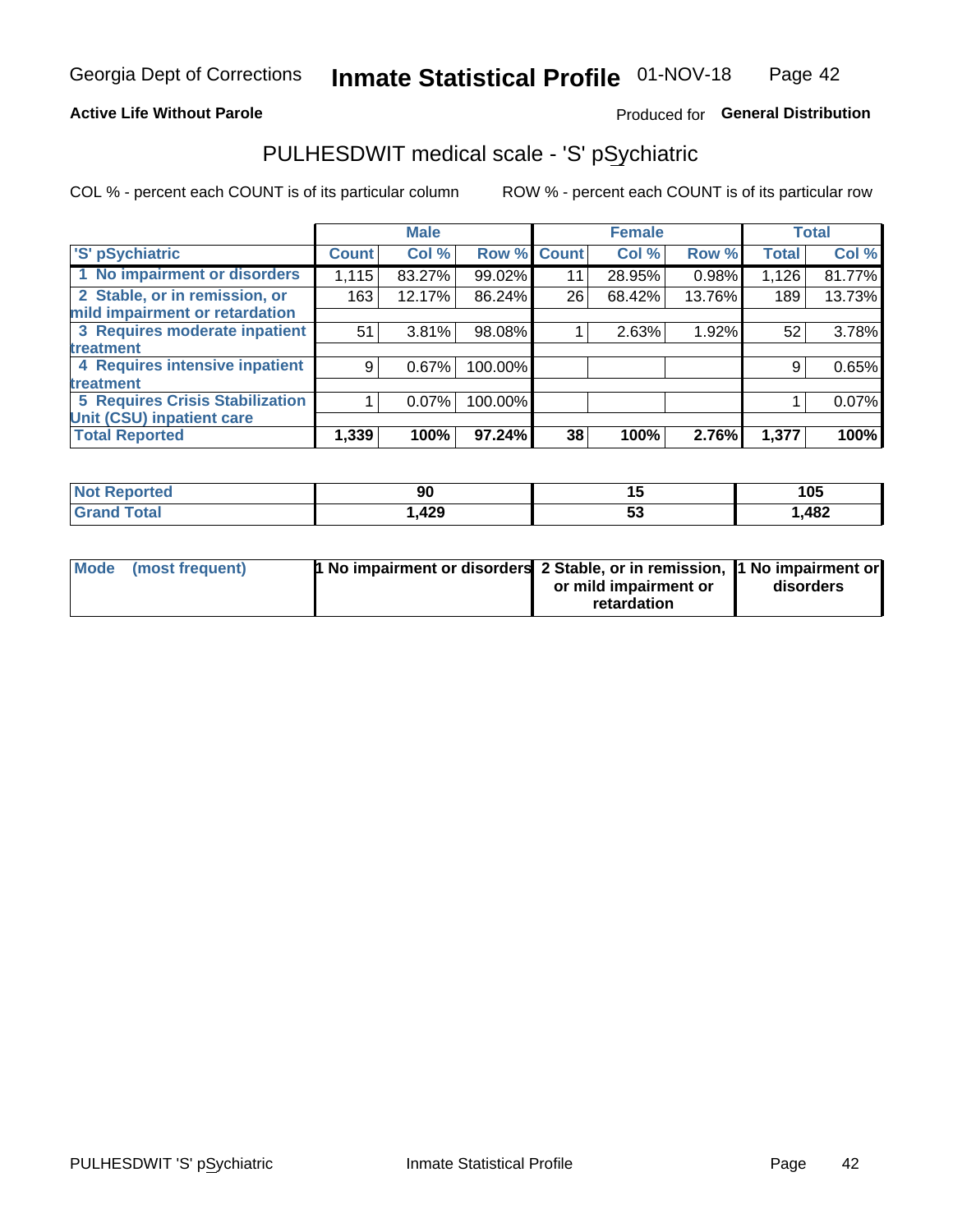## **Active Life Without Parole**

## Produced for General Distribution

# PULHESDWIT medical scale - 'D' dental

COL % - percent each COUNT is of its particular column

|                                 |              | <b>Male</b> |         |              | <b>Female</b> |       |              | <b>Total</b> |
|---------------------------------|--------------|-------------|---------|--------------|---------------|-------|--------------|--------------|
| <b>D'</b> Dental                | <b>Count</b> | Col %       | Row %   | <b>Count</b> | Col %         | Row % | <b>Total</b> | Col %        |
| 1 Minimal routine dental health | 933          | 75.36%      | 95.79%  | 41           | 89.13%        | 4.21% | 974          | 75.86%       |
| <b>needs</b>                    |              |             |         |              |               |       |              |              |
| 2 Moderate cavities and/or gum  | 257          | 20.76%      | 98.85%  | 3            | 6.52%         | 1.15% | 260          | 20.25%       |
| disease                         |              |             |         |              |               |       |              |              |
| 3 Extensive gum disease         | 47           | $3.80\%$    | 95.92%  | ⌒            | 4.35%         | 4.08% | 49           | 3.82%        |
| and/or widespread decay         |              |             |         |              |               |       |              |              |
| 4 Urgent need for dental        |              | 0.08%       | 100.00% |              |               |       |              | 0.08%        |
| <b>services</b>                 |              |             |         |              |               |       |              |              |
| <b>Total Reported</b>           | 1,238        | 100%        | 96.42%  | 46           | 100%          | 3.58% | 1,284        | 100.0%       |

| <b>Not Reported</b> | . O. 4<br>. J |    | 198  |
|---------------------|---------------|----|------|
| Total<br>Grar<br>no | ,429          | JJ | ,482 |

| <b>Mode</b> | (most frequent) | <b>Minimal routine dental</b><br>health needs | 1 Minimal routine dental   1 Minimal routine  <br>health needs | dental health<br>needs |
|-------------|-----------------|-----------------------------------------------|----------------------------------------------------------------|------------------------|
|-------------|-----------------|-----------------------------------------------|----------------------------------------------------------------|------------------------|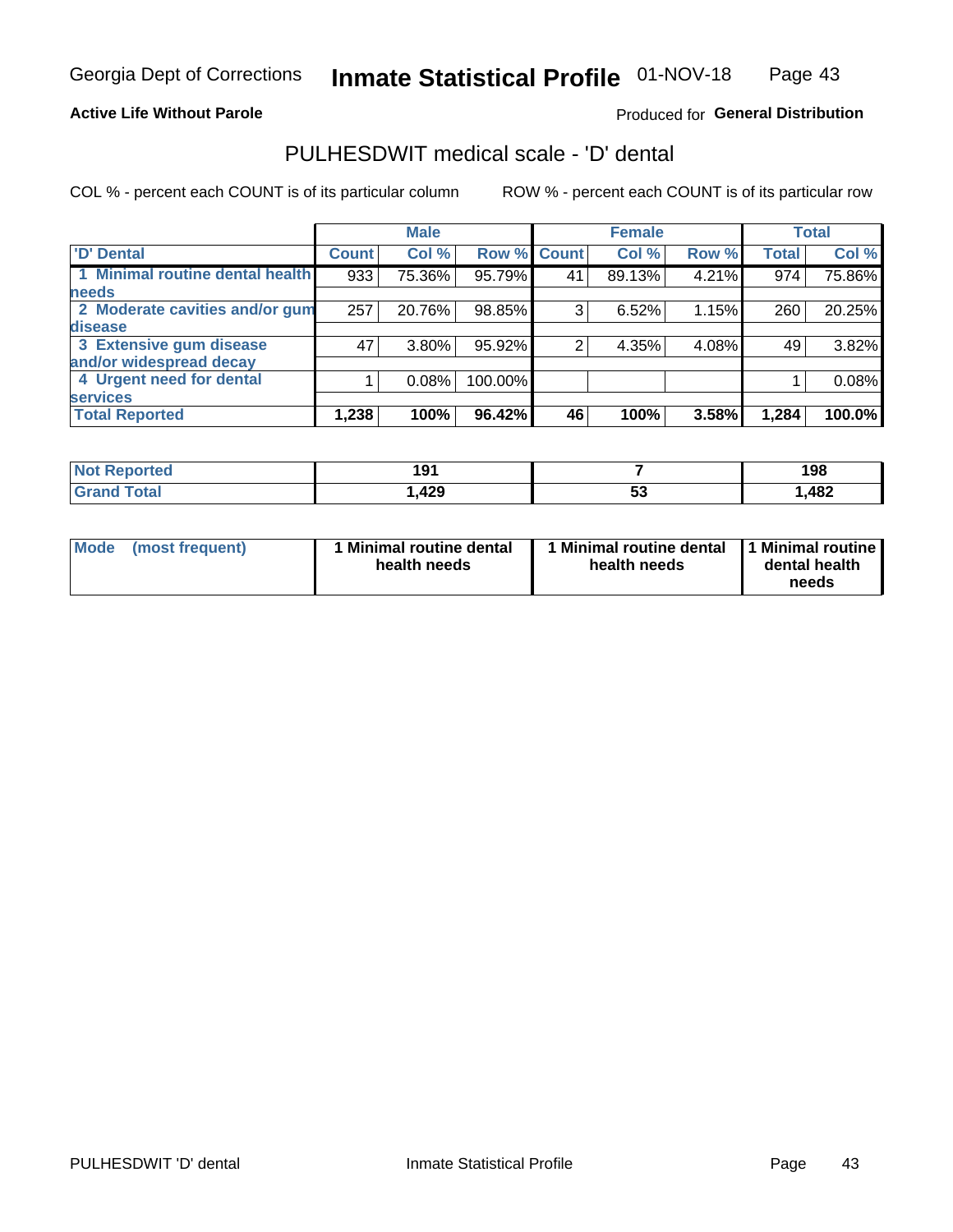## **Active Life Without Parole**

## Produced for General Distribution

## PULHESDWIT medical scale - 'W' work ability

COL % - percent each COUNT is of its particular column

|                                 |                 | <b>Male</b> |         |             | <b>Female</b> |       |              | <b>Total</b> |
|---------------------------------|-----------------|-------------|---------|-------------|---------------|-------|--------------|--------------|
| <b>W' work ability</b>          | <b>Count</b>    | Col %       |         | Row % Count | Col %         | Row % | <b>Total</b> | Col %        |
| 1 Unrestricted work or activity | 1,094           | 83.45%      | 96.90%  | 35          | 68.63%        | 3.10% | 1,129        | 82.89%       |
| 2 Minor restrictions on type of | 172             | 13.12%      | 91.49%  | 16          | 31.37%        | 8.51% | 188          | 13.80%       |
| <b>work</b>                     |                 |             |         |             |               |       |              |              |
| 3 Moderate restrictions on type | 29              | 2.21%       | 100.00% |             |               |       | 29           | 2.13%        |
| lof work                        |                 |             |         |             |               |       |              |              |
| 4 Major restrictions on type of | 12 <sub>1</sub> | 0.92%       | 100.00% |             |               |       | 12           | 0.88%        |
| <b>work</b>                     |                 |             |         |             |               |       |              |              |
| 5 Cannot work under any         | 4               | 0.31%       | 100.00% |             |               |       | 4            | 0.29%        |
| <b>circumstances</b>            |                 |             |         |             |               |       |              |              |
| <b>Total Reported</b>           | 1,311           | 100%        | 96.26%  | 51          | 100%          | 3.74% | 1,362        | 100%         |

| $N$<br><b>Reported</b> | 440<br>.<br>$\sim$ |   | חה ו<br>14V |
|------------------------|--------------------|---|-------------|
| <b>Total</b><br>Gra    | ,429               | v | ,482        |

| Mode (most frequent) | 1 Unrestricted work or | 1 Unrestricted work or | 1 Unrestricted   |
|----------------------|------------------------|------------------------|------------------|
|                      | activity               | activity               | work or activity |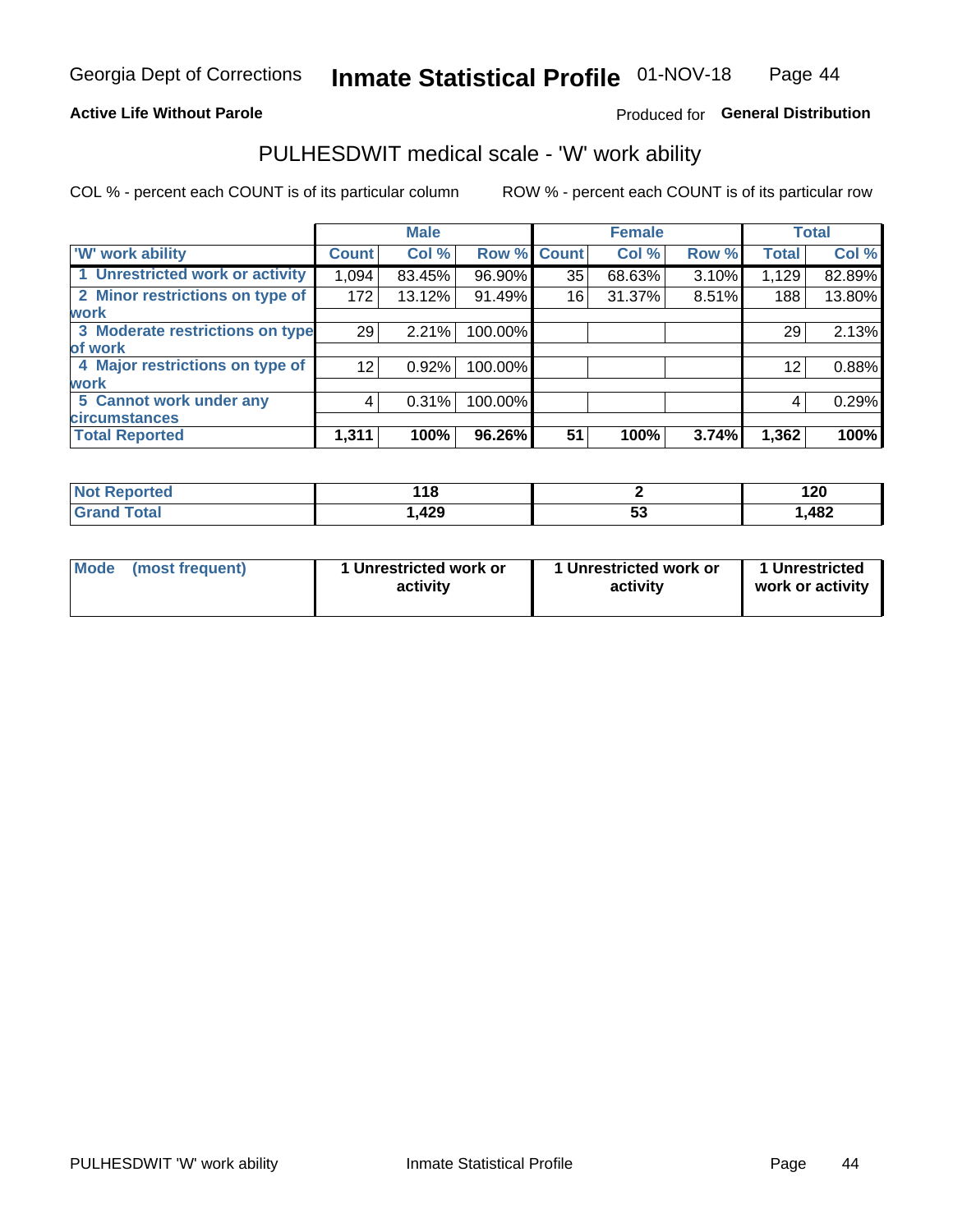## **Active Life Without Parole**

## Produced for General Distribution

# PULHESDWIT medical scale - 'I' impairment

COL % - percent each COUNT is of its particular column ROW % - percent each COUNT is of its particular row

|                                   |              | <b>Male</b> |             |    | <b>Female</b> |       |              | <b>Total</b> |
|-----------------------------------|--------------|-------------|-------------|----|---------------|-------|--------------|--------------|
| <b>T' Impairment</b>              | <b>Count</b> | Col %       | Row % Count |    | Col %         | Row % | <b>Total</b> | Col %        |
| 1 No impairments or               | 293. ا       | 98.78%      | 96.21%      | 51 | 100.00%       | 3.79% | 1,344        | 98.82%       |
| <b>disabilities</b>               |              |             |             |    |               |       |              |              |
| 2 Wheelchair-bound but            | 8            | 0.61%       | 100.00%     |    |               |       | 8            | 0.59%        |
| otherwise OK                      |              |             |             |    |               |       |              |              |
| <b>3 Needs low-level Assisted</b> | 4            | 0.31%       | 100.00%     |    |               |       | 4            | 0.29%        |
| Living (level I)                  |              |             |             |    |               |       |              |              |
| 4 Needs moderate Assisted         |              | 0.08%       | 100.00%     |    |               |       |              | 0.07%        |
| Living (level II)                 |              |             |             |    |               |       |              |              |
| <b>5 Needs maximal Assisted</b>   | 3            | 0.23%       | 100.00%     |    |               |       | 3            | 0.22%        |
| <b>Living (level III)</b>         |              |             |             |    |               |       |              |              |
| <b>Total Reported</b>             | 1,309        | 100%        | 96.25%      | 51 | 100%          | 3.75% | 1,360        | 100%         |

| eported?     | າດ<br>1 Z U |    | 10a<br>175 |
|--------------|-------------|----|------------|
| <b>cotal</b> | ,429        | JJ | ,482       |

| Mode | (most frequent) | 1 No impairments or<br>disabilities | 1 No impairments or<br>disabilities | 1 No impairments<br>or disabilities |
|------|-----------------|-------------------------------------|-------------------------------------|-------------------------------------|
|------|-----------------|-------------------------------------|-------------------------------------|-------------------------------------|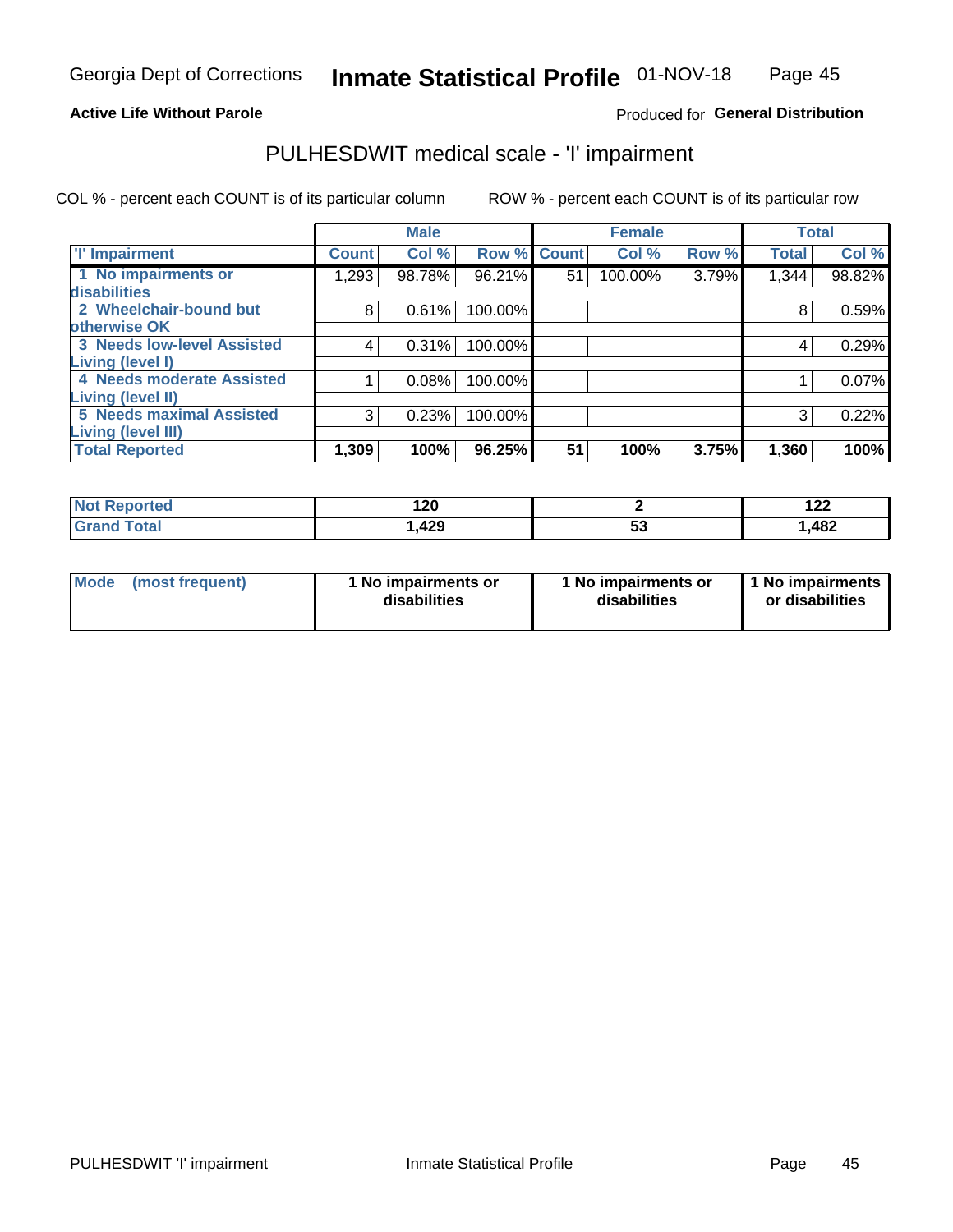### **Active Life Without Parole**

## Produced fo General Distribution

# PULHESDWIT medical scale - 'T' transportability

COL % - percent each COUNT is of its particular column

|                             |              | <b>Male</b> |             |    | <b>Female</b> |       |              | <b>Total</b> |
|-----------------------------|--------------|-------------|-------------|----|---------------|-------|--------------|--------------|
| <b>T' Transportability</b>  | <b>Count</b> | Col %       | Row % Count |    | Col %         | Row % | <b>Total</b> | Col %        |
| 1 Can be transported in any | 1,307        | 99.24%      | 96.24%      | 51 | 100.00%       | 3.76% | 1,358        | 99.27%       |
| ordinary approved vehicle   |              |             |             |    |               |       |              |              |
| 2 Wheelchair-bound, not     |              | $0.30\%$    | 100.00%     |    |               |       |              | 0.29%        |
| needing special vehicle     |              |             |             |    |               |       |              |              |
| 5 Requires ambulance        | 6            | 0.46%       | 100.00%     |    |               |       |              | 0.44%        |
| transport                   |              |             |             |    |               |       |              |              |
| <b>Total Reported</b>       | 1,317        | 100%        | 96.27%      | 51 | 100%          | 3.73% | 1,368        | 100%         |

| eported | $\overline{A}$<br>. . |         | 114  |
|---------|-----------------------|---------|------|
|         | ,429                  | ÷<br>JJ | ,482 |

| Mode (most frequent) | 1 Can be transported in any 1 Can be transported in any | ordinary approved vehicle   ordinary approved vehicle   transported in any | 1 Can be<br>ordinary approved<br>vehicle |
|----------------------|---------------------------------------------------------|----------------------------------------------------------------------------|------------------------------------------|
|                      |                                                         |                                                                            |                                          |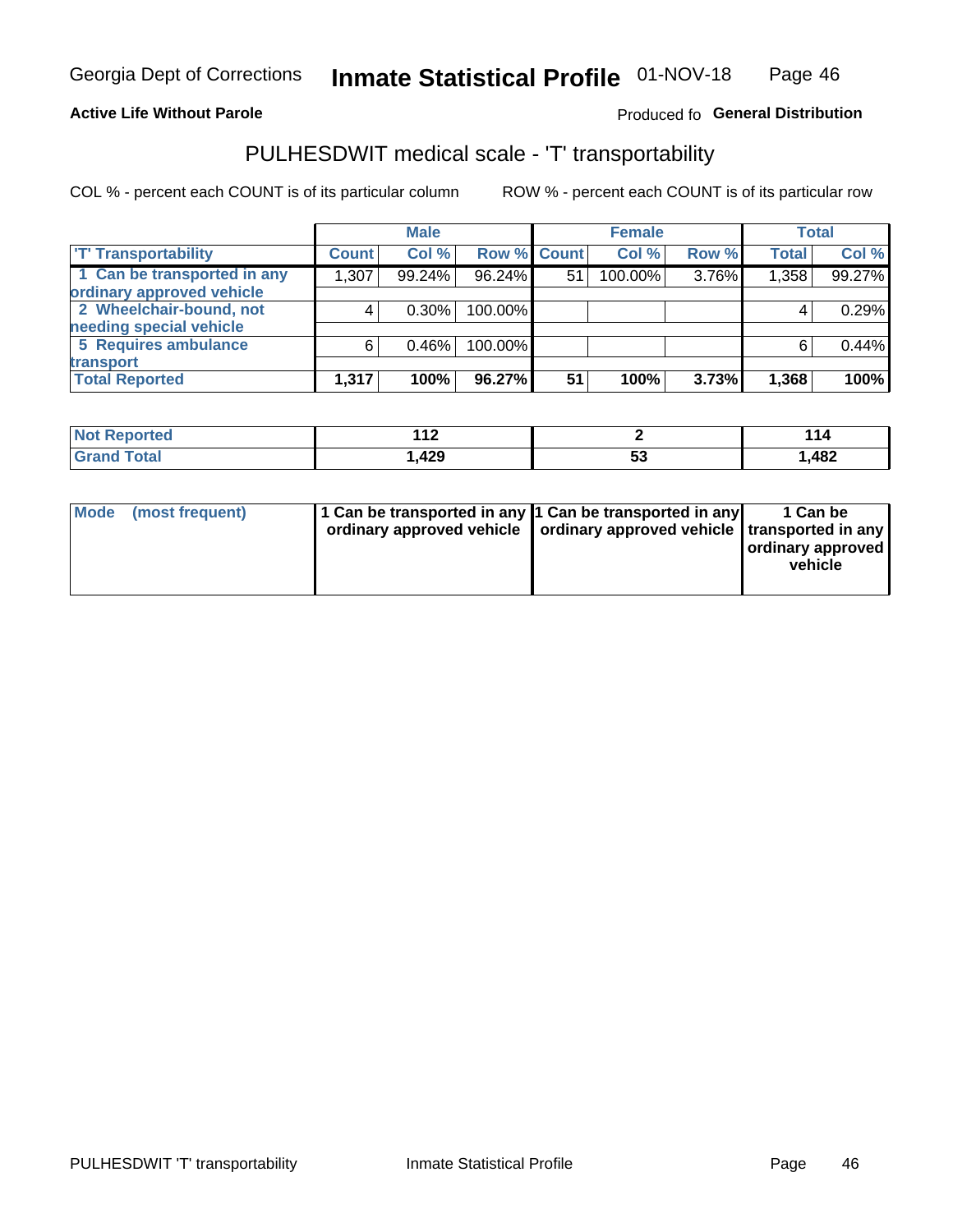# Inmate Statistical Profile 01-NOV-18 Page 47

### **Active Life Without Parole**

### Produced for General Distribution

# Number of prior Georgia incarcerations

COL % - percent each COUNT is of its particular column

|                                       |                 | <b>Male</b> |         |              | <b>Female</b> |       |       | <b>Total</b> |
|---------------------------------------|-----------------|-------------|---------|--------------|---------------|-------|-------|--------------|
| <b>Num of Prior GA Incarcerations</b> | <b>Count</b>    | Col %       | Row %   | <b>Count</b> | Col %         | Row % | Total | Col %        |
|                                       | 719             | 50.31%      | 94.48%  | 42           | 79.25%        | 5.52% | 761   | 51.35%       |
|                                       | 288             | 20.15%      | 97.96%  | 6            | 11.32%        | 2.04% | 294   | 19.84%       |
|                                       | 178             | 12.46%      | 98.89%  | 2            | 3.77%         | 1.11% | 180   | 12.15%       |
| 3                                     | 116             | 8.12%       | 98.31%  | 2            | 3.77%         | 1.69% | 118   | 7.96%        |
| 4                                     | 61              | 4.27%       | 100.00% |              |               |       | 61    | 4.12%        |
| 5                                     | 37              | 2.59%       | 100.00% |              |               |       | 37    | 2.50%        |
| <b>More Than 5</b>                    | 30 <sub>1</sub> | 2.10%       | 96.77%  |              | 1.89%         | 3.23% | 31    | 2.09%        |
| <b>Total Reported</b>                 | 1,429           | 100%        | 96.42%  | 53           | 100%          | 3.58% | 1,482 | 100.0%       |

| ortea<br>N                      |           |          |
|---------------------------------|-----------|----------|
| <b>otal</b><br>$\mathbf{v}$ and | A00<br>ᅲᆇ | <br>,482 |

| Mean (average)       | 1 1 2 | .43 | 444 |
|----------------------|-------|-----|-----|
| Median (middle)      |       |     |     |
| Mode (most frequent) |       |     |     |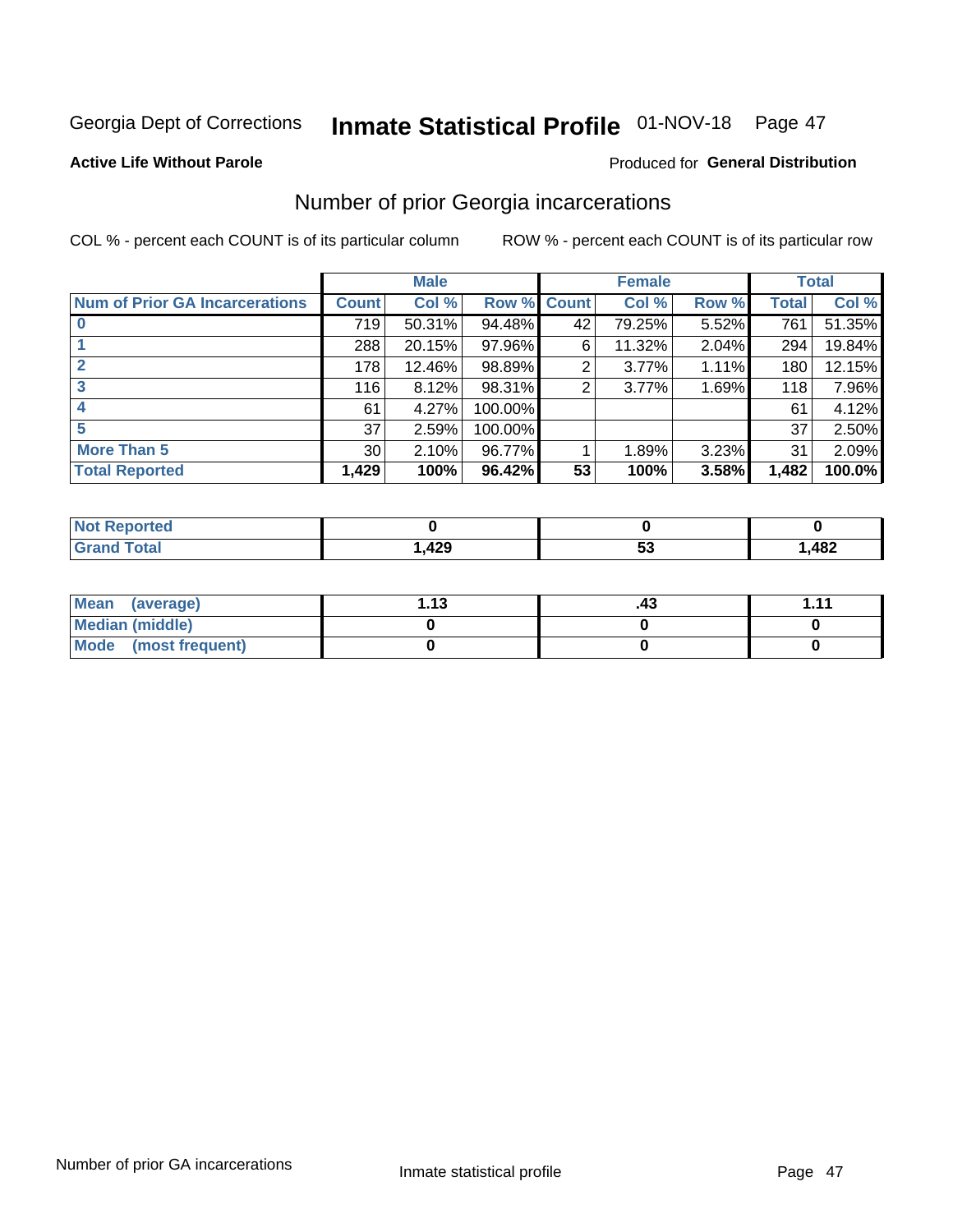#### Inmate Statistical Profile 01-NOV-18 Page 48

**Active Life Without Parole** 

Produced for General Distribution

## Prison sentence in years

COL % - percent each COUNT is of its particular column

ROW % - percent each COUNT is of its particular row

|                                 | <b>Male</b>  |          |                    | <b>Female</b> |         |          | Total              |        |
|---------------------------------|--------------|----------|--------------------|---------------|---------|----------|--------------------|--------|
| <b>Prison Sentence In Years</b> | <b>Count</b> | Col %    | <b>Row % Count</b> |               | Col %   | Row %    | Total <sub>1</sub> | Col %  |
| Life Without Parole             | 1.427        | 99.86%   | 96.42%             | 53            | 100.00% | $3.58\%$ | 1.480              | 99.87% |
| <b>Death</b>                    |              | $0.07\%$ | 100.00%            |               |         |          |                    | 0.07%  |
| Youthful Offenders              |              | $0.07\%$ | 100.00%            |               |         |          |                    | 0.07%  |
| <b>Total Reported</b>           | 1,429        | 100%     | 96.42%             | 53            | 100%    | 3.58%    | 1.482              | 100.0% |

| Reported |        |    |      |
|----------|--------|----|------|
| Total    | 429، ، | vu | ,482 |

### **Determinate (numeric) sentences only**

**Mean** (average)

All sentences (including determinate), with life, life without parole, and death sentences figured at 45 years

| Mean | aranel | . .<br>- ⊷<br>$\sim$ | $\sim$ | ,,, |
|------|--------|----------------------|--------|-----|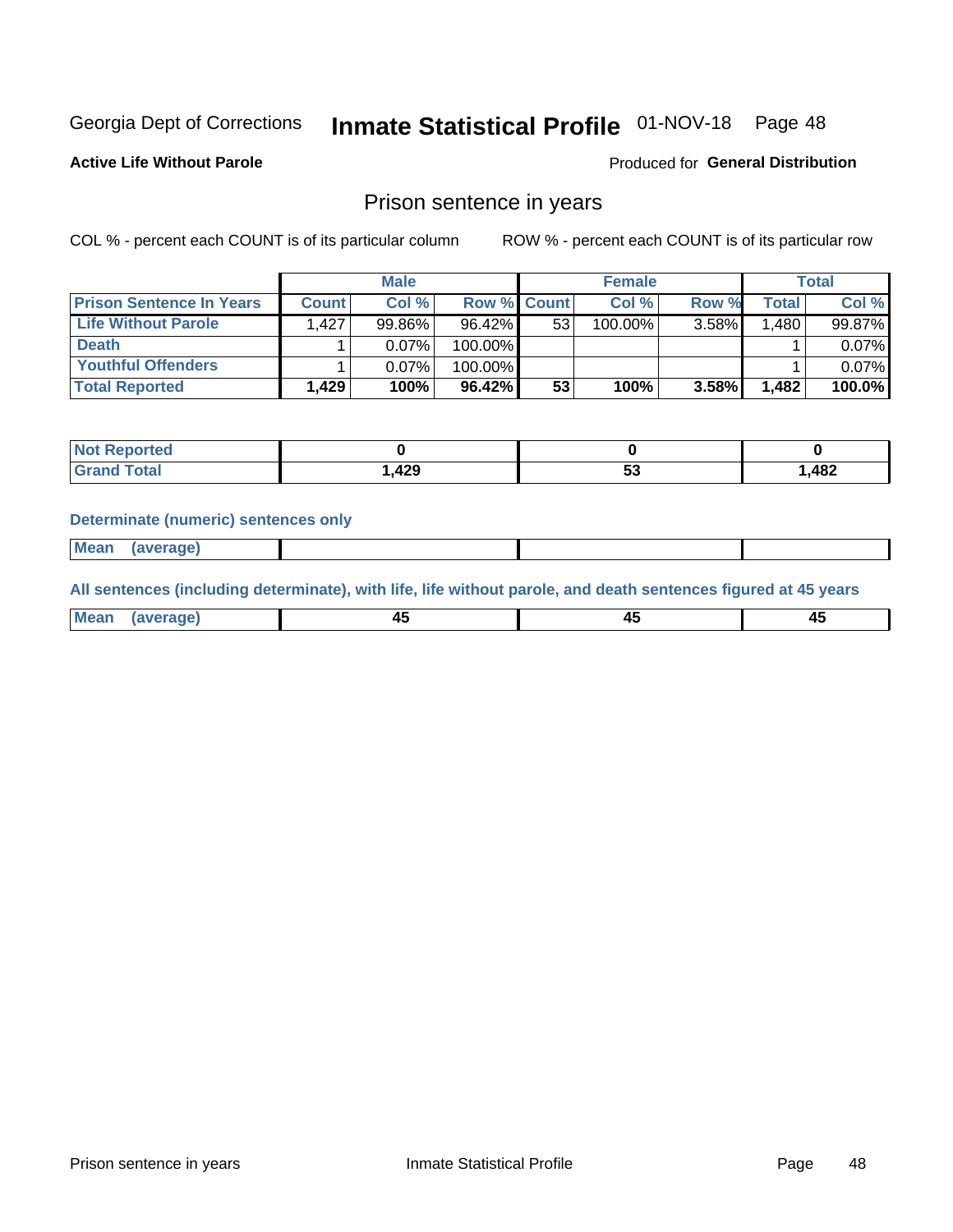#### Georgia Dept of Corrections Inmate Statistical Profile 01-NOV-18 Page 49

### **Active Life Without Parole**

### Produced for General Distribution

# Primary offense, broken out into felonies vs misdemeanors

COL % - percent each COUNT is of its particular column

|                                  | <b>Male</b>  |         |                    | <b>Female</b> |            |          | Total        |            |
|----------------------------------|--------------|---------|--------------------|---------------|------------|----------|--------------|------------|
| <b>Felonies and Misdemeanors</b> | <b>Count</b> | Col%    | <b>Row % Count</b> |               | Col%       | Row %    | <b>Total</b> | Col %      |
| <b>Felonies</b>                  | . 421        | 100.00% | 96.60%             | 50 I          | $100.00\%$ | $3.40\%$ | 1.471        | $100.00\%$ |
| <b>Total Reported</b>            | 1,421        | 100%    | 96.6%              | 50            | 100%       | 3.4%     | 1,471        | 100%       |

| <b>Not Reported</b>   |      |      |       |
|-----------------------|------|------|-------|
| Total<br>Grand<br>uuu | ,429 | .424 | 1,482 |

| $Mc$<br>equent)<br>нез<br>$\sim$<br>. | onies<br>. | <b>onies</b><br>. |
|---------------------------------------|------------|-------------------|
|---------------------------------------|------------|-------------------|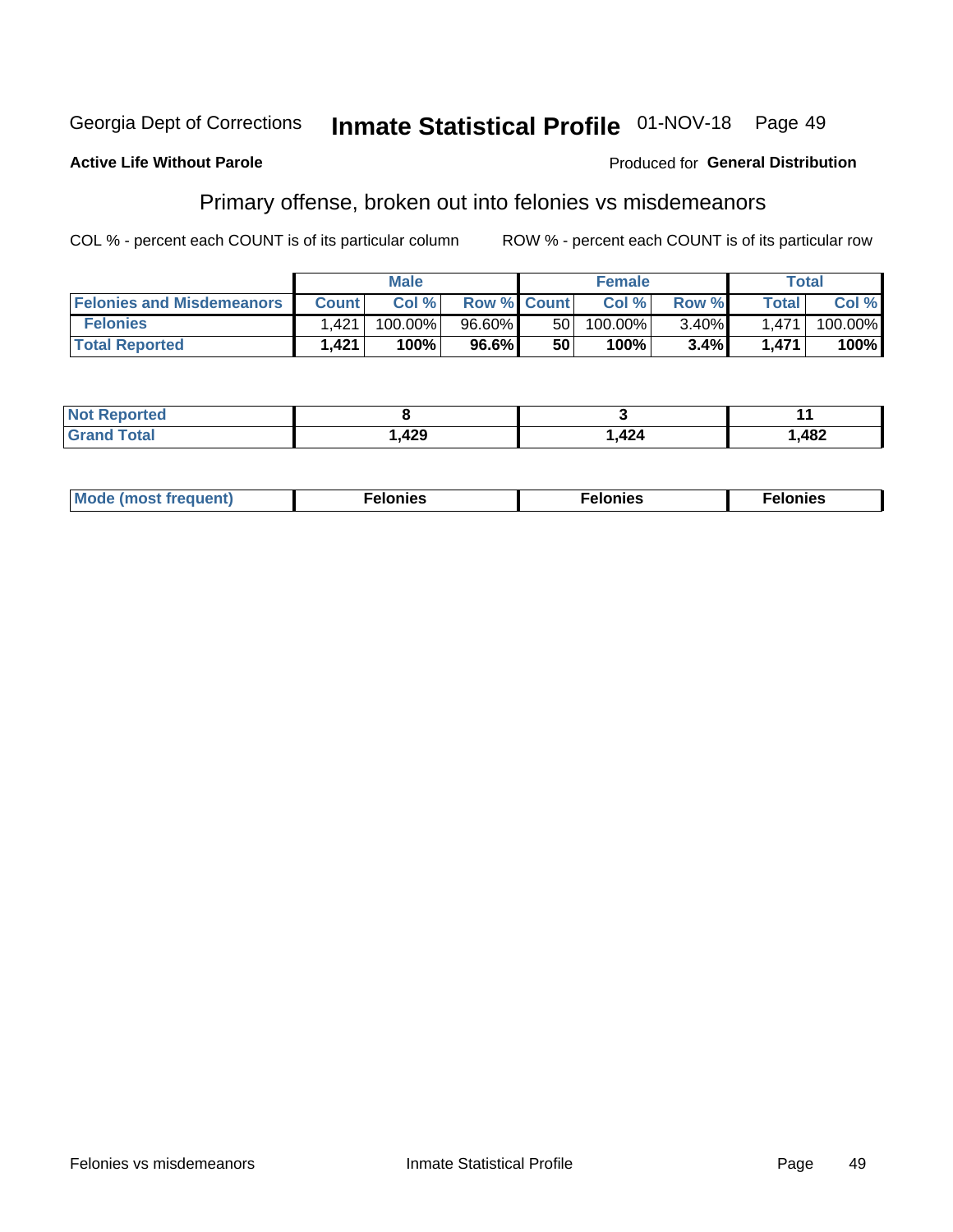# Inmate Statistical Profile 01-NOV-18 Page 50

## **Active Life Without Parole**

### Produced for General Distribution

# Primary offense, broken out into six broad crime categories

COL % - percent each COUNT is of its particular column

|                         | <b>Male</b>      |                  |           | <b>Female</b>      |        |          | <b>Total</b> |        |
|-------------------------|------------------|------------------|-----------|--------------------|--------|----------|--------------|--------|
| <b>Crime Categories</b> | <b>Count</b>     | Col %            |           | <b>Row % Count</b> | Col %  | Row %    | <b>Total</b> | Col %  |
| <b>Violent</b>          | 1,232            | 86.33%           | 95.95%    | 52                 | 98.11% | $4.05\%$ | 1,284        | 86.76% |
| <b>Sex Crime</b>        | 186 <sub>1</sub> | 13.03%           | 99.47%    |                    | 1.89%  | .53%     | 187          | 12.64% |
| <b>Drug</b><br>4        | ⇁                | .49%             | 100.00%   |                    | .00%   |          |              | .47%   |
| <b>Other</b><br>6       | 2                | .14% $^{\prime}$ | 100.00%   |                    | .00%   |          |              | .14%   |
| <b>Total Reported</b>   | 1,427            | 100%             | $96.42\%$ | 53                 | 100%   | 3.58%    | 1,480        | 100%   |

| <b>Continued and</b><br>NOT RADO<br>prtea<br>$\sim$ |             |          |
|-----------------------------------------------------|-------------|----------|
| $T0+0'$                                             | 100<br>,42J | <br>,482 |

| <b>Mode (most frequent)</b> |         |                | --             |
|-----------------------------|---------|----------------|----------------|
|                             | violent | <b>Violent</b> | <b>Violent</b> |
|                             |         |                |                |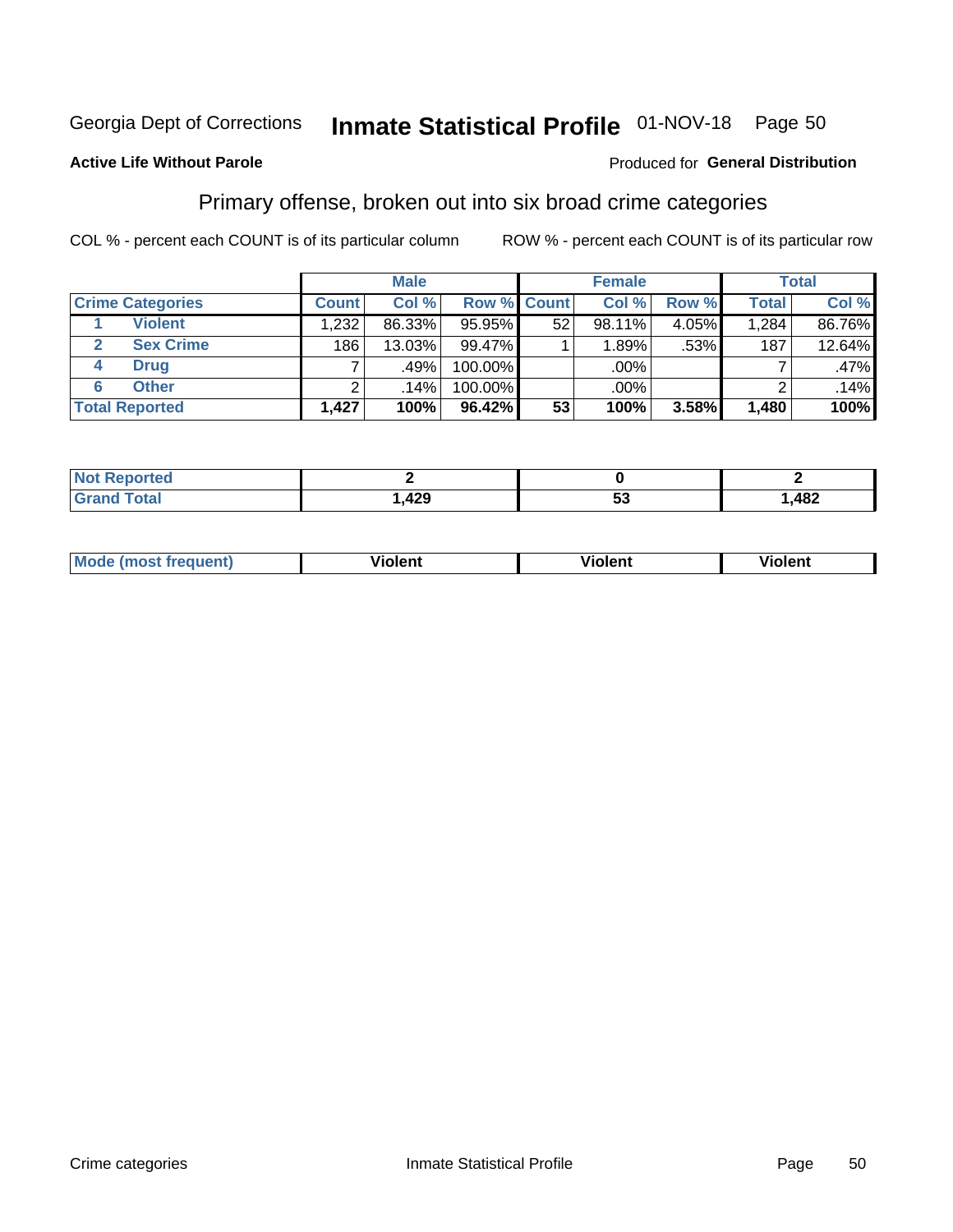# Inmate Statistical Profile 01-NOV-18 Page 51

### **Active Life Without Parole**

### Produced for General Distribution

# Primary offense, detailed offense code

COL % - percent each COUNT is of its particular column

|                                            |              | <b>Male</b> |         |                 | <b>Female</b> |         |                | <b>Total</b> |
|--------------------------------------------|--------------|-------------|---------|-----------------|---------------|---------|----------------|--------------|
| <b>Primary Offense</b>                     | <b>Count</b> | Col %       | Row %   | <b>Count</b>    | Col %         | Row %   | <b>Total</b>   | Col %        |
| <b>Agg Sex Battery Atmpt (2099)</b>        | 1.           | .07%        | 100.00% |                 |               |         | 1.             | .07%         |
| <b>Aggrav Assault (1302)</b>               |              |             |         | $\mathbf{1}$    | 1.89%         | 100.00% | $\mathbf{1}$   | .07%         |
| <b>Aggrav Battery (1305)</b>               | 1            | .07%        | 100.00% |                 |               |         | 1              | .07%         |
| <b>Aggrav Child Molestation (2021)</b>     | 27           | 1.89%       | 100.00% |                 |               |         | 27             | 1.82%        |
| <b>Aggrav Sexual Battery (2009)</b>        | 6            | .42%        | 100.00% |                 |               |         | 6              | .41%         |
| <b>Aggrav Sodomy (2003)</b>                | 9            | .63%        | 100.00% |                 |               |         | 9              | .61%         |
| <b>Armed Robbery (1902)</b>                | 152          | 10.65%      | 99.35%  | $\mathbf 1$     | 1.89%         | .65%    | 153            | 10.34%       |
| <b>Child Molestation (2019)</b>            | 5            | .35%        | 100.00% |                 |               |         | 5              | .34%         |
| <b>False Imprisonment (1308)</b>           |              | .07%        | 100.00% |                 |               |         | 1              | .07%         |
| <b>Hijacking Motor Vehicle (1911)</b>      | 1            | .07%        | 100.00% |                 |               |         | 1              | .07%         |
| Kidnapping (1311)                          | 95           | 6.66%       | 100.00% |                 |               |         | 95             | 6.42%        |
| <b>Murder (1101)</b>                       | 980          | 68.68%      | 95.15%  | 50              | 94.34%        | 4.85%   | 1,030          | 69.59%       |
| <b>Poss Firearm Convct Felon</b>           | 2            | .14%        | 100.00% |                 |               |         | $\overline{2}$ | .14%         |
| (2914)                                     |              |             |         |                 |               |         |                |              |
| <b>Poss Of Firearm Dur Crime</b><br>(2910) | $\mathbf{1}$ | .07%        | 100.00% |                 |               |         | 1              | .07%         |
| Poss W Int Dist Cocaine (4050)             | 1            | .07%        | 100.00% |                 |               |         | 1              | .07%         |
| <b>Rape (2001)</b>                         | 138          | 9.67%       | 99.28%  | $\mathbf{1}$    | 1.89%         | .72%    | 139            | 9.39%        |
| S/D Cocaine (4021)                         | 1            | .07%        | 100.00% |                 |               |         | 1              | .07%         |
| S/D Cont Sub Public (4017)                 | 1            | .07%        | 100.00% |                 |               |         | 1              | $.07\%$      |
| S/D Cont Sub School (4018)                 | 1            | .07%        | 100.00% |                 |               |         | 1              | $.07\%$      |
| <b>Traf Cocaine 401+ Gm (4103)</b>         | 2            | .14%        | 100.00% |                 |               |         | $\overline{2}$ | .14%         |
| <b>Traf Methamph 28-199 Gm</b>             | 1            | .07%        | 100.00% |                 |               |         | 1              | .07%         |
| (4140)                                     |              |             |         |                 |               |         |                |              |
| <b>Traffick Sexual Servitude (1331)</b>    | 1            | .07%        | 100.00% |                 |               |         | 1              | .07%         |
| <b>Total Rported</b>                       | 1,427        | 100%        | 96.42%  | $\overline{53}$ | 100%          | 3.58%   | 1,480          | 100%         |

| <b>NOT</b><br>oortea |             |    |     |
|----------------------|-------------|----|-----|
| υιαι                 | 100<br>,42J | ຈະ | 482 |

| Mode (most frequent) | 1101 Murder | 1101 Murder | 1101 Murder |
|----------------------|-------------|-------------|-------------|
|                      |             |             |             |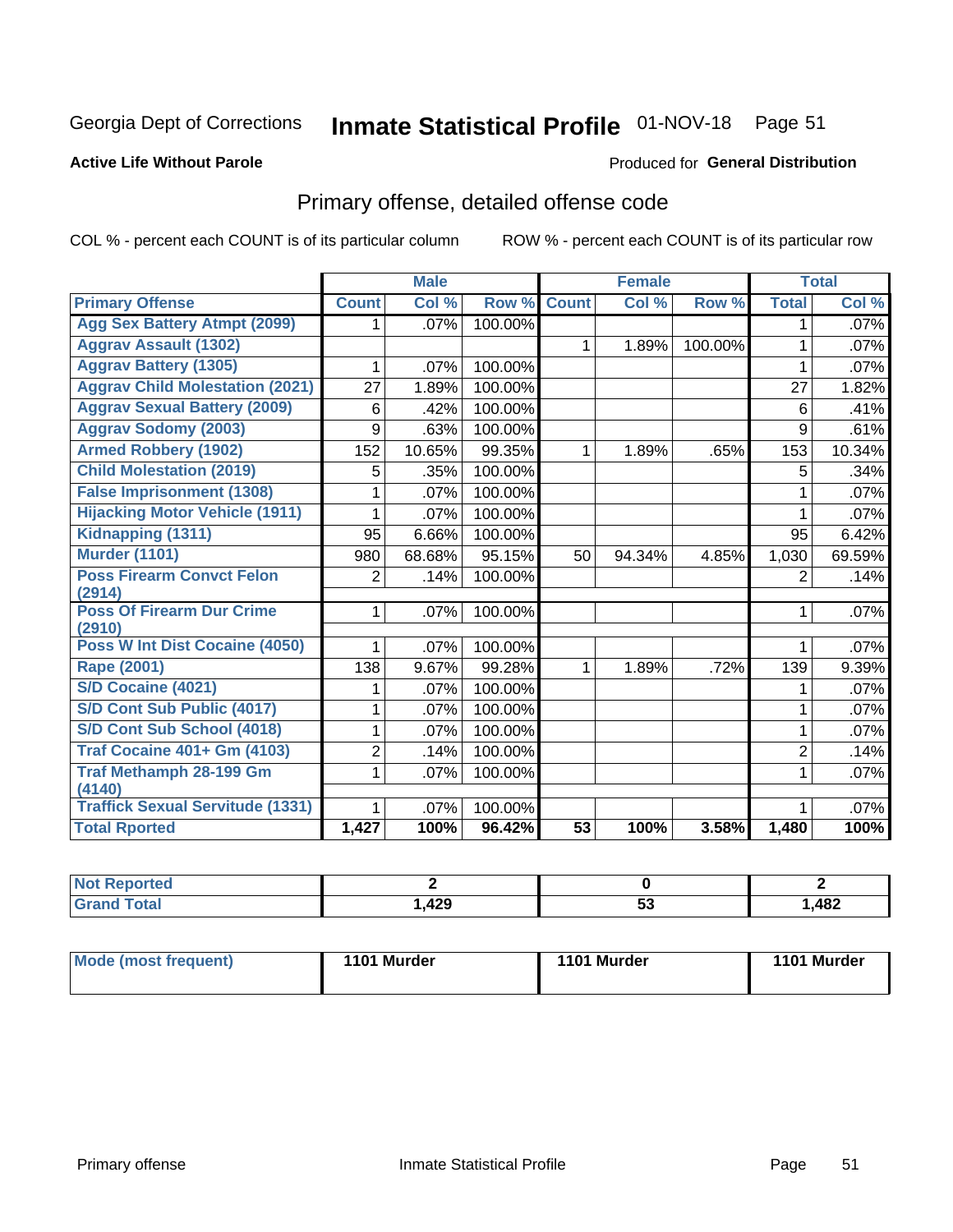# Inmate Statistical Profile 01-NOV-18 Page 52

## **Active Life Without Parole**

### Produced for General Distribution

# County of conviction of primary offense

COL % - percent each COUNT is of its particular column

|                             |                         |                | <b>Male</b> |         |                | <b>Female</b> |        |                | <b>Total</b> |
|-----------------------------|-------------------------|----------------|-------------|---------|----------------|---------------|--------|----------------|--------------|
| <b>County of Conviction</b> |                         | <b>Count</b>   | Col %       | Row %   | <b>Count</b>   | Col %         | Row %  | <b>Total</b>   | Col %        |
| 000                         | <b>Unknown</b>          | 8              | .56%        | 72.73%  | $\overline{3}$ | 5.66%         | 27.27% | 11             | .74%         |
| 001                         | <b>Appling County</b>   | 4              | .28%        | 100.00% |                |               |        | 4              | .27%         |
| 002                         | <b>Atkinson County</b>  | 3              | .21%        | 100.00% |                |               |        | 3              | .20%         |
| 003                         | <b>Bacon County</b>     | 4              | .28%        | 100.00% |                |               |        | 4              | .27%         |
| 004                         | <b>Baker County</b>     | 1              | .07%        | 100.00% |                |               |        | $\mathbf{1}$   | .07%         |
| 005                         | <b>Baldwin County</b>   | 5              | .35%        | 100.00% |                |               |        | 5              | .34%         |
| 006                         | <b>Banks County</b>     | 3              | .21%        | 100.00% |                |               |        | $\overline{3}$ | .20%         |
| 007                         | <b>Barrow County</b>    | 7              | .49%        | 100.00% |                |               |        | $\overline{7}$ | .47%         |
| 008                         | <b>Bartow County</b>    | 8              | .56%        | 88.89%  | 1              | 1.89%         | 11.11% | 9              | .61%         |
| 009                         | <b>Ben Hill County</b>  | $\bf 8$        | .56%        | 100.00% |                |               |        | 8              | .54%         |
| 010                         | <b>Berrien County</b>   | $\overline{2}$ | .14%        | 100.00% |                |               |        | $\overline{2}$ | .13%         |
| 011                         | <b>Bibb County</b>      | 46             | 3.22%       | 95.83%  | $\overline{2}$ | 3.77%         | 4.17%  | 48             | 3.24%        |
| 012                         | <b>Bleckley County</b>  | 1              | .07%        | 100.00% |                |               |        | $\mathbf 1$    | .07%         |
| 013                         | <b>Brantley County</b>  | $\overline{c}$ | .14%        | 100.00% |                |               |        | $\overline{2}$ | .13%         |
| 014                         | <b>Brooks County</b>    | $\overline{2}$ | .14%        | 100.00% |                |               |        | $\overline{2}$ | .13%         |
| 015                         | <b>Bryan County</b>     | 1              | .07%        | 100.00% |                |               |        | 1              | .07%         |
| 016                         | <b>Bulloch County</b>   | $\overline{7}$ | .49%        | 87.50%  | 1              | 1.89%         | 12.50% | 8              | .54%         |
| 017                         | <b>Burke County</b>     | 12             | .84%        | 100.00% |                |               |        | 12             | .81%         |
| 018                         | <b>Butts County</b>     | 5              | .35%        | 100.00% |                |               |        | 5              | .34%         |
| 020                         | <b>Camden County</b>    | 6              | .42%        | 100.00% |                |               |        | 6              | .40%         |
| 021                         | <b>Candler County</b>   | 3              | .21%        | 100.00% |                |               |        | 3              | .20%         |
| 022                         | <b>Carroll County</b>   | 5              | .35%        | 100.00% |                |               |        | 5              | .34%         |
| 023                         | <b>Catoosa County</b>   | 4              | .28%        | 80.00%  | 1              | 1.89%         | 20.00% | $\overline{5}$ | .34%         |
| 025                         | <b>Chatham County</b>   | 55             | 3.85%       | 98.21%  | 1              | 1.89%         | 1.79%  | 56             | 3.78%        |
| 027                         | <b>Chattooga County</b> | $\overline{c}$ | .14%        | 100.00% |                |               |        | $\overline{c}$ | .13%         |
| 028                         | <b>Cherokee County</b>  | 4              | .28%        | 100.00% |                |               |        | 4              | .27%         |
| 029                         | <b>Clarke County</b>    | 22             | 1.54%       | 95.65%  | 1              | 1.89%         | 4.35%  | 23             | 1.55%        |
| 030                         | <b>Clay County</b>      | 1              | .07%        | 100.00% |                |               |        | $\mathbf{1}$   | .07%         |
| 031                         | <b>Clayton County</b>   | 67             | 4.69%       | 93.06%  | 5              | 9.43%         | 6.94%  | 72             | 4.86%        |
| 032                         | <b>Clinch County</b>    | 1              | .07%        | 100.00% |                |               |        | $\mathbf{1}$   | .07%         |
| 033                         | <b>Cobb County</b>      | 68             | 4.76%       | 97.14%  | $\overline{2}$ | 3.77%         | 2.86%  | 70             | 4.72%        |
| 034                         | <b>Coffee County</b>    | 8              | .56%        | 100.00% |                |               |        | 8              | .54%         |
| 035                         | <b>Colquitt County</b>  | 2              | .14%        | 100.00% |                |               |        | $\overline{2}$ | .13%         |
| 036                         | <b>Columbia County</b>  | 9              | .63%        | 81.82%  | $\overline{2}$ | 3.77%         | 18.18% | 11             | .74%         |
| 037                         | <b>Cook County</b>      | $\overline{5}$ | .35%        | 100.00% |                |               |        | 5              | .34%         |
| 038                         | <b>Coweta County</b>    | 9              | .63%        | 100.00% |                |               |        | 9              | .61%         |
| 040                         | <b>Crisp County</b>     | 6              | .42%        | 100.00% |                |               |        | 6              | .40%         |
| 041                         | <b>Dade County</b>      | $\mathbf 1$    | .07%        | 100.00% |                |               |        | 1              | .07%         |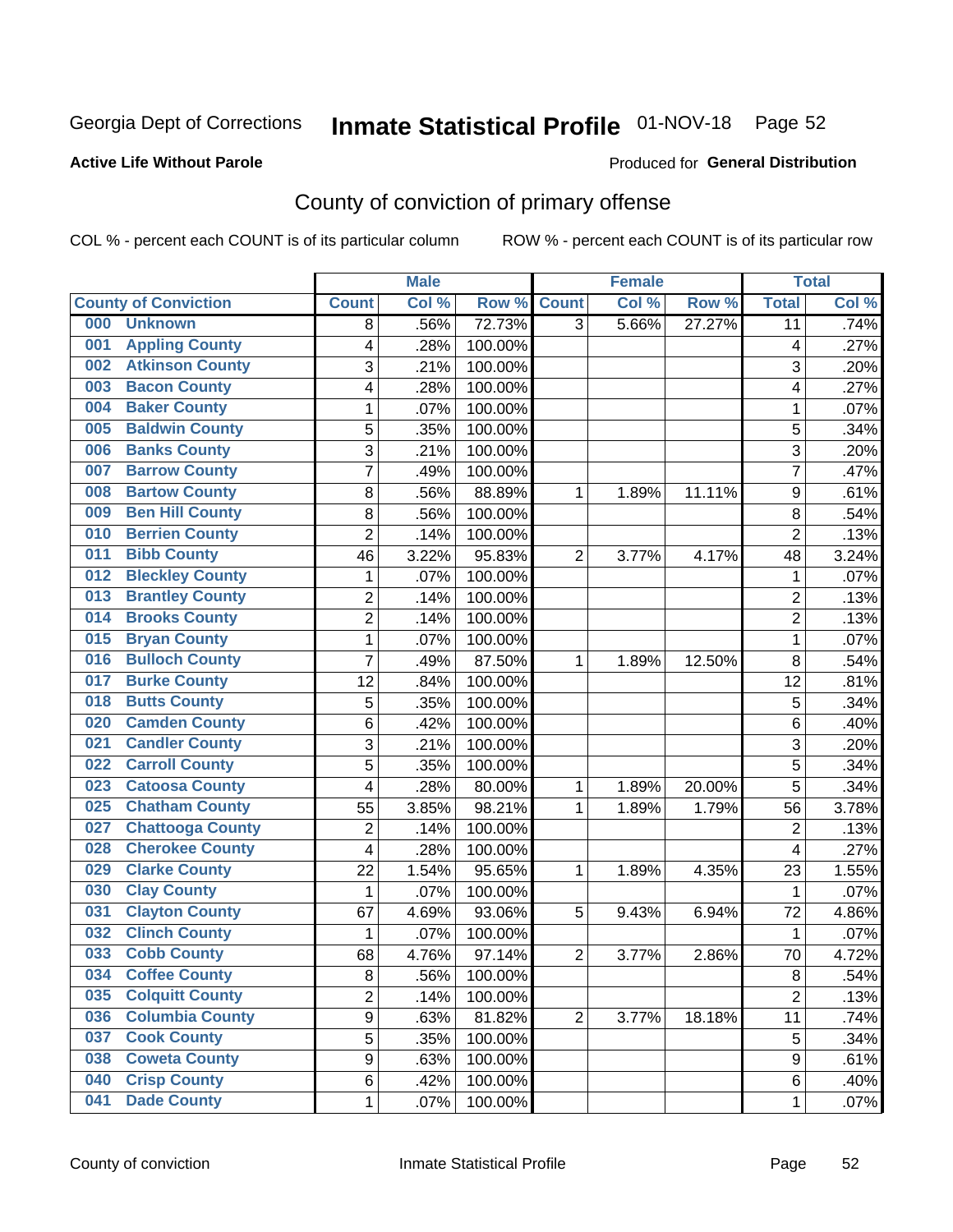# Inmate Statistical Profile 01-NOV-18 Page 53

### **Active Life Without Parole**

### Produced for General Distribution

# County of conviction of primary offense

COL % - percent each COUNT is of its particular column

|                                 |                | <b>Male</b> |         |                | <b>Female</b> |        |                | <b>Total</b> |
|---------------------------------|----------------|-------------|---------|----------------|---------------|--------|----------------|--------------|
| <b>County of Conviction</b>     | <b>Count</b>   | Col %       | Row %   | <b>Count</b>   | Col%          | Row %  | <b>Total</b>   | Col %        |
| <b>Dawson County</b><br>042     | 2              | .14%        | 100.00% |                |               |        | 2              | .13%         |
| <b>Decatur County</b><br>043    | 5              | .35%        | 100.00% |                |               |        | 5              | .34%         |
| <b>Dekalb County</b><br>044     | 130            | 9.10%       | 97.01%  | 4              | 7.55%         | 2.99%  | 134            | 9.04%        |
| <b>Dooly County</b><br>046      | $\overline{2}$ | .14%        | 100.00% |                |               |        | 2              | .13%         |
| <b>Dougherty County</b><br>047  | 28             | 1.96%       | 96.55%  | $\mathbf{1}$   | 1.89%         | 3.45%  | 29             | 1.96%        |
| <b>Douglas County</b><br>048    | 33             | 2.31%       | 94.29%  | $\overline{2}$ | 3.77%         | 5.71%  | 35             | 2.36%        |
| <b>Early County</b><br>049      | $\overline{c}$ | .14%        | 100.00% |                |               |        | $\overline{2}$ | .13%         |
| <b>Effingham County</b><br>051  | 5              | .35%        | 100.00% |                |               |        | 5              | .34%         |
| <b>Elbert County</b><br>052     | $\overline{2}$ | .14%        | 100.00% |                |               |        | $\overline{2}$ | .13%         |
| <b>Emanuel County</b><br>053    | 10             | .70%        | 100.00% |                |               |        | 10             | .67%         |
| <b>Fayette County</b><br>056    | 8              | .56%        | 100.00% |                |               |        | 8              | .54%         |
| <b>Floyd County</b><br>057      | 30             | 2.10%       | 96.77%  | 1              | 1.89%         | 3.23%  | 31             | 2.09%        |
| <b>Forsyth County</b><br>058    | 5              | .35%        | 100.00% |                |               |        | 5              | .34%         |
| <b>Franklin County</b><br>059   | 6              | .42%        | 85.71%  | 1              | 1.89%         | 14.29% | $\overline{7}$ | .47%         |
| <b>Fulton County</b><br>060     | 187            | 13.09%      | 98.42%  | 3              | 5.66%         | 1.58%  | 190            | 12.82%       |
| <b>Gilmer County</b><br>061     | $\overline{2}$ | .14%        | 100.00% |                |               |        | $\overline{2}$ | .13%         |
| <b>Glynn County</b><br>063      | 20             | 1.40%       | 100.00% |                |               |        | 20             | 1.35%        |
| <b>Gordon County</b><br>064     | 8              | .56%        | 100.00% |                |               |        | 8              | .54%         |
| <b>Grady County</b><br>065      | $\overline{2}$ | .14%        | 100.00% |                |               |        | $\overline{2}$ | .13%         |
| <b>Greene County</b><br>066     | $\overline{2}$ | .14%        | 100.00% |                |               |        | $\overline{2}$ | .13%         |
| <b>Gwinnett County</b><br>067   | 61             | 4.27%       | 93.85%  | 4              | 7.55%         | 6.15%  | 65             | 4.39%        |
| <b>Habersham County</b><br>068  | 4              | .28%        | 100.00% |                |               |        | 4              | .27%         |
| <b>Hall County</b><br>069       | 22             | 1.54%       | 84.62%  | 4              | 7.55%         | 15.38% | 26             | 1.75%        |
| <b>Haralson County</b><br>071   | 4              | .28%        | 100.00% |                |               |        | 4              | .27%         |
| <b>Harris County</b><br>072     | 2              | .14%        | 100.00% |                |               |        | $\overline{2}$ | .13%         |
| <b>Hart County</b><br>073       | 3              | .21%        | 100.00% |                |               |        | 3              | .20%         |
| <b>Henry County</b><br>075      | 17             | 1.19%       | 94.44%  | 1              | 1.89%         | 5.56%  | 18             | 1.21%        |
| <b>Houston County</b><br>076    | 24             | 1.68%       | 100.00% |                |               |        | 24             | 1.62%        |
| <b>Irwin County</b><br>077      | $\overline{2}$ | .14%        | 100.00% |                |               |        | $\overline{2}$ | .13%         |
| <b>Jackson County</b><br>078    | 11             | .77%        | 100.00% |                |               |        | 11             | .74%         |
| <b>Jasper County</b><br>079     | $\mathbf{1}$   | .07%        | 100.00% |                |               |        | 1              | .07%         |
| <b>Jeff Davis County</b><br>080 | 1              | .07%        | 100.00% |                |               |        | 1              | $.07\%$      |
| <b>Jefferson County</b><br>081  | 5              | .35%        | 100.00% |                |               |        | 5              | .34%         |
| <b>Jenkins County</b><br>082    | 1              | .07%        | 100.00% |                |               |        | $\mathbf 1$    | .07%         |
| <b>Johnson County</b><br>083    | 1              | .07%        | 100.00% |                |               |        | 1              | .07%         |
| <b>Jones County</b><br>084      | 1              | .07%        | 50.00%  | 1              | 1.89%         | 50.00% | $\overline{2}$ | .13%         |
| <b>Lamar County</b><br>085      | 1              | .07%        | 100.00% |                |               |        | $\mathbf 1$    | .07%         |
| <b>Lanier County</b><br>086     | $\overline{2}$ | .14%        | 100.00% |                |               |        | $\overline{2}$ | .13%         |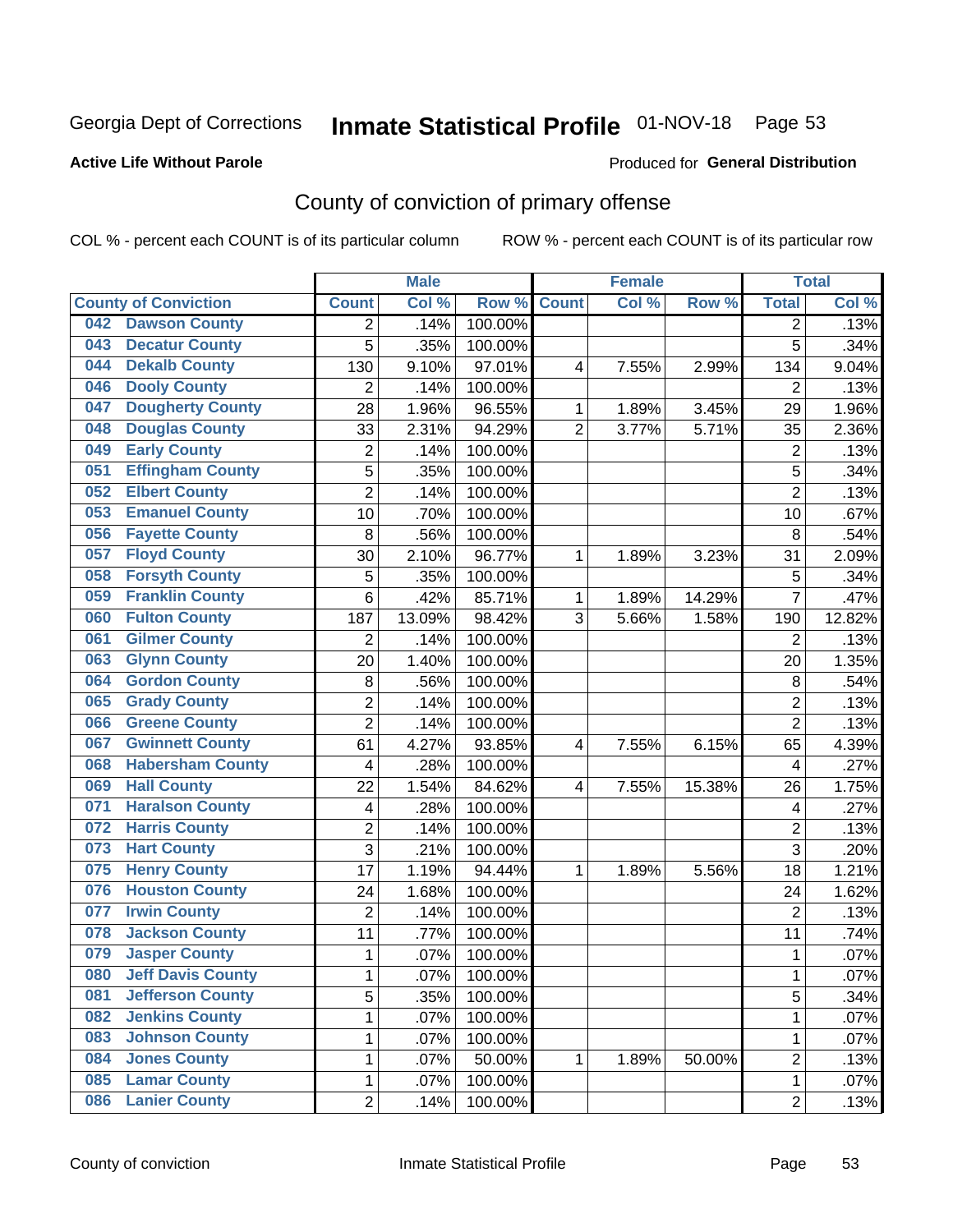# Inmate Statistical Profile 01-NOV-18 Page 54

### **Active Life Without Parole**

### Produced for General Distribution

# County of conviction of primary offense

COL % - percent each COUNT is of its particular column

|                                          |                 | <b>Male</b> |         |                | <b>Female</b> |        |                 | <b>Total</b> |
|------------------------------------------|-----------------|-------------|---------|----------------|---------------|--------|-----------------|--------------|
| <b>County of Conviction</b>              | <b>Count</b>    | Col %       | Row %   | <b>Count</b>   | Col %         | Row %  | <b>Total</b>    | Col %        |
| <b>Laurens County</b><br>087             | 4               | .28%        | 100.00% |                |               |        | 4               | .27%         |
| <b>Lee County</b><br>088                 | 4               | .28%        | 100.00% |                |               |        | 4               | .27%         |
| <b>Liberty County</b><br>089             | 7               | .49%        | 100.00% |                |               |        | 7               | .47%         |
| <b>Long County</b><br>091                | 5               | .35%        | 100.00% |                |               |        | 5               | .34%         |
| <b>Lowndes County</b><br>092             | 8               | .56%        | 100.00% |                |               |        | 8               | .54%         |
| <b>Lumpkin County</b><br>093             | 1               | .07%        | 100.00% |                |               |        | 1               | .07%         |
| <b>Madison County</b><br>095             | $\overline{2}$  | .14%        | 100.00% |                |               |        | $\overline{2}$  | .13%         |
| <b>Marion County</b><br>096              | $\mathbf{1}$    | .07%        | 100.00% |                |               |        | $\mathbf{1}$    | .07%         |
| <b>Mcduffie County</b><br>097            | 3               | .21%        | 100.00% |                |               |        | 3               | .20%         |
| <b>Miller County</b><br>100              | 1               | .07%        | 100.00% |                |               |        | 1               | .07%         |
| <b>Mitchell County</b><br>101            | $\mathbf{1}$    | .07%        | 100.00% |                |               |        | 1               | .07%         |
| <b>Monroe County</b><br>102              | $\overline{7}$  | .49%        | 100.00% |                |               |        | $\overline{7}$  | .47%         |
| <b>Morgan County</b><br>104              | 1               | .07%        | 100.00% |                |               |        | 1               | .07%         |
| <b>Murray County</b><br>105              | 3               | .21%        | 100.00% |                |               |        | 3               | .20%         |
| <b>Muscogee County</b><br>106            | 42              | 2.94%       | 97.67%  | 1              | 1.89%         | 2.33%  | 43              | 2.90%        |
| <b>Newton County</b><br>107              | 13              | .91%        | 86.67%  | $\overline{2}$ | 3.77%         | 13.33% | 15              | 1.01%        |
| <b>Oconee County</b><br>108              | 1               | .07%        | 100.00% |                |               |        | 1               | .07%         |
| <b>Oglethorpe County</b><br>109          | $\overline{2}$  | .14%        | 100.00% |                |               |        | $\overline{2}$  | .13%         |
| <b>Paulding County</b><br>110            | 3               | .21%        | 100.00% |                |               |        | 3               | .20%         |
| <b>Peach County</b><br>111               | 4               | .28%        | 100.00% |                |               |        | 4               | .27%         |
| <b>Pickens County</b><br>112             | $\overline{2}$  | .14%        | 100.00% |                |               |        | $\overline{2}$  | .13%         |
| <b>Pierce County</b><br>113              | $\overline{2}$  | .14%        | 100.00% |                |               |        | $\overline{2}$  | .13%         |
| <b>Pike County</b><br>114                | 3               | .21%        | 60.00%  | $\overline{2}$ | 3.77%         | 40.00% | 5               | .34%         |
| <b>Polk County</b><br>115                | 4               | .28%        | 100.00% |                |               |        | 4               | .27%         |
| <b>Pulaski County</b><br>116             | 1               | .07%        | 100.00% |                |               |        | 1               | .07%         |
| <b>Putnam County</b><br>117              | $\overline{7}$  | .49%        | 100.00% |                |               |        | $\overline{7}$  | .47%         |
| <b>Rabun County</b><br>119               | $\mathbf{1}$    | .07%        | 100.00% |                |               |        | 1               | .07%         |
| <b>Randolph County</b><br>120            | $\overline{2}$  | .14%        | 100.00% |                |               |        | $\overline{2}$  | .13%         |
| <b>Richmond County</b><br>121            | 72              | 5.04%       | 97.30%  | $\overline{2}$ | 3.77%         | 2.70%  | 74              | 4.99%        |
| <b>Rockdale County</b><br>122            | 11              | .77%        | 100.00% |                |               |        | 11              | .74%         |
| <b>Seminole County</b><br>125            | $\overline{2}$  | .14%        | 100.00% |                |               |        | $\overline{2}$  | .13%         |
| 126<br><b>Spalding County</b>            | $\overline{14}$ | .98%        | 100.00% |                |               |        | $\overline{14}$ | .94%         |
| <b>Stephens County</b><br>127            | 3               | .21%        | 100.00% |                |               |        | 3               | .20%         |
| <b>Stewart County</b><br>128             | 1               | .07%        | 100.00% |                |               |        | 1               | .07%         |
| <b>Sumter County</b><br>129              | 2               | .14%        | 100.00% |                |               |        | $\overline{2}$  | .13%         |
| <b>Taliaferro County</b><br>131          | 1               | .07%        | 100.00% |                |               |        | $\mathbf{1}$    | .07%         |
| <b>Tattnall County</b><br>132            | 3               | .21%        | 75.00%  | 1              | 1.89%         | 25.00% | 4               | .27%         |
| <b>Taylor County</b><br>$\overline{133}$ | 1               | .07%        | 100.00% |                |               |        | 1               | .07%         |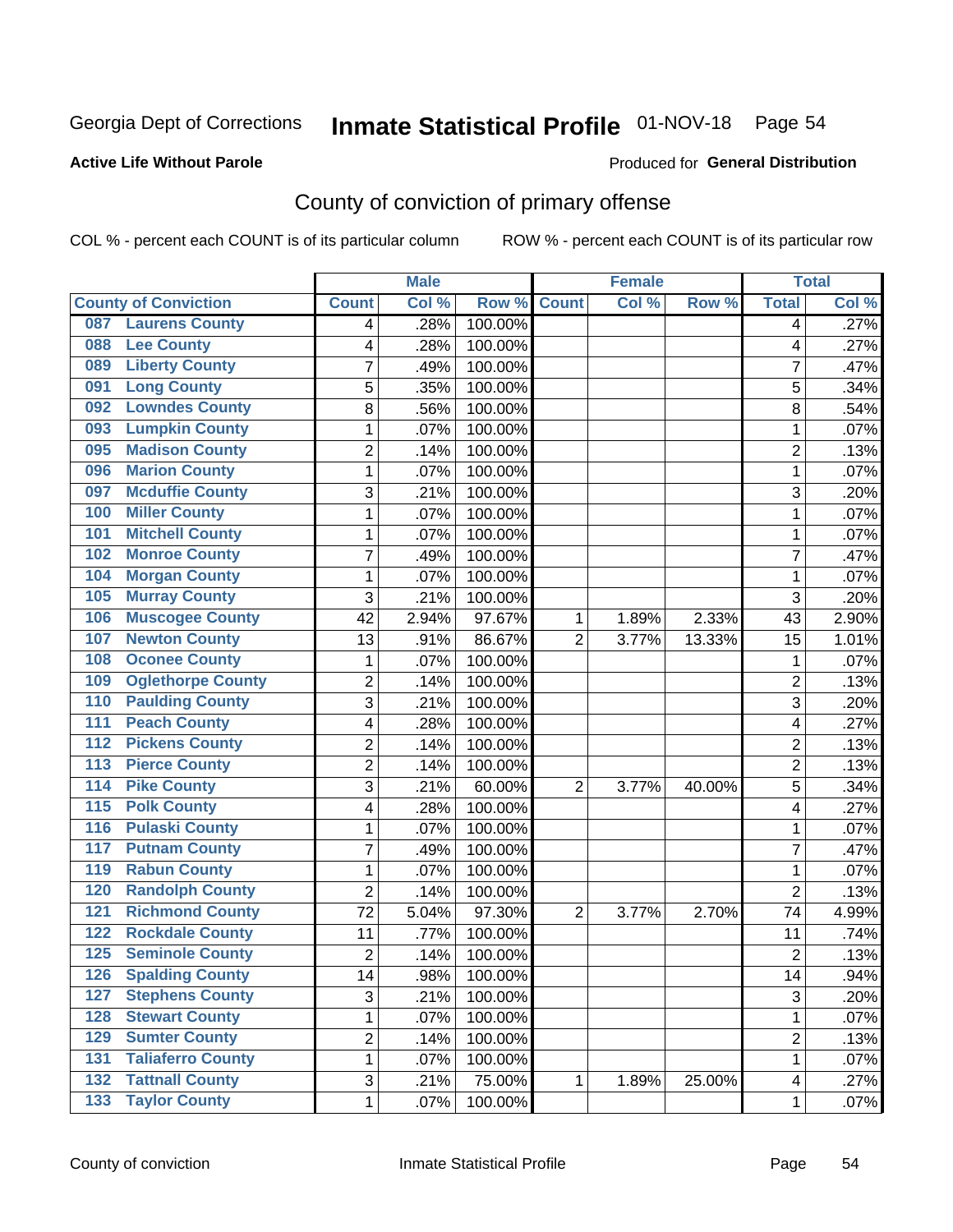# Inmate Statistical Profile 01-NOV-18 Page 55

### **Active Life Without Parole**

## **Produced for General Distribution**

# County of conviction of primary offense

COL % - percent each COUNT is of its particular column

|                                 |                | <b>Male</b> |         |              | <b>Female</b> |        |                | <b>Total</b> |
|---------------------------------|----------------|-------------|---------|--------------|---------------|--------|----------------|--------------|
| <b>County of Conviction</b>     | <b>Count</b>   | Col %       | Row %   | <b>Count</b> | Col %         | Row %  | <b>Total</b>   | Col %        |
| <b>Terrell County</b><br>135    | 2              | .14%        | 100.00% |              |               |        | 2              | .13%         |
| <b>Thomas County</b><br>136     | 6              | .42%        | 100.00% |              |               |        | 6              | .40%         |
| <b>Tift County</b><br>137       | 10             | .70%        | 100.00% |              |               |        | 10             | .67%         |
| <b>Toombs County</b><br>138     | 9              | .63%        | 100.00% |              |               |        | 9              | .61%         |
| <b>Towns County</b><br>139      | 1              | .07%        | 100.00% |              |               |        | $\mathbf 1$    | .07%         |
| <b>Treutlen County</b><br>140   | 5              | .35%        | 100.00% |              |               |        | 5              | .34%         |
| <b>Troup County</b><br>141      | 10             | .70%        | 90.91%  | 1            | 1.89%         | 9.09%  | 11             | .74%         |
| <b>Turner County</b><br>142     | $\overline{2}$ | .14%        | 100.00% |              |               |        | $\overline{2}$ | .13%         |
| <b>Twiggs County</b><br>143     |                | .07%        | 100.00% |              |               |        |                | .07%         |
| <b>Upson County</b><br>145      | 5              | .35%        | 100.00% |              |               |        | 5              | .34%         |
| <b>Walker County</b><br>146     | 10             | .70%        | 90.91%  | 1            | 1.89%         | 9.09%  | 11             | .74%         |
| <b>Walton County</b><br>147     | 17             | 1.19%       | 100.00% |              |               |        | 17             | 1.15%        |
| <b>Ware County</b><br>148       | 13             | .91%        | 100.00% |              |               |        | 13             | .88%         |
| <b>Warren County</b><br>149     | $\overline{2}$ | .14%        | 66.67%  | 1            | 1.89%         | 33.33% | 3              | .20%         |
| <b>Washington County</b><br>150 | 6              | .42%        | 100.00% |              |               |        | 6              | .40%         |
| <b>Wayne County</b><br>151      | 12             | .84%        | 100.00% |              |               |        | 12             | .81%         |
| <b>Whitfield County</b><br>155  | 11             | .77%        | 91.67%  | 1            | 1.89%         | 8.33%  | 12             | .81%         |
| <b>Wilkes County</b><br>157     | 2              | .14%        | 100.00% |              |               |        | 2              | .13%         |
| <b>Worth County</b><br>159      | 1              | .07%        | 100.00% |              |               |        |                | .07%         |
| <b>Total Rported</b>            | 1,429          | 100%        | 96.42%  | 53           | 100%          | 3.58%  | 1,482          | 100%         |

| rreo        |           |    |      |
|-------------|-----------|----|------|
| $C = 4 - 7$ | 00<br>14J | JJ | ,482 |

| Mode (most frequent) | <b>Fulton County</b> | <b>Clayton County</b> | <b>Fulton County</b> |
|----------------------|----------------------|-----------------------|----------------------|
|                      |                      |                       |                      |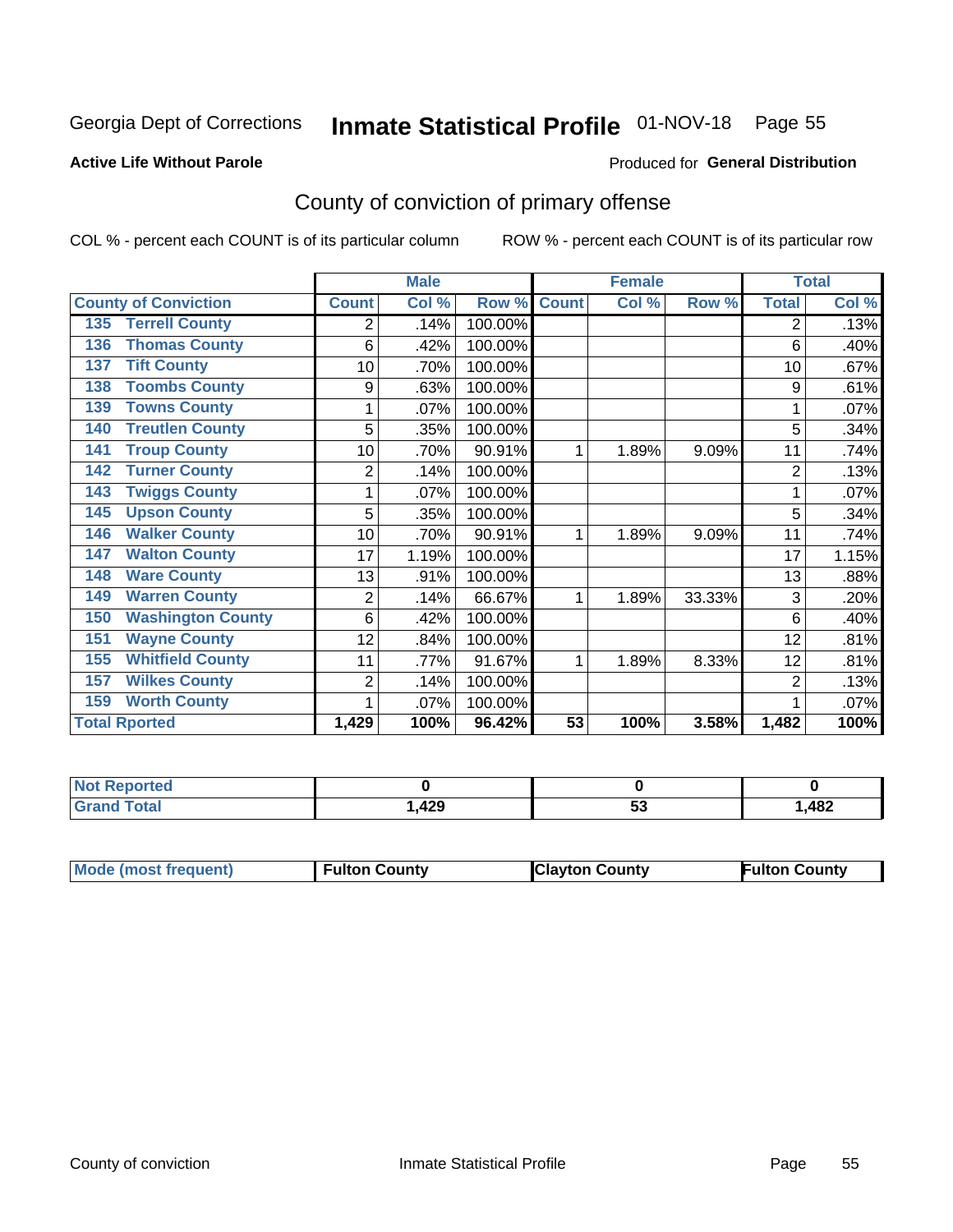## Georgia Dept of Corrections **Active Life Without Parole**

# Inmate Statistical Profile 01-NOV-18 Page 56

Produced for General Distribution

# Circuit of conviction of primary offense

COL % - percent each COUNT is of its particular column ROW % - percent each COUNT is of its particular row

|                         |                                 |                         | <b>Male</b> |         |                         | <b>Female</b> |        |                | <b>Total</b> |
|-------------------------|---------------------------------|-------------------------|-------------|---------|-------------------------|---------------|--------|----------------|--------------|
|                         | <b>Circuit of Conviction</b>    | <b>Count</b>            | Col %       | Row %   | <b>Count</b>            | Col %         | Row %  | <b>Total</b>   | Col %        |
| 1                       | <b>Alapaha Circuit</b>          | $\overline{13}$         | .91%        | 100.00% |                         |               |        | 13             | .88%         |
| $\overline{2}$          | <b>Alcovy Circuit</b>           | 30                      | 2.11%       | 93.75%  | $\overline{2}$          | 4.00%         | 6.25%  | 32             | 2.18%        |
| $\overline{\mathbf{3}}$ | <b>Atlanta Circuit</b>          | 187                     | 13.16%      | 98.42%  | 3                       | 6.00%         | 1.58%  | 190            | 12.92%       |
| 4                       | <b>Atlantic Circuit</b>         | 16                      | 1.13%       | 94.12%  | $\mathbf 1$             | 2.00%         | 5.88%  | 17             | 1.16%        |
| 5                       | <b>Augusta Circuit</b>          | 93                      | 6.54%       | 95.88%  | $\overline{\mathbf{4}}$ | 8.00%         | 4.12%  | 97             | 6.59%        |
| $\overline{6}$          | <b>Blue Ridge Circuit</b>       | $\overline{\mathbf{4}}$ | .28%        | 100.00% |                         |               |        | 4              | .27%         |
| 7                       | <b>Brunswick Circuit</b>        | 43                      | 3.03%       | 100.00% |                         |               |        | 43             | 2.92%        |
| 8                       | <b>Chattahoochee Circuit</b>    | 46                      | 3.24%       | 97.87%  | 1                       | 2.00%         | 2.13%  | 47             | 3.20%        |
| $\overline{9}$          | <b>Cherokee Circuit</b>         | 16                      | 1.13%       | 94.12%  | $\mathbf{1}$            | 2.00%         | 5.88%  | 17             | 1.16%        |
| 10                      | <b>Clayton Circuit</b>          | 67                      | 4.71%       | 93.06%  | 5                       | 10.00%        | 6.94%  | 72             | 4.89%        |
| $\overline{11}$         | <b>Cobb Circuit</b>             | 68                      | 4.79%       | 97.14%  | $\overline{2}$          | 4.00%         | 2.86%  | 70             | 4.76%        |
| 12                      | <b>Conasauga Circuit</b>        | 14                      | .99%        | 93.33%  | $\mathbf{1}$            | 2.00%         | 6.67%  | 15             | 1.02%        |
| 13                      | <b>Cordele Circuit</b>          | 16                      | 1.13%       | 100.00% |                         |               |        | 16             | 1.09%        |
| $\overline{14}$         | <b>Coweta Circuit</b>           | 24                      | 1.69%       | 96.00%  | $\mathbf{1}$            | 2.00%         | 4.00%  | 25             | 1.70%        |
| $\overline{15}$         | <b>Dougherty Circuit</b>        | 28                      | 1.97%       | 96.55%  | $\mathbf{1}$            | 2.00%         | 3.45%  | 29             | 1.97%        |
| 16                      | <b>Dublin Circuit</b>           | 11                      | .77%        | 100.00% |                         |               |        | 11             | .75%         |
| 17                      | <b>Eastern Circuit</b>          | 55                      | 3.87%       | 98.21%  | 1                       | 2.00%         | 1.79%  | 56             | 3.81%        |
| 18                      | <b>Flint Circuit</b>            | 17                      | 1.20%       | 94.44%  | $\mathbf{1}$            | 2.00%         | 5.56%  | 18             | 1.22%        |
| 19                      | <b>Griffin Circuit</b>          | 30                      | 2.11%       | 93.75%  | $\overline{2}$          | 4.00%         | 6.25%  | 32             | 2.18%        |
| $\overline{20}$         | <b>Gwinnett Circuit</b>         | 61                      | 4.29%       | 93.85%  | 4                       | 8.00%         | 6.15%  | 65             | 4.42%        |
| $\overline{21}$         | <b>Houston Circuit</b>          | 24                      | 1.69%       | 100.00% |                         |               |        | 24             | 1.63%        |
| $\overline{22}$         | <b>Lookout Mountain Circuit</b> | 17                      | 1.20%       | 89.47%  | $\overline{2}$          | 4.00%         | 10.53% | 19             | 1.29%        |
| 23                      | <b>Macon Circuit</b>            | 50                      | 3.52%       | 96.15%  | $\overline{2}$          | 4.00%         | 3.85%  | 52             | 3.54%        |
| $\overline{24}$         | <b>Middle Circuit</b>           | 33                      | 2.32%       | 100.00% |                         |               |        | 33             | 2.24%        |
| $\overline{25}$         | <b>Mountain Circuit</b>         | $\,8\,$                 | .56%        | 100.00% |                         |               |        | 8              | .54%         |
| 26                      | <b>Northeastern Circuit</b>     | 24                      | 1.69%       | 85.71%  | $\overline{\mathbf{4}}$ | 8.00%         | 14.29% | 28             | 1.90%        |
| $\overline{27}$         | <b>Northern Circuit</b>         | 15                      | 1.06%       | 93.75%  | $\mathbf{1}$            | 2.00%         | 6.25%  | 16             | 1.09%        |
| 28                      | <b>Ocmulgee Circuit</b>         | 17                      | 1.20%       | 94.44%  | 1                       | 2.00%         | 5.56%  | 18             | 1.22%        |
| 29                      | <b>Oconee Circuit</b>           | $\overline{2}$          | .14%        | 100.00% |                         |               |        | $\overline{2}$ | .14%         |
| 30                      | <b>Ogeechee Circuit</b>         | 13                      | .91%        | 92.86%  | 1                       | 2.00%         | 7.14%  | 14             | .95%         |
| $\overline{31}$         | <b>Pataula Circuit</b>          | 10                      | .70%        | 100.00% |                         |               |        | 10             | .68%         |
| 32                      | <b>Piedmont Circuit</b>         | 21                      | 1.48%       | 100.00% |                         |               |        | 21             | 1.43%        |
| 33                      | <b>Rome Circuit</b>             | 30                      | 2.11%       | 96.77%  | $\mathbf{1}$            | 2.00%         | 3.23%  | 31             | 2.11%        |
| 34                      | <b>South Georgia Circuit</b>    | $\boldsymbol{9}$        | .63%        | 100.00% |                         |               |        | 9              | .61%         |
| 35                      | <b>Southern Circuit</b>         | 18                      | 1.27%       | 100.00% |                         |               |        | 18             | 1.22%        |
| 36                      | <b>Southwestern Circuit</b>     | $\overline{7}$          | .49%        | 100.00% |                         |               |        | $\overline{7}$ | .48%         |
| 37                      | <b>Stone Mountain Circuit</b>   | 130                     | 9.15%       | 97.01%  | 4                       | 8.00%         | 2.99%  | 134            | 9.11%        |
| 38                      | <b>Tallapoosa Circuit</b>       | 8                       | .56%        | 100.00% |                         |               |        | 8              | .54%         |
| 39                      | <b>Tifton Circuit</b>           | 15                      | 1.06%       | 100.00% |                         |               |        | 15             | 1.02%        |
| 40                      | <b>Toombs Circuit</b>           | 8                       | .56%        | 88.89%  | $\mathbf{1}$            | 2.00%         | 11.11% | 9              | .61%         |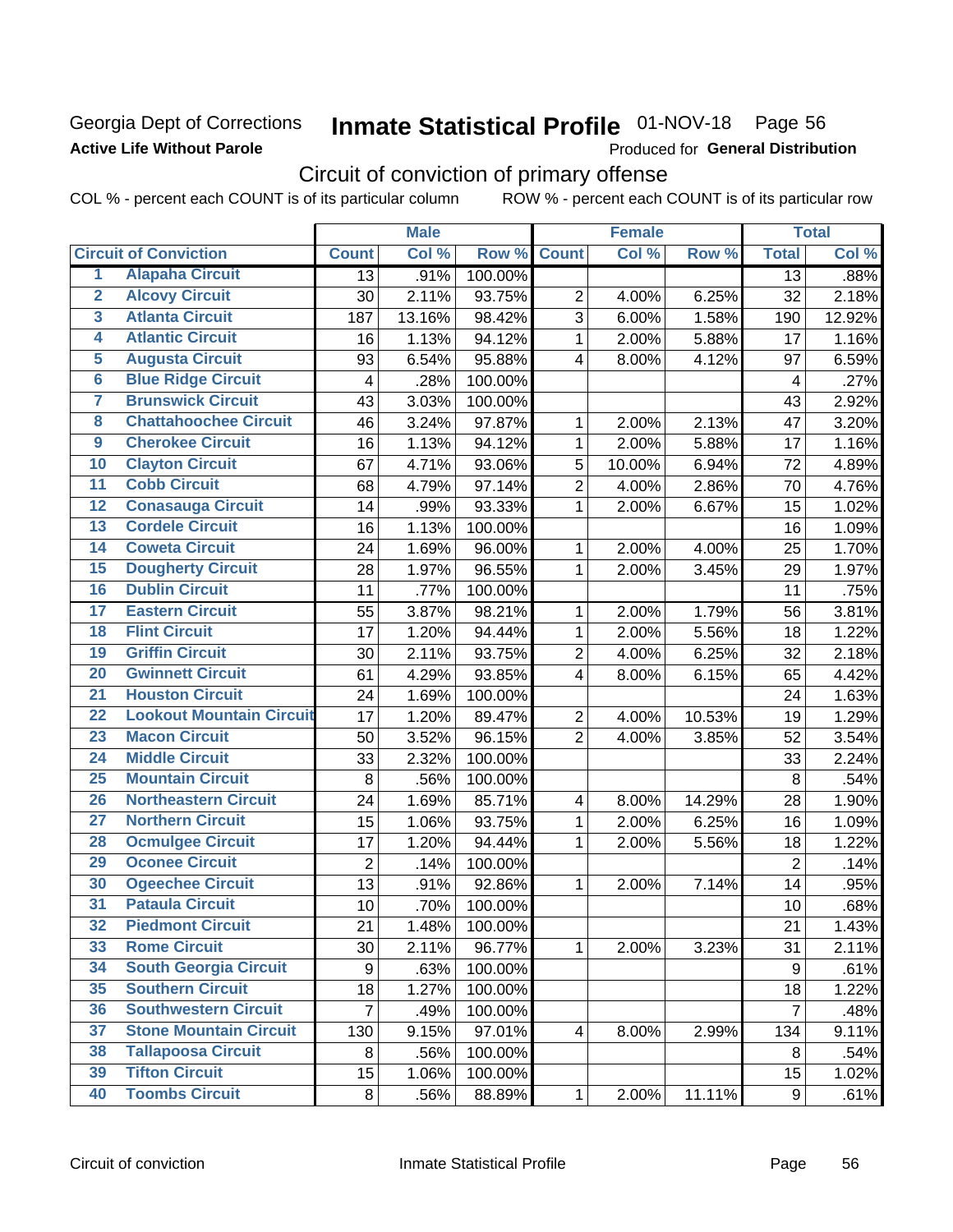# Georgia Dept of Corrections **Active Life Without Parole**

# Inmate Statistical Profile 01-NOV-18 Page 57

Produced for General Distribution

# Circuit of conviction of primary offense

COL % - percent each COUNT is of its particular column ROW % - percent each COUNT is of its particular row

|    |                                  |              | <b>Male</b>    |         |                | <b>Female</b> |       |              | <b>Total</b>   |
|----|----------------------------------|--------------|----------------|---------|----------------|---------------|-------|--------------|----------------|
|    | <b>Circuit of Conviction</b>     | <b>Count</b> | Col %          | Row %   | <b>Count</b>   | Col %         | Row % | <b>Total</b> | Col %          |
| 41 | <b>Waycross Circuit</b>          | 29           | 2.04%          | 100.00% |                |               |       | 29           | 1.97%          |
| 42 | <b>Western Circuit</b>           | 23           | 1.62%          | 95.83%  |                | 2.00%         | 4.17% | 24           | 1.63%          |
| 43 | <b>Rockdale Circuit</b>          | 11           | .77%           | 100.00% |                |               |       | 11           | .75%           |
| 44 | <b>Douglas Circuit</b>           | 33           | 2.32%          | 94.29%  | $\overline{2}$ | 4.00%         | 5.71% | 35           | 2.38%          |
| 45 | <b>Appalachian Circuit</b>       | 4            | .28%           | 100.00% |                |               |       | 4            | .27%           |
| 46 | <b>Enotah Circuit</b>            | 2            | .14%           | 100.00% |                |               |       | 2            | .14%           |
| 47 | <b>Bell-Forsyth J.C.</b>         | 5            | .35%           | 100.00% |                |               |       | 5            | .34%           |
| 48 | <b>Towaliga Judicial Circuit</b> | 13           | .91%           | 100.00% |                |               |       | 13           | .88%           |
| 49 | <b>Paulding Circuit</b>          | 3            | .21%           | 100.00% |                |               |       | 3            | .20%           |
|    | <b>Total Rported</b>             | 1,421        | 100%           | 96.6%   | 50             | 100%          | 3.4%  | 1,471        | 100%           |
|    | <b>Not Reported</b>              |              | 8              |         |                | 3             |       |              | 11             |
|    | <b>Grand Total</b>               |              | 1,429          |         |                | 53            |       |              | 1,482          |
|    | <b>Mode (most frequent)</b>      |              | <b>Atlanta</b> |         |                | Clayton       |       |              | <b>Atlanta</b> |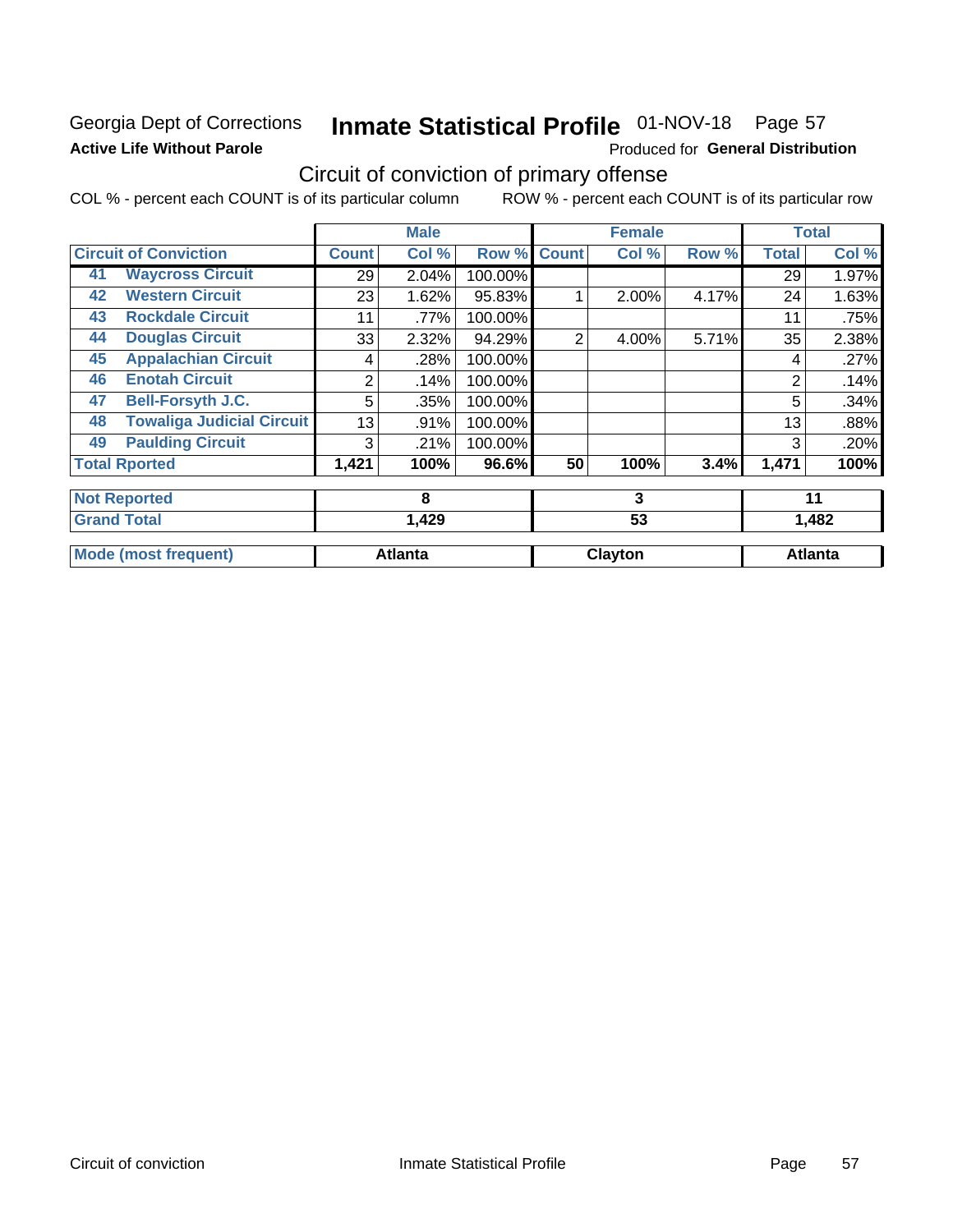## **Active Life Without Parole**

## **Produced for General Distribution**

# Years served (jail + prison) in this incarceration

COL % - percent each COUNT is of its particular column

|                        |                 | <b>Male</b> |                  |                 | <b>Female</b> |        |                | <b>Total</b> |
|------------------------|-----------------|-------------|------------------|-----------------|---------------|--------|----------------|--------------|
| <b>Years Served</b>    | <b>Count</b>    | Col %       | Row <sup>%</sup> | <b>Count</b>    | Col %         | Row %  | <b>Total</b>   | Col %        |
| Less than one year     | $\overline{48}$ | 3.36%       | 96.00%           | $\overline{2}$  | 3.77%         | 4.00%  | 50             | 3.38%        |
| 1 to 1.99 years        | 44              | 3.08%       | 100.00%          |                 |               |        | 44             | 2.97%        |
| 2 to 2.99 years        | 101             | 7.08%       | 94.39%           | 6               | 11.32%        | 5.61%  | 107            | 7.23%        |
| 3 to 3.99 years        | 101             | 7.08%       | 96.19%           | 4               | 7.55%         | 3.81%  | 105            | 7.09%        |
| 4 to 4.99 years        | 118             | 8.27%       | 94.40%           | 7               | 13.21%        | 5.60%  | 125            | 8.45%        |
| 5 to 5.99 years        | 119             | 8.34%       | 92.97%           | 9               | 16.98%        | 7.03%  | 128            | 8.65%        |
| 6 to 6.99 years        | 98              | 6.87%       | 94.23%           | 6               | 11.32%        | 5.77%  | 104            | 7.03%        |
| 7 to 7.99 years        | 99              | 6.94%       | 96.12%           | 4               | 7.55%         | 3.88%  | 103            | 6.96%        |
| <b>8 to 8.99 years</b> | 61              | 4.27%       | 95.31%           | 3               | 5.66%         | 4.69%  | 64             | 4.32%        |
| 9 to 9.99 years        | 54              | 3.78%       | 98.18%           | $\mathbf{1}$    | 1.89%         | 1.82%  | 55             | 3.72%        |
| 10 to 10.99 years      | 43              | 3.01%       | 97.73%           | $\mathbf 1$     | 1.89%         | 2.27%  | 44             | 2.97%        |
| 11 to 11.99 years      | 44              | 3.08%       | 100.00%          |                 |               |        | 44             | 2.97%        |
| 12 to 12.99 years      | 25              | 1.75%       | 89.29%           | 3               | 5.66%         | 10.71% | 28             | 1.89%        |
| 13 to 13.99 years      | 32              | 2.24%       | 100.00%          |                 |               |        | 32             | 2.16%        |
| 14 to 14.99 years      | 41              | 2.87%       | 100.00%          |                 |               |        | 41             | 2.77%        |
| 15 to 15.99 years      | 34              | 2.38%       | 94.44%           | $\overline{c}$  | 3.77%         | 5.56%  | 36             | 2.43%        |
| 16 to 16.99 years      | 39              | 2.73%       | 92.86%           | 3               | 5.66%         | 7.14%  | 42             | 2.84%        |
| 17 to 17.99 years      | 42              | 2.94%       | 100.00%          |                 |               |        | 42             | 2.84%        |
| 18 to 18.99 years      | 43              | 3.01%       | 100.00%          |                 |               |        | 43             | 2.91%        |
| 19 to 19.99 years      | 29              | 2.03%       | 100.00%          |                 |               |        | 29             | 1.96%        |
| 20 to 20.99 years      | 44              | 3.08%       | 97.78%           | $\mathbf{1}$    | 1.89%         | 2.22%  | 45             | 3.04%        |
| 21 to 21.99 years      | 39              | 2.73%       | 97.50%           | 1               | 1.89%         | 2.50%  | 40             | 2.70%        |
| 22 to 22.99 years      | 37              | 2.59%       | 100.00%          |                 |               |        | 37             | 2.50%        |
| 23 to 23.99 years      | 27              | 1.89%       | 100.00%          |                 |               |        | 27             | 1.82%        |
| 24 to 24.99 years      | 22              | 1.54%       | 100.00%          |                 |               |        | 22             | 1.49%        |
| 25 to 25.99 years      | 12              | 0.84%       | 100.00%          |                 |               |        | 12             | 0.81%        |
| 26 to 26.99 years      | 3               | 0.21%       | 100.00%          |                 |               |        | 3              | 0.20%        |
| 27 to 27.99 years      | 5               | 0.35%       | 100.00%          |                 |               |        | $\overline{5}$ | 0.34%        |
| 28 to 28.99 years      | $\overline{c}$  | 0.14%       | 100.00%          |                 |               |        | $\overline{2}$ | 0.14%        |
| 29 to 29.99 years      | 4               | 0.28%       | 100.00%          |                 |               |        | 4              | 0.27%        |
| Thirty + years         | 17              | 1.19%       | 100.00%          |                 |               |        | 17             | 1.15%        |
| <b>Total Reported</b>  | 1,427           | 100%        | 96.42%           | $\overline{53}$ | 100%          | 3.58%  | 1,480          | 100%         |

| <b>Not Reported</b> |       |           |       |
|---------------------|-------|-----------|-------|
| <b>Grand Total</b>  | .,429 | - -<br>ວວ | 1,482 |
|                     |       |           |       |

| Mean<br>(average)    | 10.43           | 7.23            | 10.32             |
|----------------------|-----------------|-----------------|-------------------|
| Median (middle)      | 7.92            | 5.87            | 7.78              |
| Mode (most frequent) | 5 to 5.99 years | 8 to 8.99 years | $5$ to 5.99 years |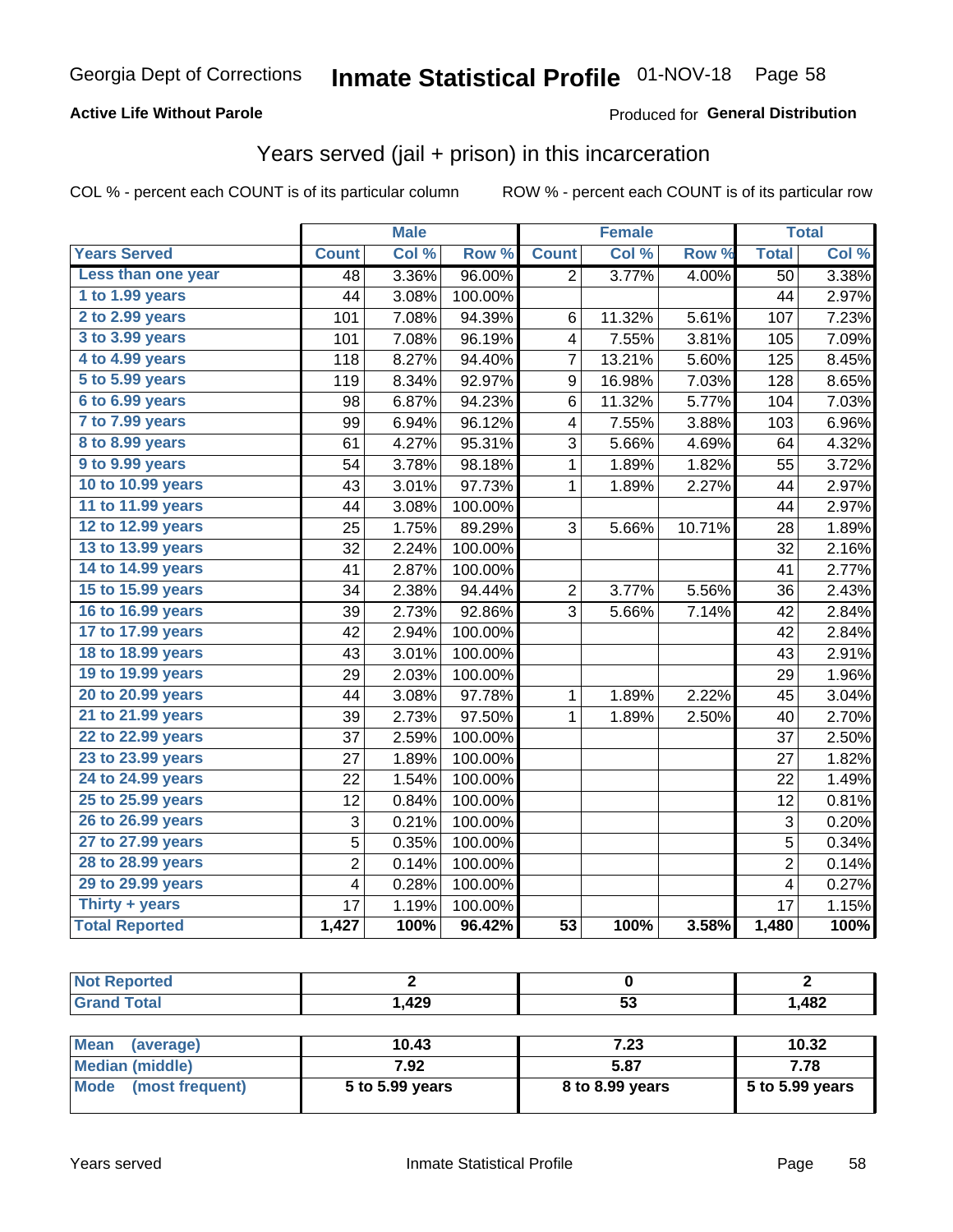# Inmate Statistical Profile 01-NOV-18 Page 59

## **Active Life Without Parole**

Produced for General Distribution

# Results of most recent HIV tests

COL % - percent each COUNT is of its particular column

|                         | <b>Male</b>  |          | <b>Female</b> |              |        | Total    |       |        |
|-------------------------|--------------|----------|---------------|--------------|--------|----------|-------|--------|
| <b>HIV Test Results</b> | <b>Count</b> | Col %    | Row %I        | <b>Count</b> | Col %  | Row %    | Total | Col %  |
| <b>Positive</b>         | 12           | $0.87\%$ | 92.31%        |              | 2.08%  | $7.69\%$ | 13    | 0.91%  |
| <b>Negative</b>         | .361         | 99.13%   | 96.66%        | 47           | 97.92% | $3.34\%$ | .408  | 99.09% |
| <b>Total Reported</b>   | 1,373        | 100%     | 96.62%        | 48           | 100%   | 3.38%    | 1,421 | 100%   |

| <b>Not Reported</b>    | วง   |         | . .  |
|------------------------|------|---------|------|
| <b>Total</b><br>. Grot | ,429 | -0<br>◡ | ,482 |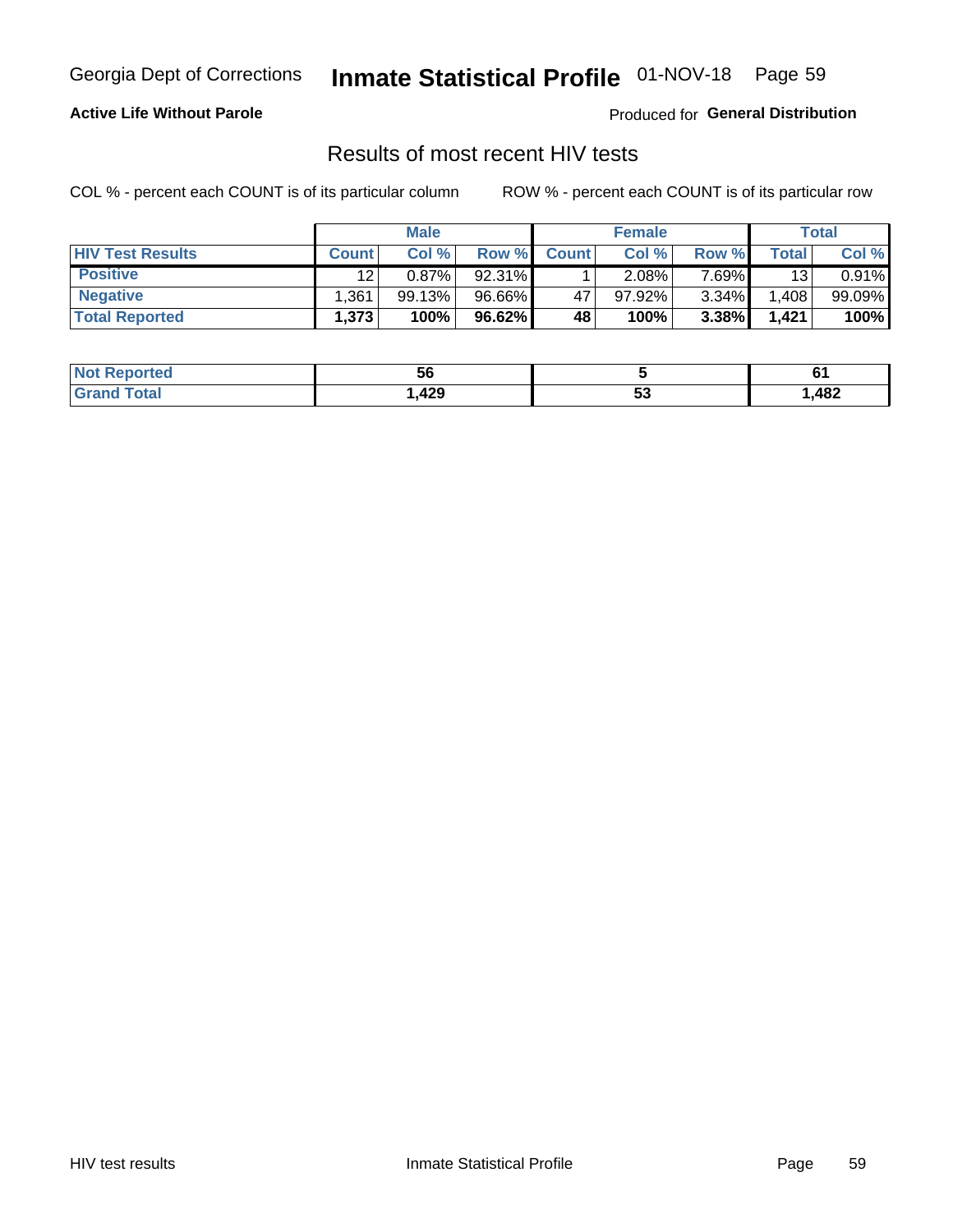# Georgia Dept of Corrections **Inmate Statistical Profile** 01-NOV-18 Page 60

## **Active Life Without Parole**

Produced for **General Distribution**

# Results of most recent tuberculosis test

COL % - percent each COUNT is of its particular column ROW % - percent each COUNT is of its particular row

|                                  | <b>Male</b>  |        |        | <b>Female</b> |        |          | Total |        |
|----------------------------------|--------------|--------|--------|---------------|--------|----------|-------|--------|
| <b>Tuberculosis Test Results</b> | <b>Count</b> | Col%   | Row %I | <b>Count</b>  | Col%   | Row %    | Total | Col %  |
| <b>Positive on current test</b>  | 270          | 19.09% | 99.26% |               | 4.08%  | $0.74\%$ | 272   | 18.59% |
| <b>Negative</b>                  | .144         | 80.91% | 96.05% | 47            | 95.92% | 3.95%    | 1,191 | 81.41% |
| <b>Total Reported</b>            | 1,414        | 100%   | 96.65% | 49            | 100%   | 3.35%    | 1,463 | 100%   |

| <b>Not Reported</b> | . v            |           |      |
|---------------------|----------------|-----------|------|
| <b>Total</b>        | ,429<br>$\sim$ | - -<br>JJ | ,482 |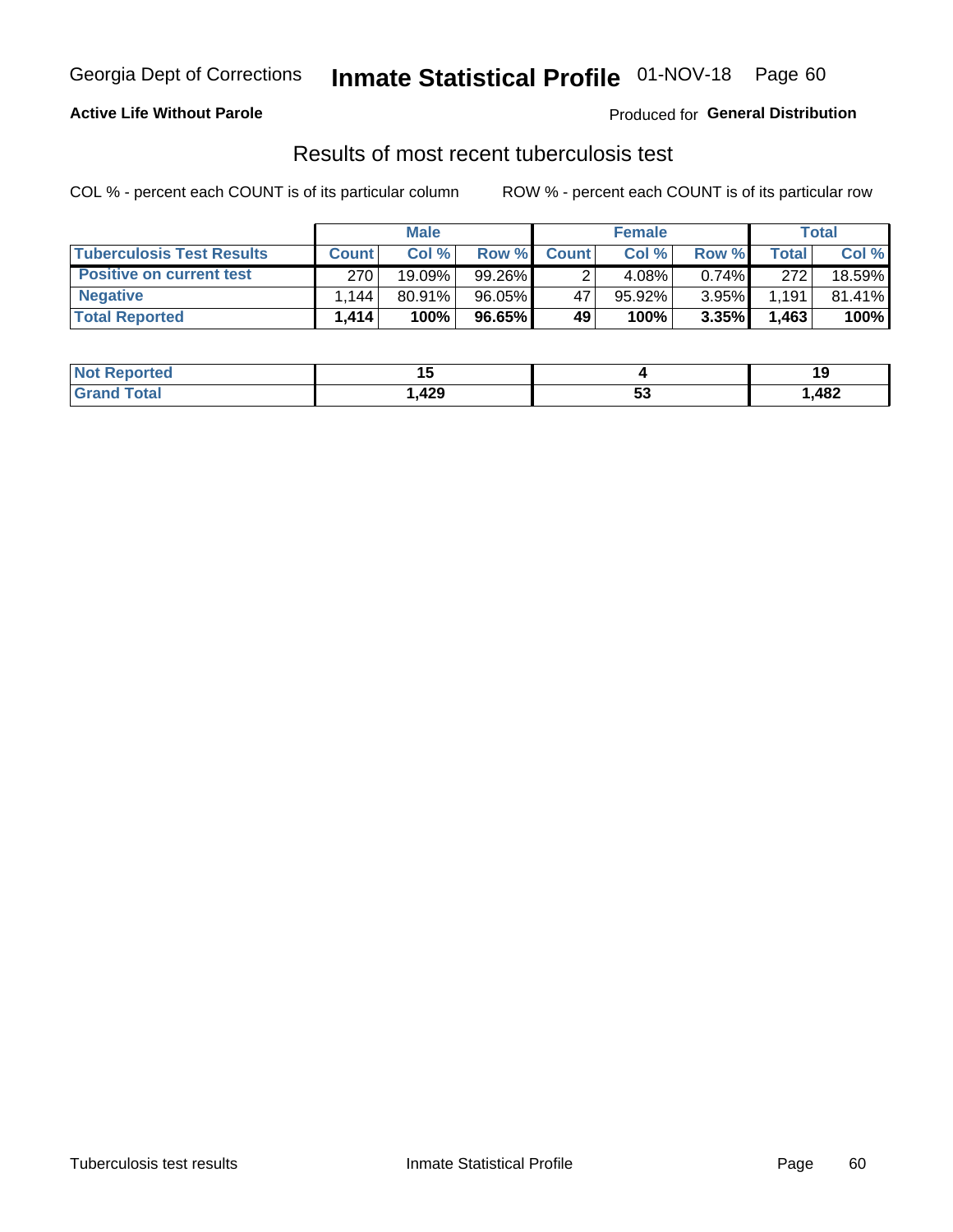# Georgia Dept of Corrections **Inmate Statistical Profile** 01-NOV-18 Page 61

## **Active Life Without Parole**

Produced for **General Distribution**

## Results of most recent syphilis test

COL % - percent each COUNT is of its particular column ROW % - percent each COUNT is of its particular row

|                                 | <b>Male</b>  |           |           | <b>Female</b> |           |        | Total |        |
|---------------------------------|--------------|-----------|-----------|---------------|-----------|--------|-------|--------|
| <b>Syphilis Test Results</b>    | <b>Count</b> | Col%      | Row %     | <b>Count</b>  | Col %     | Row %I | Total | Col %  |
| <b>Positive on current test</b> | 16           | $2.70\%$  | $94.12\%$ |               | 9.09%     | 5.88%  | 17    | 2.81%  |
| <b>Negative</b>                 | 577          | $97.30\%$ | 98.30%    | 10            | $90.91\%$ | 1.70%  | 587   | 97.19% |
| <b>Total Reported</b>           | 593          | 100%      | 98.18% I  | 11            | 100%      | 1.82%  | 604   | 100%   |

| <b>Not Reported</b>   | 836  | 44        | 070<br>o 1 0 |
|-----------------------|------|-----------|--------------|
| <b>Total</b><br>Granc | ,429 | - -<br>vu | 482          |